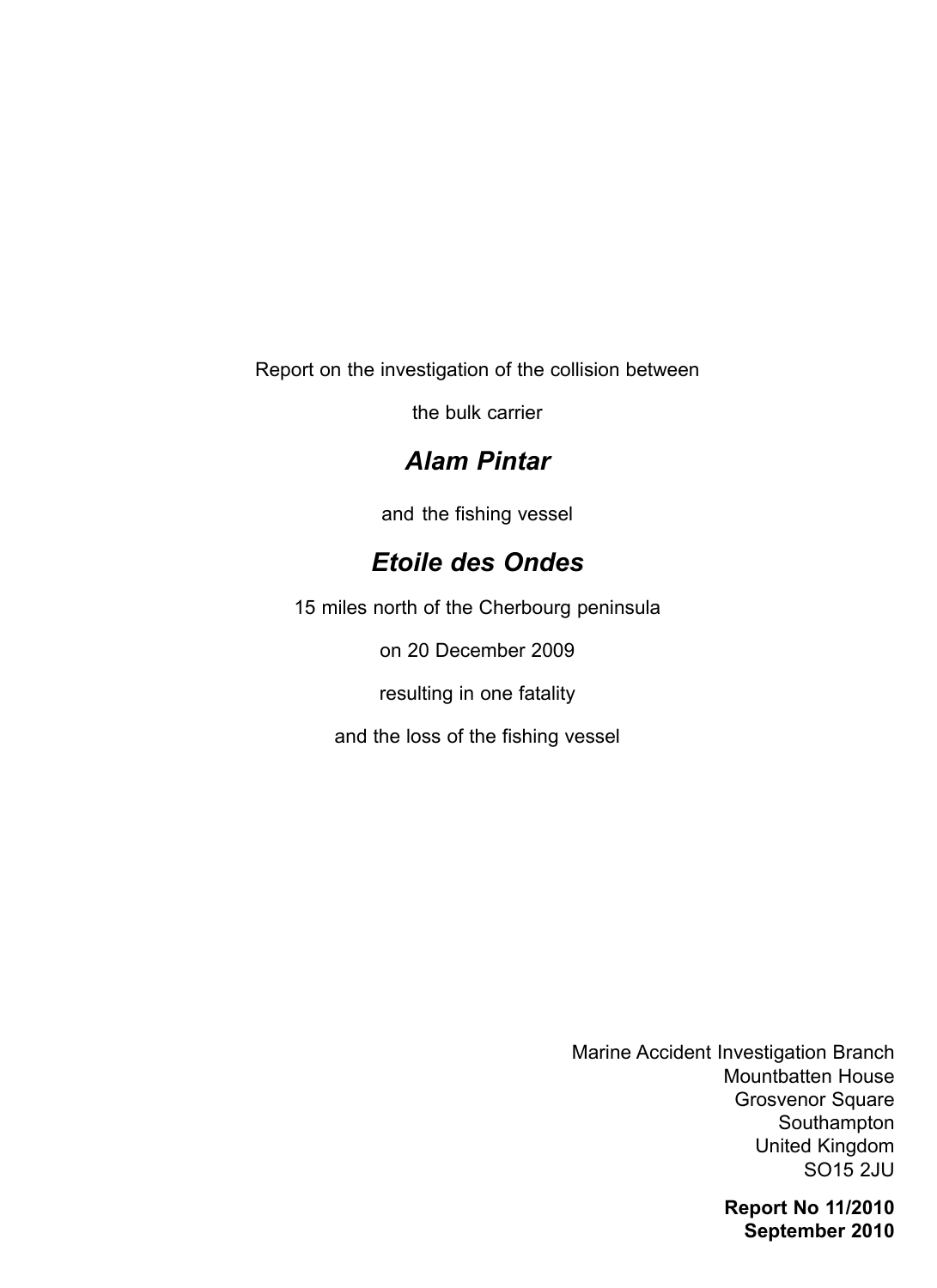#### **Extract from**

#### **The United Kingdom Merchant Shipping**

#### **(Accident Reporting and Investigation)**

#### **Regulations 2005 – Regulation 5:**

*"The sole objective of the investigation of an accident under the Merchant Shipping (Accident Reporting and Investigation) Regulations 2005 shall be the prevention of*  future accidents through the ascertainment of its causes and circumstances. It shall *not be the purpose of an investigation to determine liability nor, except so far as is necessary to achieve its objective, to apportion blame."*

#### NOTE

This report is not written with litigation in mind and, pursuant to Regulation 13(9) of the Merchant Shipping (Accident Reporting and Investigation) Regulations 2005, shall be inadmissible in any judicial proceedings whose purpose, or one of whose purposes is to attribute or apportion liability or blame.

All reports can be found on our website: www.maib.gov.uk

For all other enquiries: Email: maib@dft.gsi.gov.uk Tel: 023 8039 5500 Fax: 023 8023 2459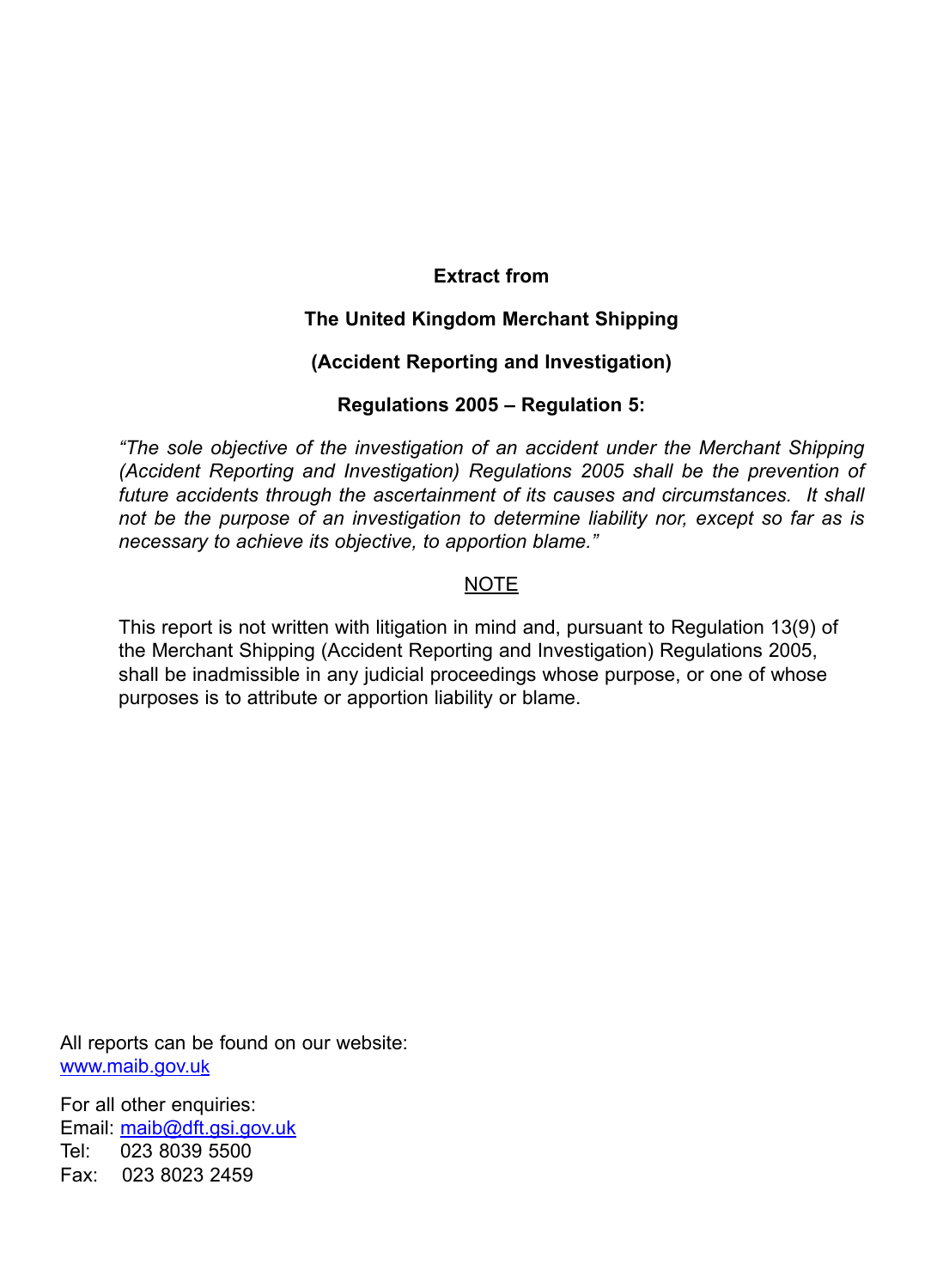# **GLOSSARY OF ABBREVIATIONS, ACRONYMS AND TERMS**

|      | <b>SYNOPSIS</b>                                                          | 1                       |
|------|--------------------------------------------------------------------------|-------------------------|
|      | <b>SECTION 1 - FACTUAL INFORMATION</b>                                   | $\mathbf{2}$            |
| 1.1  | Particulars of <i>Etoile des Ondes</i> , <i>Alam Pintar</i> and accident | $\overline{2}$          |
| 1.2  | Background                                                               | $\overline{\mathbf{4}}$ |
| 1.3  | Narrative                                                                | $\overline{\mathbf{4}}$ |
|      | 1.3.1 Alam Pintar                                                        | $\overline{\mathbf{4}}$ |
|      | 1.3.2 Etoile des Ondes                                                   | 9                       |
| 1.4  | Actions following the collision                                          | 10 <sup>°</sup>         |
|      | 1.4.1 Alam Pintar                                                        | 10                      |
|      | 1.4.2 Etoile des Ondes                                                   | 12 <sub>2</sub>         |
| 1.5  | Search and rescue                                                        | 13                      |
|      | 1.5.1 Search and rescue response                                         | 13                      |
|      | 1.5.2 Rescue of survivors by Norman Voyager                              | 14                      |
|      | 1.5.3 Vessels in the general area of the distress                        | 15                      |
| 1.6  | <b>Environmental conditions</b>                                          | 16                      |
| 1.7  | The fishing grounds                                                      | 16                      |
| 1.8  | <b>Alam Pintar</b>                                                       | 18                      |
|      | 1.8.1 International Safety Management (ISM)                              | 18                      |
|      | 1.8.2 Watchkeeping                                                       | 18                      |
|      | 1.8.3 Cadet training                                                     | 18                      |
|      | 1.8.4 Bridge Team Management (BTM) training                              | 19                      |
| 1.9  | <b>Etoile des Ondes</b>                                                  | 19                      |
|      | 1.9.1 History                                                            | 19                      |
|      | 1.9.2 Fishing routines                                                   | 22                      |
|      | 1.10 Skipper and crew                                                    | 22<br>22                |
|      | 1.10.1 The skipper<br>1.10.2 Crew                                        | 22                      |
| 1.11 | Alam Pintar - arrival at Hamburg                                         | 23                      |
|      | 1.11.1 Evidence gathering                                                | 23                      |
|      | 1.11.2 Damage to Alam Pintar                                             | 23                      |
|      | 1.12 Similar accidents                                                   | 23                      |
|      |                                                                          |                         |
|      | <b>SECTION 2 - ANALYSIS</b>                                              | 26                      |
| 2.1  | Aim                                                                      | 26                      |
| 2.2  | Fatigue                                                                  | 26                      |
| 2.3  | The fishing grounds                                                      | 26                      |
| 2.4  | Actions of Alam Pintar                                                   | 26                      |
| 2.5  | Actions of Etoile des Ondes                                              | 27                      |
|      | 2.5.1 Before the collision                                               | 27                      |
|      | 2.5.2 Was Etoile des Ondes "Engaged in Fishing"?                         | 27                      |
|      | 2.5.3 Abandonment                                                        | 28                      |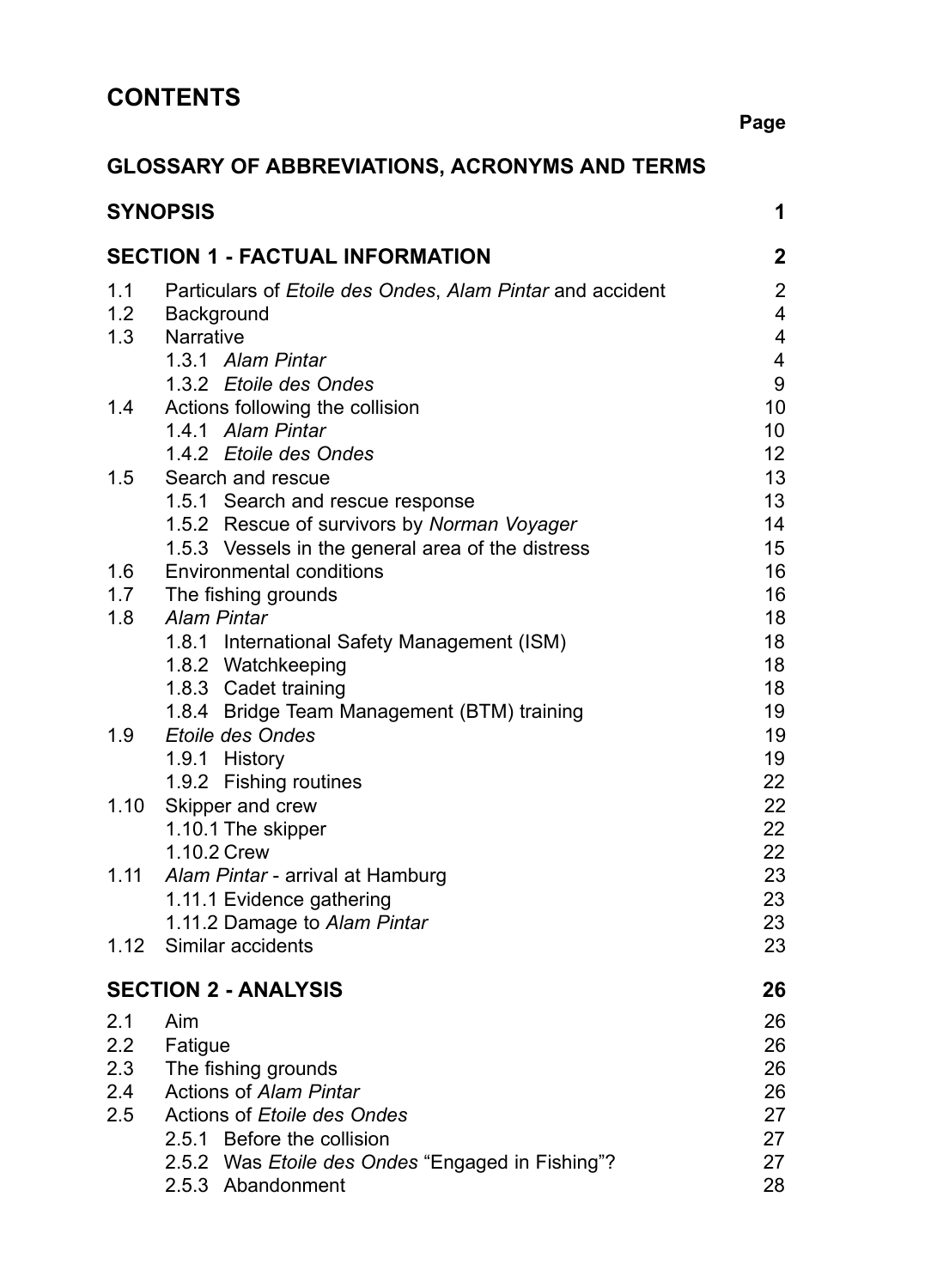| 2.6  | The collision                                                     | 28 |
|------|-------------------------------------------------------------------|----|
| 2.7  | Similar accidents                                                 | 29 |
| 2.8  | <b>Failure to assist Etoile des Ondes</b>                         | 29 |
|      | 2.8.1 SOLAS Chapter V, Safety of Navigation                       | 29 |
|      | 2.8.2 United Nations Convention on the Law of the Sea (UNCLOS) 30 |    |
|      | 2.8.3 Decision to proceed                                         | 31 |
| 2.9  | Actions of other vessels in the area                              | 32 |
|      | 2.9.1 Duty to respond                                             | 32 |
|      | 2.9.2 Action of Norman Voyager                                    | 32 |
|      | 2.9.3 Failure to respond                                          | 32 |
|      | 2.10 Risk assessment                                              | 33 |
|      | 2.11 Etoile des Ondes - flotation devices                         | 34 |
|      | 2.11.1 Previous recommendations                                   | 34 |
|      | 2.11.2 Flotation devices                                          | 35 |
|      | 2.12 Safety management system                                     | 35 |
|      | 2.12.1 The rank of $4th$ officer                                  | 35 |
|      | 2.12.2 Watchkeeping and lookout                                   | 35 |
|      | 2.12.3 Appraisal procedures                                       | 36 |
| 2.13 | Bridge team and lookout                                           | 36 |
|      | 2.13.1 Bridge Resource Management (BRM)                           | 36 |
|      | 2.13.2 Complement of the bridge team                              | 36 |
|      | 2.13.3 Requirement to maintain a lookout                          | 37 |
|      | 2.14 Attempts to destroy evidence                                 | 37 |
|      | 2.14.1 Changes to documentation                                   | 37 |
|      | 2.14.2 Tampering with the VDR                                     | 37 |
|      | 2.14.3 Detection                                                  | 38 |
|      | <b>SECTION 3 - CONCLUSIONS</b>                                    | 39 |
| 3.1  | Safety issues identified during the investigation which have not  |    |
|      | resulted in recommendations but have been addressed               | 39 |
|      | <b>SECTION 4 - ACTIONS TAKEN</b>                                  | 41 |
| 4.1  | The Marine Accident Investigation Branch                          | 41 |
| 4.2  | The MCA, Seafish and the RNLI                                     | 41 |
| 4.3  | The MCA                                                           | 41 |
| 4.4  | Seafish                                                           | 41 |
| 4.5  | The RNLI and Seafish                                              | 41 |
| 4.6  | PACCShip (UK)                                                     | 42 |
| 4.7  | Owners of Etoile des Ondes                                        | 42 |
| 4.8  | Owners of other vessels in the area                               | 42 |
| 4.9  | Maritime and Port Authority of Singapore                          | 42 |
|      | <b>SECTION 5 - RECOMMENDATIONS</b>                                | 43 |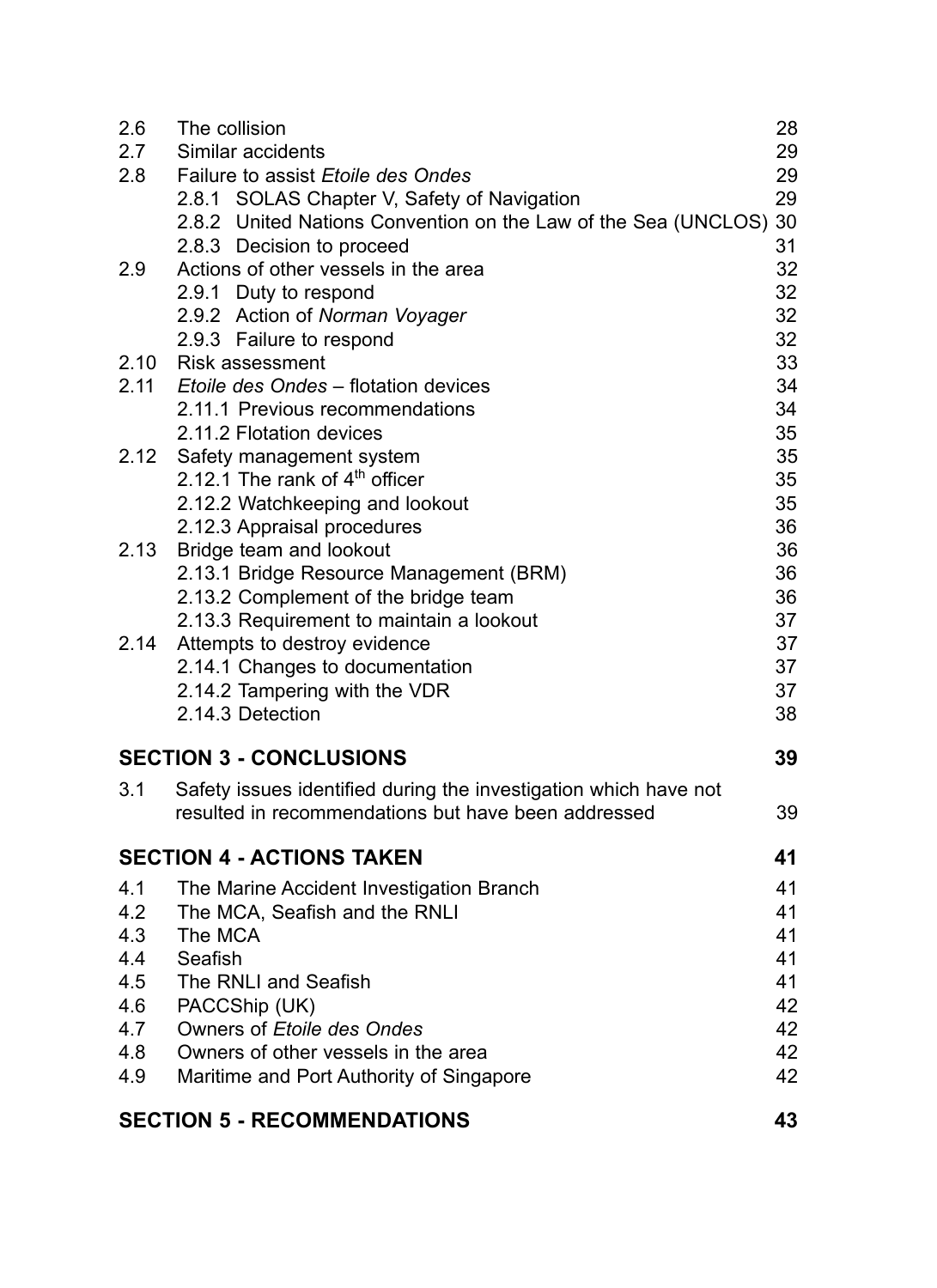# **GLOSSARY OF ABBREVIATIONS, ACRONYMS AND TERMS**

| AB             |   | Able seaman                                                                                                  |
|----------------|---|--------------------------------------------------------------------------------------------------------------|
| <b>AIS</b>     |   | <b>Automatic Identification System</b>                                                                       |
| <b>ARPA</b>    |   | <b>Automatic Radar Plotting Aid</b>                                                                          |
| <b>BRM</b>     |   | <b>Bridge Resource Management</b>                                                                            |
| <b>BTM</b>     |   | <b>Bridge Team Management</b>                                                                                |
| Cable          |   | 0.1 nautical mile                                                                                            |
| CoC            | - | Certificate of Competency                                                                                    |
| <b>COLREGS</b> |   | The Convention on the International Regulations for the<br>Prevention of Collisions at Sea 1972 (as amended) |
| <b>CPA</b>     |   | <b>Closest Point of Approach</b>                                                                             |
| <b>CROSS</b>   |   | Centres Régionaux Opérationnels de Surveillance et de<br>Sauvetage                                           |
| <b>DOC</b>     |   | Document of Compliance                                                                                       |
| <b>DPA</b>     |   | <b>Designated Person Ashore</b>                                                                              |
| <b>DSC</b>     |   | <b>Digital Selective Calling</b>                                                                             |
| <b>DWT</b>     |   | Deadweight                                                                                                   |
| <b>EPIRB</b>   |   | <b>Emergency Position Indicating Radio Beacon</b>                                                            |
| <b>ETA</b>     |   | <b>Estimated Time of Arrival</b>                                                                             |
| FIM            |   | <b>Fleet Instruction Manual</b>                                                                              |
| <b>FRC</b>     |   | <b>Fast Rescue Craft</b>                                                                                     |
| G              |   | Ship's course as steered by Gyro compass                                                                     |
| <b>GMDSS</b>   |   | Global Maritime Distress and Safety System                                                                   |
| <b>GPS</b>     |   | <b>Global Positioning System</b>                                                                             |
| GT             |   | Gross tonnage                                                                                                |
| <b>HDD</b>     |   | Hard disc drive                                                                                              |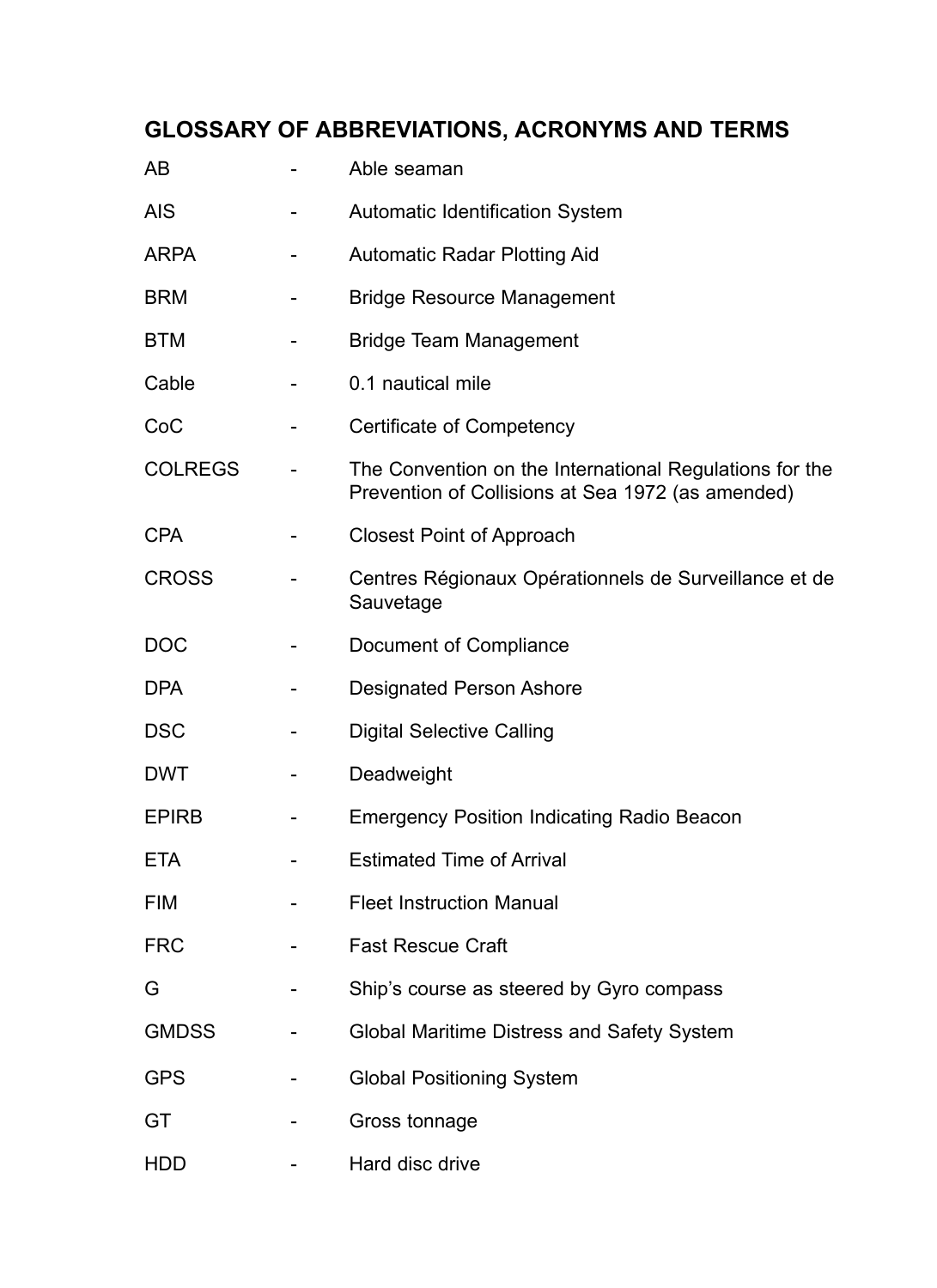| <b>ICS</b>   |                | International Chamber of Shipping                                                                                      |
|--------------|----------------|------------------------------------------------------------------------------------------------------------------------|
| <b>IMO</b>   |                | International Maritime Organization                                                                                    |
| <b>ISM</b>   |                | International Management Code for the Safe Operation of<br>Ships and for Pollution Prevention                          |
| kts          |                | knots                                                                                                                  |
| kW           |                | kilowatt                                                                                                               |
| m            |                | metres                                                                                                                 |
| "Mayday"     |                | International distress signal (spoken)                                                                                 |
| Mayday Relay | $\blacksquare$ | Carries the same importance as "Mayday" but is made on<br>behalf of any station that is unable to broadcast for itself |
| <b>MCA</b>   |                | Maritime and Coastguard Agency                                                                                         |
| <b>MGN</b>   |                | <b>Marine Guidance Note</b>                                                                                            |
| <b>MRCC</b>  |                | Marine Rescue Co-ordination Centre                                                                                     |
| <b>MSN</b>   |                | <b>Merchant Shipping Notice</b>                                                                                        |
| nm           |                | <b>Nautical miles</b>                                                                                                  |
| <b>No</b>    |                | Number                                                                                                                 |
| <b>OOW</b>   |                | Officer of the Watch                                                                                                   |
| <b>PE</b>    |                | Preliminary examination                                                                                                |
| <b>RNLI</b>  |                | Royal National Lifeboat Institution                                                                                    |
| <b>SFIA</b>  |                | Sea Fish Industry Authority                                                                                            |
| <b>SMC</b>   |                | <b>Safety Management Certificate</b>                                                                                   |
| <b>SMS</b>   |                | Safety Management System                                                                                               |
| <b>SN</b>    |                | Serial number                                                                                                          |
| <b>SOG</b>   |                | Speed over Ground                                                                                                      |
| <b>SOLAS</b> |                | The International Convention for the Safety of Life at Sea,<br>1974, and its Protocol of 1988                          |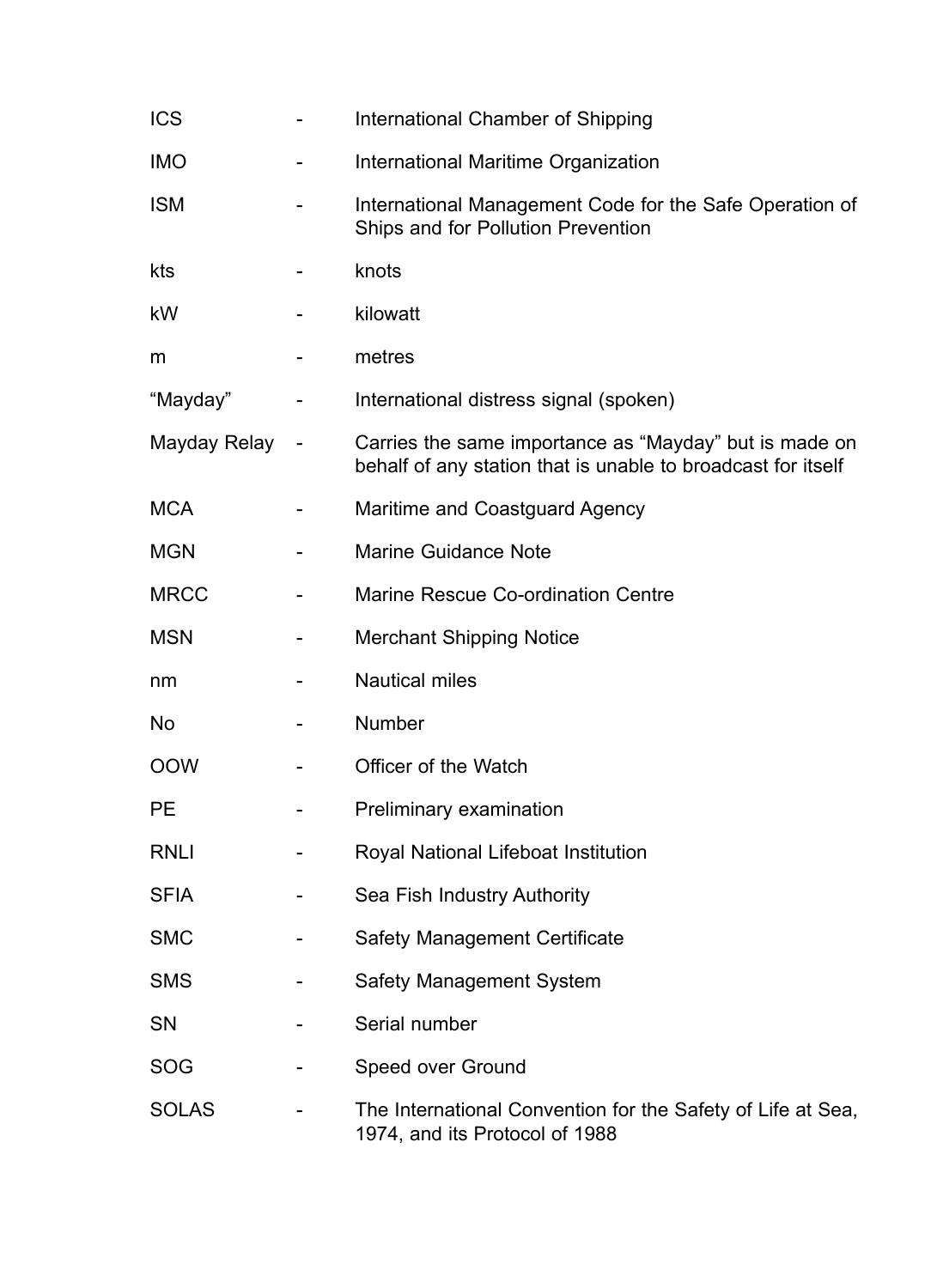| <b>STCW</b>   |                          | The International Convention on Standards of Training,<br>Certification and Watchkeeping 1978 (as amended) |
|---------------|--------------------------|------------------------------------------------------------------------------------------------------------|
| <b>TSS</b>    |                          | <b>Traffic Separation Scheme</b>                                                                           |
| <b>VHF</b>    |                          | Very High Frequency                                                                                        |
| <b>VTS</b>    |                          | <b>Vessel Traffic Services</b>                                                                             |
| <b>UK</b>     |                          | United Kingdom                                                                                             |
| <b>UNCLOS</b> |                          | United Nations Convention on the Law of the Sea                                                            |
| <b>UTC</b>    |                          | Universal Co-ordinated Time                                                                                |
| <b>VDR</b>    | $\overline{\phantom{0}}$ | Voyage Data Recorder                                                                                       |
| <b>VHF</b>    |                          | Very High Frequency                                                                                        |
| W             |                          | Watts                                                                                                      |

**Times**: All times used in this report are UTC unless otherwise stated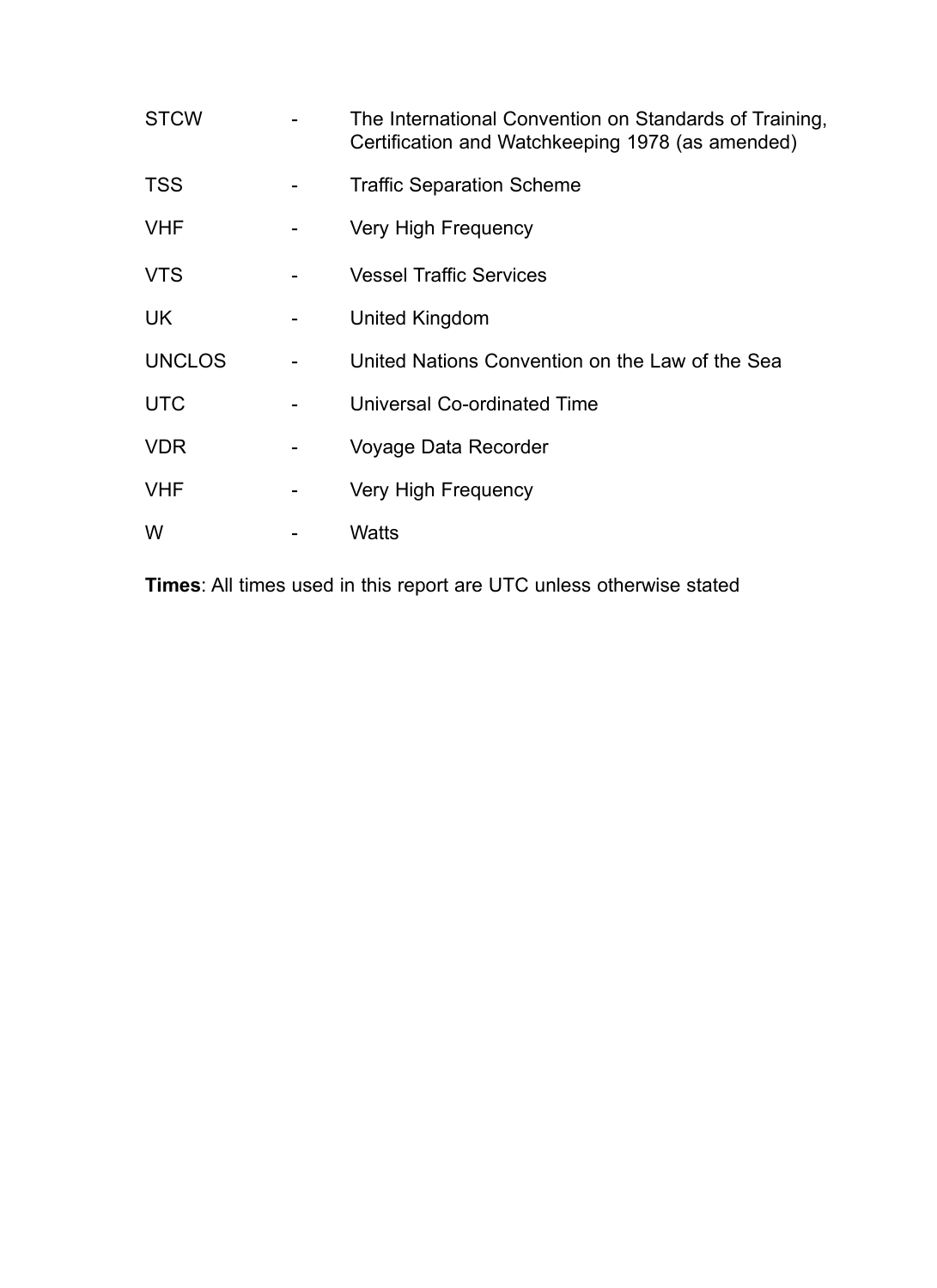



*Alam Pintar*

Figure 2



*Etoile des Ondes*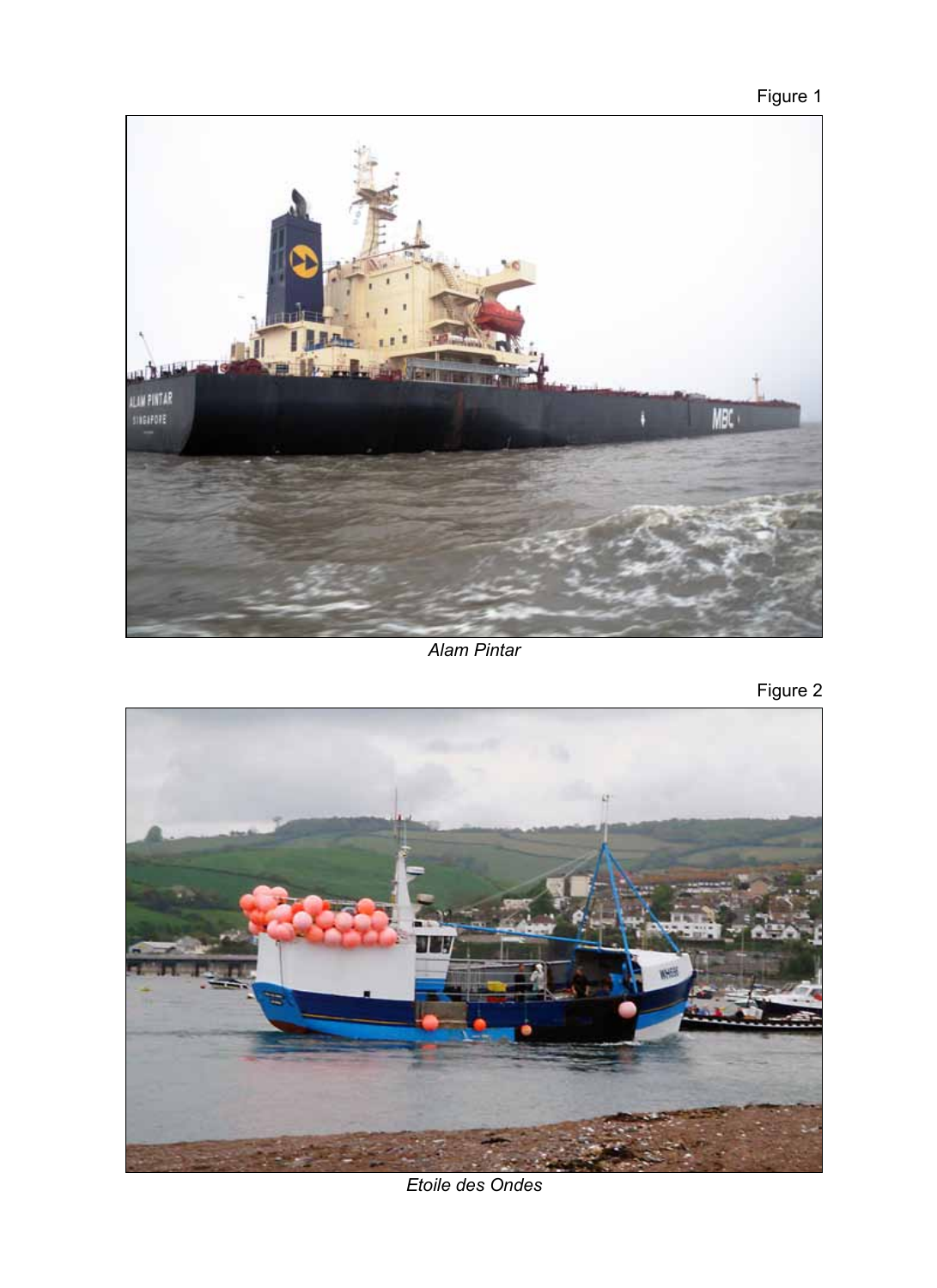# **SYNOPSIS**

At 1851 on 20 December 2009 the Singapore registered bulk carrier *Alam Pintar* was in collision with the UK registered fishing vessel *Etoile des Ondes* 15 nm north of the Cherbourg peninsula*.* As a result of the collision the fishing vessel sank; one of her four crew, Chris Wadsworth, tragically lost his life.

*Alam Pintar* was on an east-north-easterly course between the Casquets and the Dover Strait traffic separation schemes (TSS) on her way to Hamburg. The bridge was manned by an inexperienced officer and an unqualified deck cadet.

The officer of the watch (OOW) had seen *Etoile des Ondes* and realised there was a risk of collision, but his initial alterations of course to avoid collision were rendered ineffective when the fishing vessel also changed course to start shooting her pots. Finally, *Alam Pintar*'s OOW ordered the wheel hard-a-starboard, but this was too late to be effective in preventing the collision.

The master and OOW of *Alam Pintar* were aware of the collision, but failed to stop. They made no attempt to confirm if *Etoile des Ondes* and her crew were safe, and failed to report the incident. There is evidence to suggest that the crew of *Alam Pintar* subsequently attempted to alter recorded contemporaneous data to mask the vessel's involvement in the accident.

Following the collision, three of the four crew from *Etoile des Ondes* managed to abandon the vessel and board their liferaft. Sadly, the fourth crew member was lost. The surviving crew fired two red distress rockets and activated their EPIRB. The flares were seen by at least three vessels and the sighting was promptly reported to Jobourg MRCC, as the nearest coastal authority, who then co-ordinated the search and rescue operation. Jobourg MRCC broadcast three "Mayday Relay" messages, but none of the other vessels in the area responded.

The crew of *Etoile des Ondes* were eventually rescued by the ferry *Norman Voyager,* which, upon sighting the flares, immediately proceeded to render assistance.

The MAIB has published separate Safety Flyers for the commercial shipping and fishing industries, which identify the key safety lessons from this investigation. Recommendations have also been made to the International Chamber of Shipping, and the major fishing federations, to promulgate the contents of the Flyers to their associates and membership highlighting to ship operators and fishermen the importance of effective bridge teams and the maintenance of proper navigational lookouts.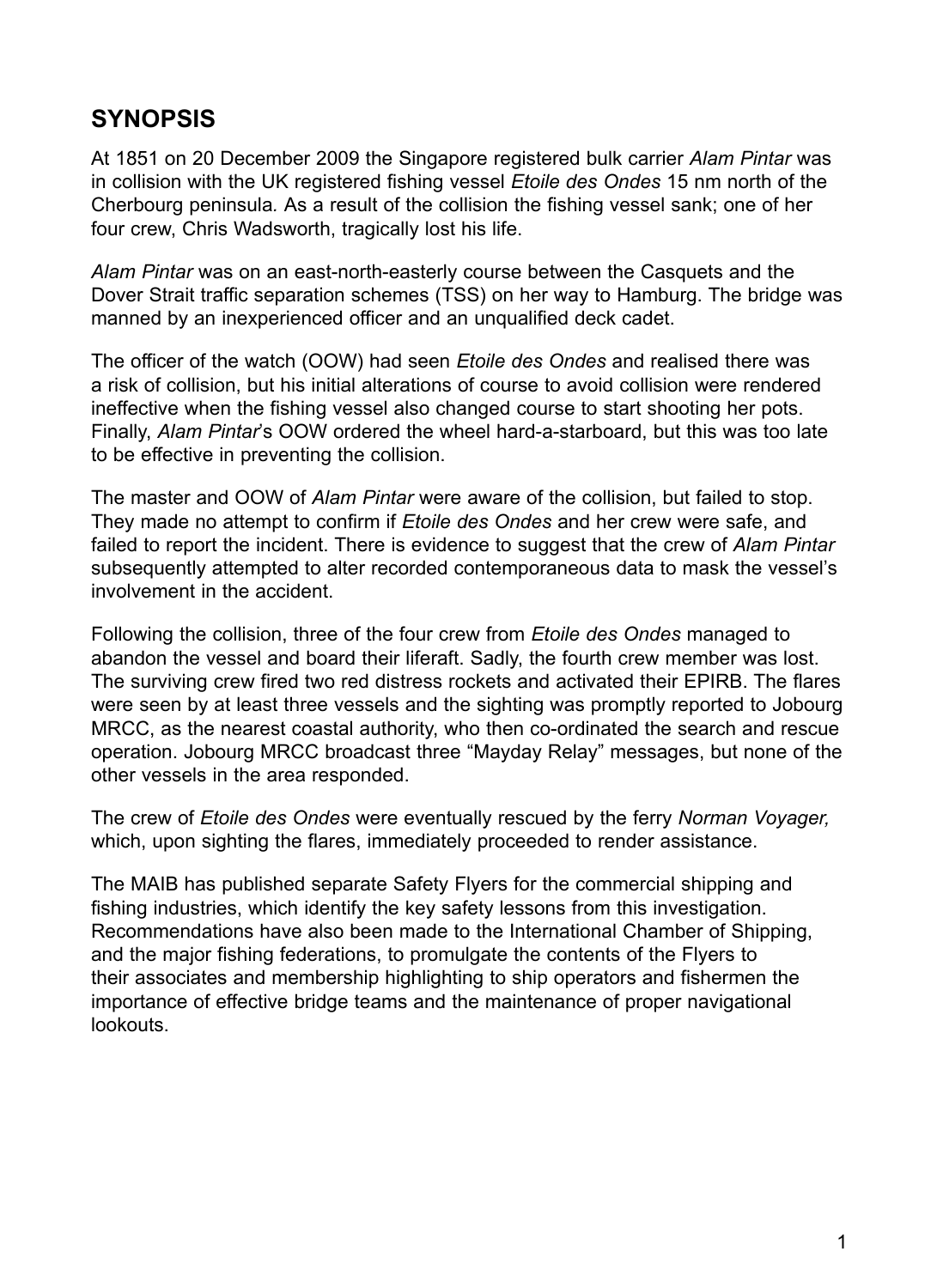# **Section 1 - FACTUAL INFORMATION**

# **1.1 PARTICULARS OF** *ETOILE DES ONDES***,** *ALAM PINTAR* **AND ACCIDENT**

| <b>Vessel details</b>    |                              | <b>Etoile des Ondes</b>                                                  |
|--------------------------|------------------------------|--------------------------------------------------------------------------|
| Registered owner         | $\mathbb{R}^{\mathbb{Z}}$    | Etoile des Ondes Limited                                                 |
| Port of registry         | t.                           | Weymouth                                                                 |
| Flag                     | ÷                            | <b>British</b>                                                           |
| <b>Type</b>              | $\mathbb{R}^{\mathbb{Z}}$    | Fishing Vessel, potter                                                   |
| <b>Built</b>             | ÷.                           | France, 1957                                                             |
| Fishing number           | $\mathcal{L}_{\mathrm{max}}$ | <b>WH 696</b>                                                            |
| Construction             | t.                           | Wood                                                                     |
| <b>Registered Length</b> |                              | : 14.5 m                                                                 |
| Gross tonnage            | ÷.                           | 40.0                                                                     |
| Other relevant info      | $\mathcal{L}_{\mathrm{max}}$ | Just commenced shooting the last string of<br>pots for the day           |
| <b>Accident details</b>  |                              |                                                                          |
| Time and date            | $\mathcal{L}_{\rm{max}}$     | 1851, 20 December 2009                                                   |
| Location of incident     | $\mathcal{L}_{\mathrm{max}}$ | Lat 49° 58' N Long 001° 54' W, 15 nm north of<br>the Cherbourg peninsula |
| Persons on board         |                              | 4                                                                        |
| Injuries/fatalities      | ÷                            | 1 fatality                                                               |
|                          |                              | 3 cases of hypothermia, cuts and bruising                                |
| Damage                   |                              | <b>Vessel lost</b>                                                       |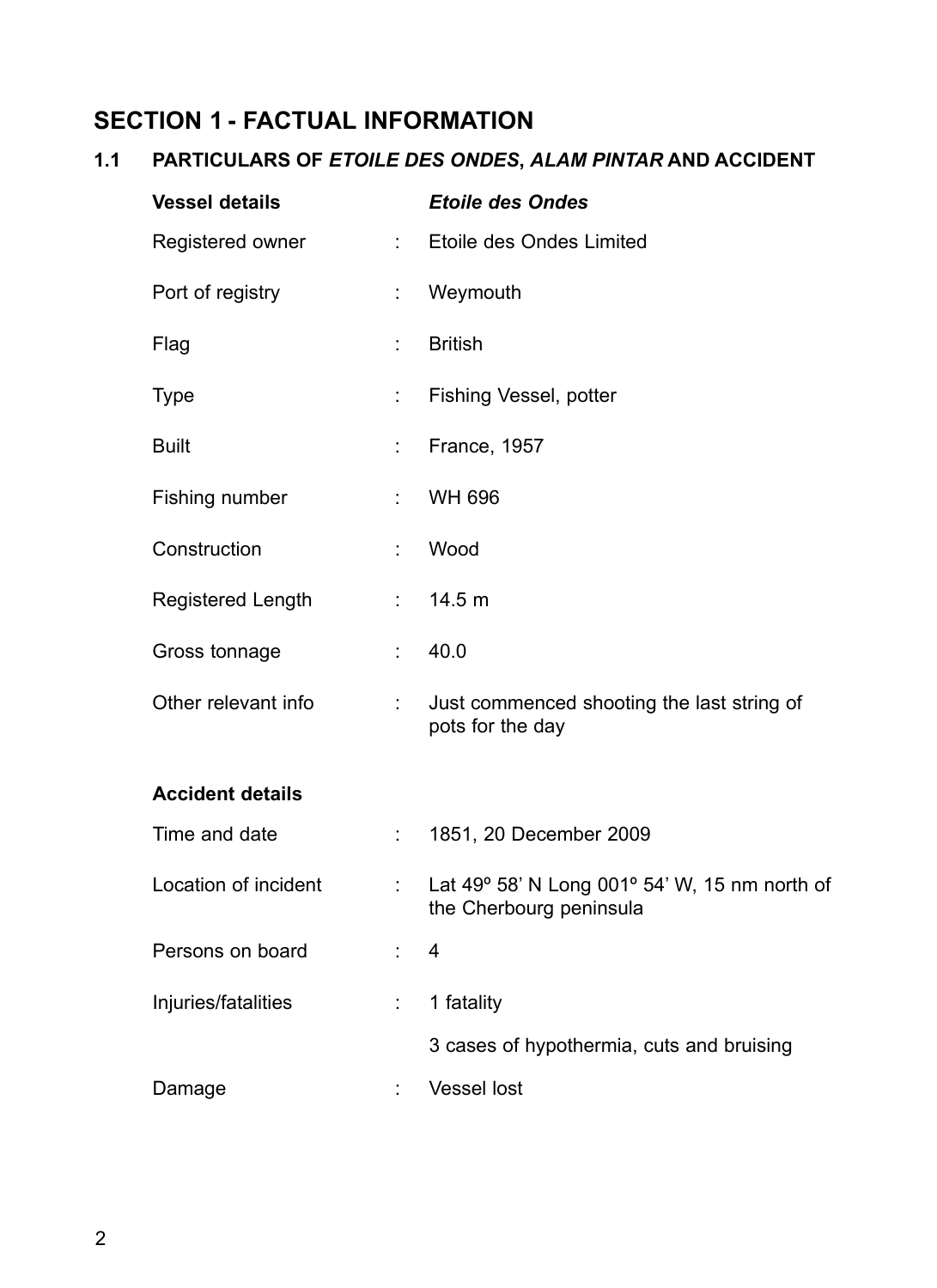| <b>Vessel details</b>         |                             | <b>Alam Pintar</b>                                 |
|-------------------------------|-----------------------------|----------------------------------------------------|
| Registered owner              | $\mathbb{R}^{n+1}$          | Alam Pintar Maritime Ltd                           |
| Manager(s)                    | $\mathbb{Z}^{\mathbb{Z}}$   | PACCShip (UK) Ltd                                  |
| Port of registry              | ÷                           | Singapore                                          |
| Flag                          | $\mathbb{Z}^{\mathbb{Z}}$   | Singapore                                          |
| <b>Type</b>                   | ÷.                          | Post Panamax Bulk Carrier                          |
| <b>Built</b>                  | $\mathcal{L}_{\mathcal{A}}$ | IHI Marine United Inc Yokohama, Japan, 2005        |
| IMO number                    |                             | 9296858                                            |
| <b>Classification society</b> |                             | : Lloyd's Register                                 |
| Construction                  | ÷,                          | <b>Steel</b>                                       |
| Length overall                | $\mathcal{L}_{\mathcal{A}}$ | 229.0 m                                            |
| <b>Breadth</b>                | ÷                           | 36.50 m                                            |
| Draught                       | $\frac{1}{2}$ .             | 14.14 m                                            |
| Gross tonnage                 | ÷                           | 46,982                                             |
| Engine power and/or type      |                             | : Sulzer 6RTA58T, 10,300 kW                        |
| Service speed                 |                             | 14.5 kts                                           |
| Other relevant info           |                             | Fully loaded, on passage from Quebec to<br>Hamburg |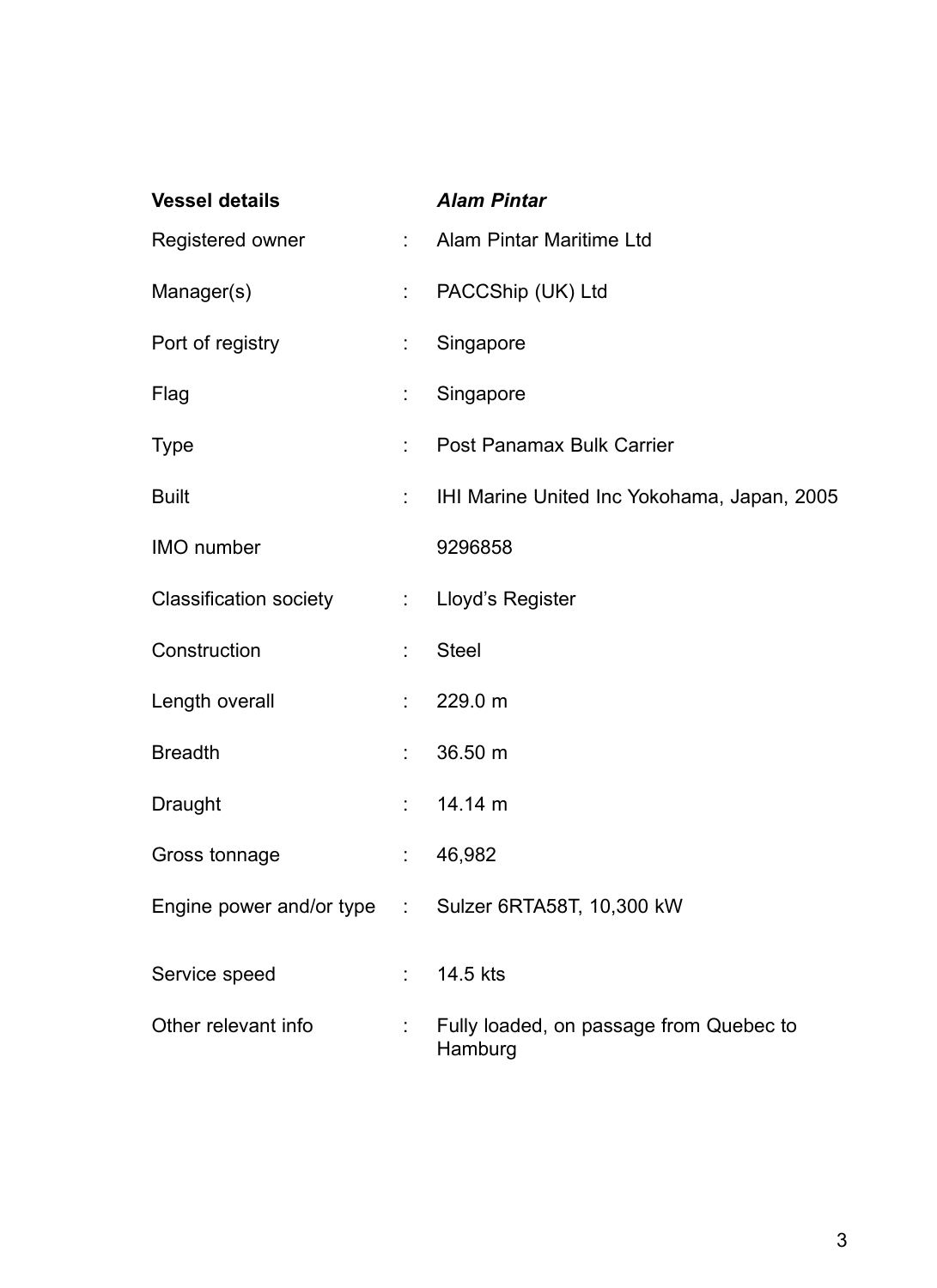### **Accident details**

| Time and date        |                | 1851, 20 December 2009                                                                     |
|----------------------|----------------|--------------------------------------------------------------------------------------------|
| Location of incident |                | Lat 49 $\degree$ 58' N Long 001 $\degree$ 54' W, 15 nm north of<br>the Cherbourg peninsula |
| Persons on board     |                | -21                                                                                        |
| Injuries/fatalities  | $\therefore$ 0 |                                                                                            |
| Damage               | ÷              | Minor cosmetic damage to the bow and port<br>quarter areas                                 |

# **1.2 Background**

The 87,052 deadweight (DWT) Singapore registered bulk carrier *Alam Pintar*  **(Figure 1)** was operating in the Atlantic Basin area between America / Canada and Europe at the time of the accident. On the evening of the collision she was transiting the English Channel, via the Casquets and the Dover Strait traffic separation schemes (TSS), towards her discharge port of Hamburg.

*Etoile des Ondes* **(Figure 2)** was a Weymouth-based potter. Her skipper had worked the fishing grounds north of the Channel Islands and Cherbourg for several years and was familiar with the demanding requirements of fishing this area. At the time of the collision, the crew had just commenced shooting the last string of pots for the day; on completion, the skipper intended to proceed to Cherbourg to land his catch and take on bait.

## **1.3 Narrative**

#### **1.3.1** *Alam Pintar*

*Alam Pintar* left Quebec on 9 December 2009, giving an estimated time of arrival (ETA) at Hamburg for the morning of 22 December. Once clear of the Gulf of St Lawrence, the vessel proceeded to the south of Newfoundland Grand Banks before heading east across the North Atlantic towards the English Channel.

The crew settled into the trans-Atlantic watchkeeping schedule **(Annex 1)** after clearing the St Lawrence. The chief officer and the  $4<sup>th</sup>$  officer were both assigned to the 0400 to 0800 watch, but the chief officer started a "day work"<sup>1</sup> routine, leaving the 4<sup>th</sup> officer alone on watch for the ocean passage. Able seamen (ABs) were available for lookout duties **(Annex 1)**, but they were also assigned to "day work" and were not present on the bridge unless called.

 $1$  day work – ie a non-watchkeeping work routine which generally excludes night time duties.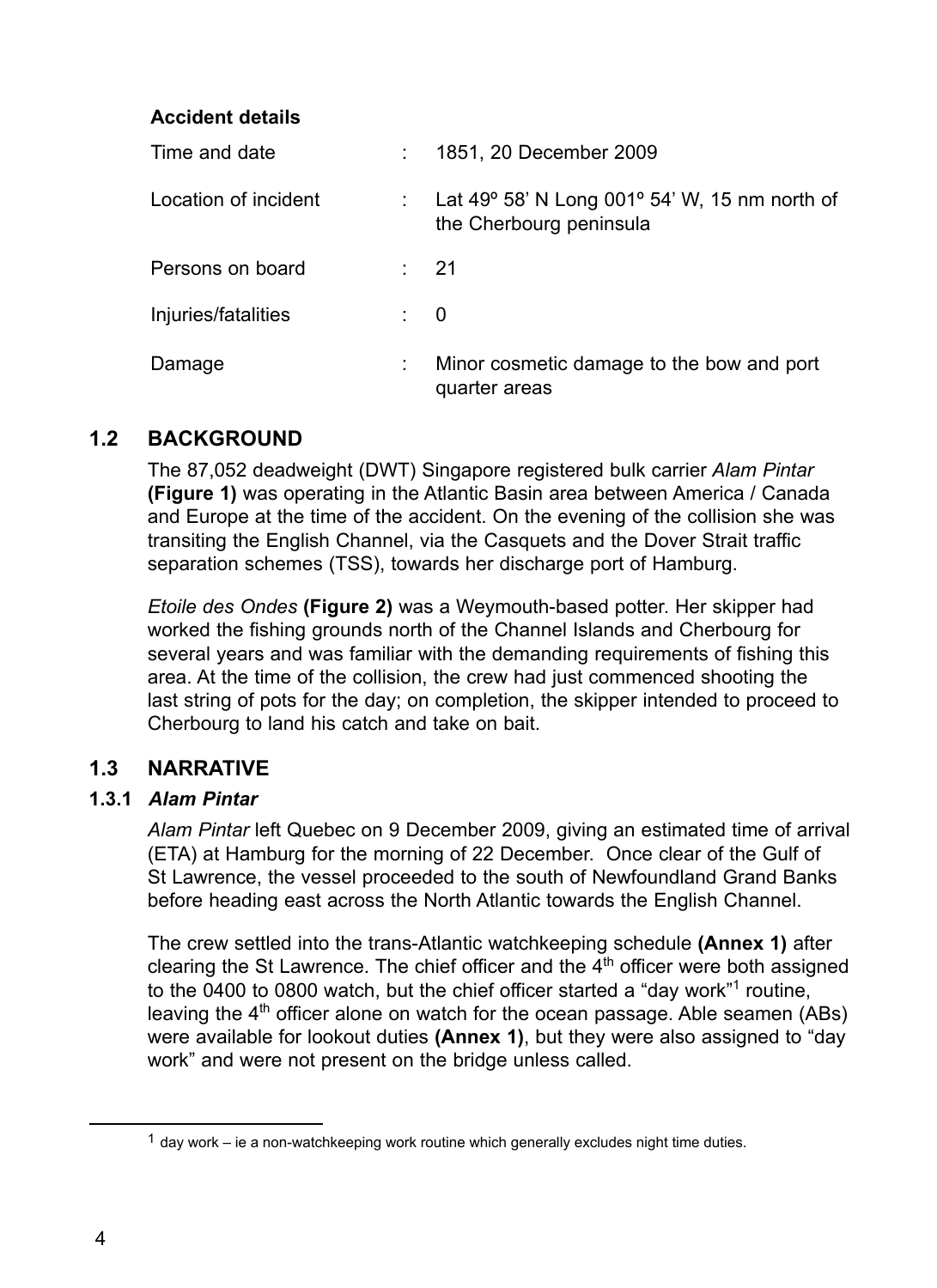On 20 December, the deck cadet joined the  $4<sup>th</sup>$  officer on the 4-8 watch. This was partly to provide support for the  $4<sup>th</sup>$  officer in anticipation of the increased navigational load that was expected during *Alam Pintar*'s transit of the English Channel, but was also viewed as a useful training opportunity. The deck cadet's duties included acting as a lookout when required.

*Alam Pintar* approached the Casquets TSS just after 1500 when the OOW submitted his situation report to "CROSS Jobourg"<sup>2</sup>. She was steering 077° Gyro (G) using the autopilot at a speed of about 13.0 kts, and the OOW was plotting the ship's position on the chart at 30-minute intervals.

When the  $4<sup>th</sup>$  officer and cadet came on watch at 1600, there was a significant amount of traffic proceeding in the same general direction as *Alam Pintar,* and complying with the TSS. The watch was uneventful, except for making a course adjustment for set, to 080º (G) at 1800, until at about 1835 the OOW sighted a cluster of bright lights almost dead ahead. He consulted the radar and saw a corresponding target about 3 to 4 nautical miles (nm) ahead.

When the target was acquired using the automatic radar plotting aid (ARPA) it showed a closest point of approach (CPA) of zero. He identified the cluster of lights as a fishing vessel and, as there was risk of collision, altered *Alam Pintar*'s course by 5º to starboard, to 085º (G), which placed the target on the vessel's port bow **(Figure 3)**. This decision was based mainly on the ARPA information as he found it difficult to positively distinguish the fishing vessel's navigation lights visually, due to the glare produced by her deck working lights.

Initially, this action seemed to have been successful. However, as *Alam Pintar* drew closer, the fishing vessel's lights and radar target were observed to be tracking to starboard until, by 1846, the vessel had crossed over onto the starboard bow of *Alam Pintar* **(Figure 4)**.At this time, the fishing vessel was less than 1 nm away.

Although the  $4<sup>th</sup>$  officer was unsure about the actions of the fishing vessel, he did not consider using the whistle to warn the other vessel, nor did he call the master. Instead, he engaged manual steering, instructed the cadet to take the wheel, and then altered the course back to port onto a heading of 072° (G). This was intended to place the fishing vessel at a broader angle on the starboard bow. However, both the radar target and working lights remained ahead of *Alam Pintar* **(Figure 5)**.

<sup>2</sup> CROSS – Centres Régionaux Opérationnels de Surveillance et de Sauvetage. Regional Operational Centres for Monitoring and Rescue. Marine Rescue Co-ordination Centre. CROSS or MRCC are used interchangeably to refer to Jobourg radio station.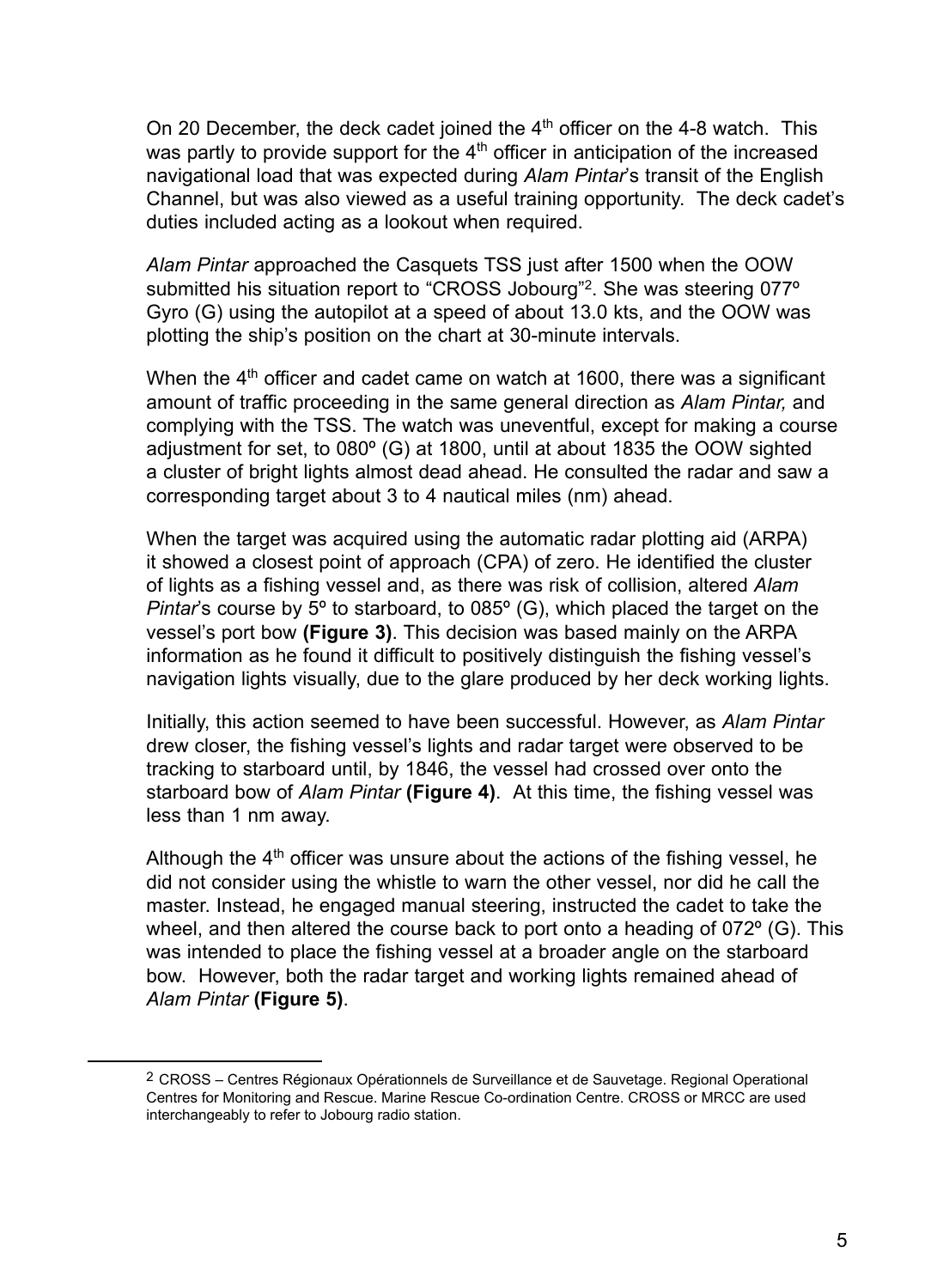

Radar screen shot\* showing *Etoile des Ondes* on *Alam Pintar*'s port bow



Figure 4

Radar screen shot\* showing *Etoile des Ondes* fine on *Alam Pintar*'s starboard bow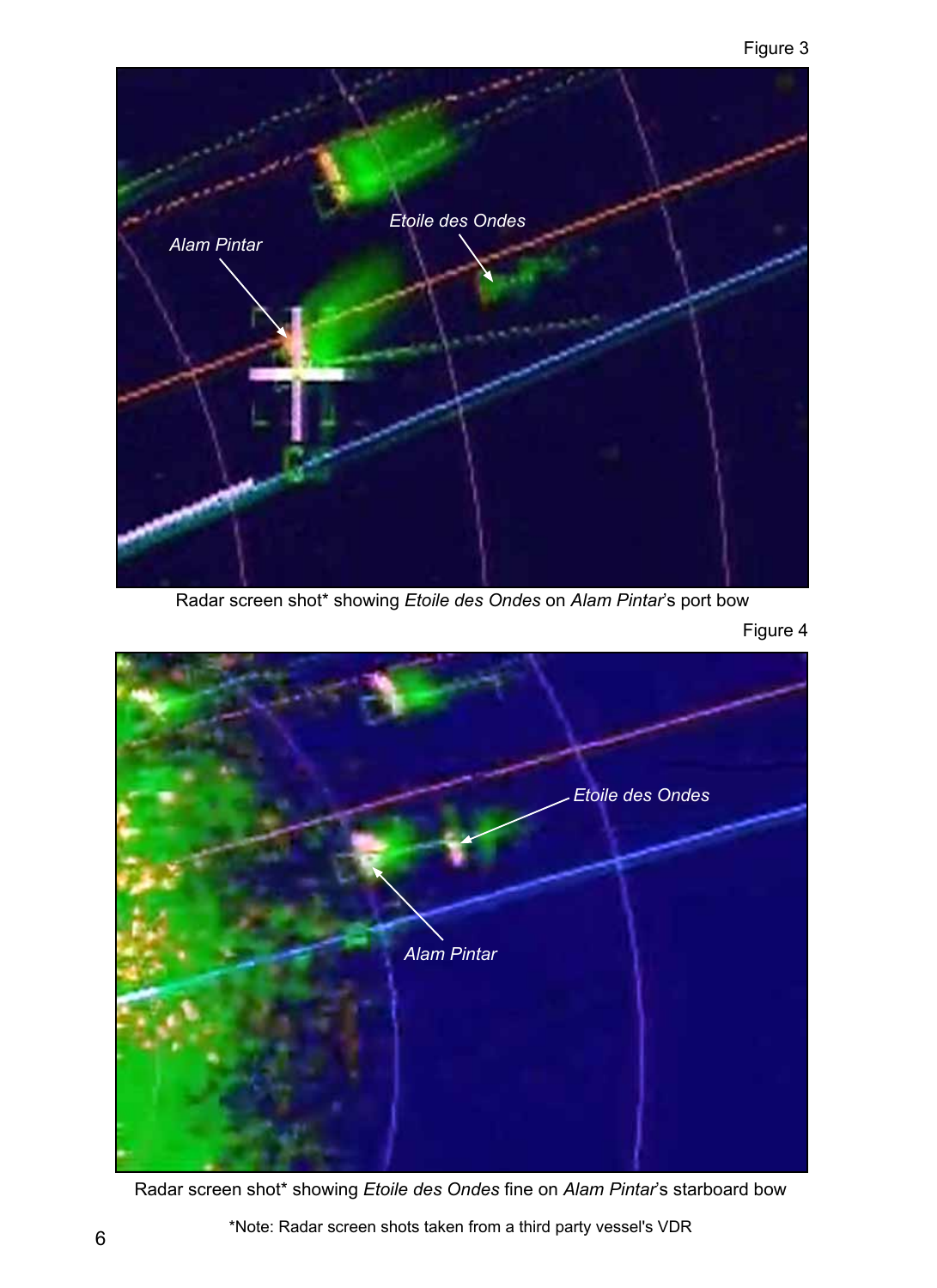Figure 5



Radar screen shot showing *Etoile des Ondes* still ahead of *Alam Pintar* with a vector to the north

The  $4<sup>th</sup>$  officer realised there was still a significant risk of collision, and ordered the cadet to put the helm hard over to starboard. However, *Alam Pintar'*s bow struck the port quarter of the fishing vessel before this action took effect. The fishing vessel was then observed passing closely down *Alam Pintar*'s port side and, as *Alam Pintar* swung rapidly to starboard, it was struck for a second time by the cargo vessel's port quarter.

The  $4<sup>th</sup>$  officer then called the master, who was in his cabin, and advised him of the incident. The master ordered him to stop the main engines and proceeded to the bridge. However, the swing to starboard continued until *Alam Pintar* was on a southerly heading **(Figure 6)**. The slowing down of the main engines also alerted engineer officers and other crew.

Note: Radar screen shot taken from a third party vessel's VDR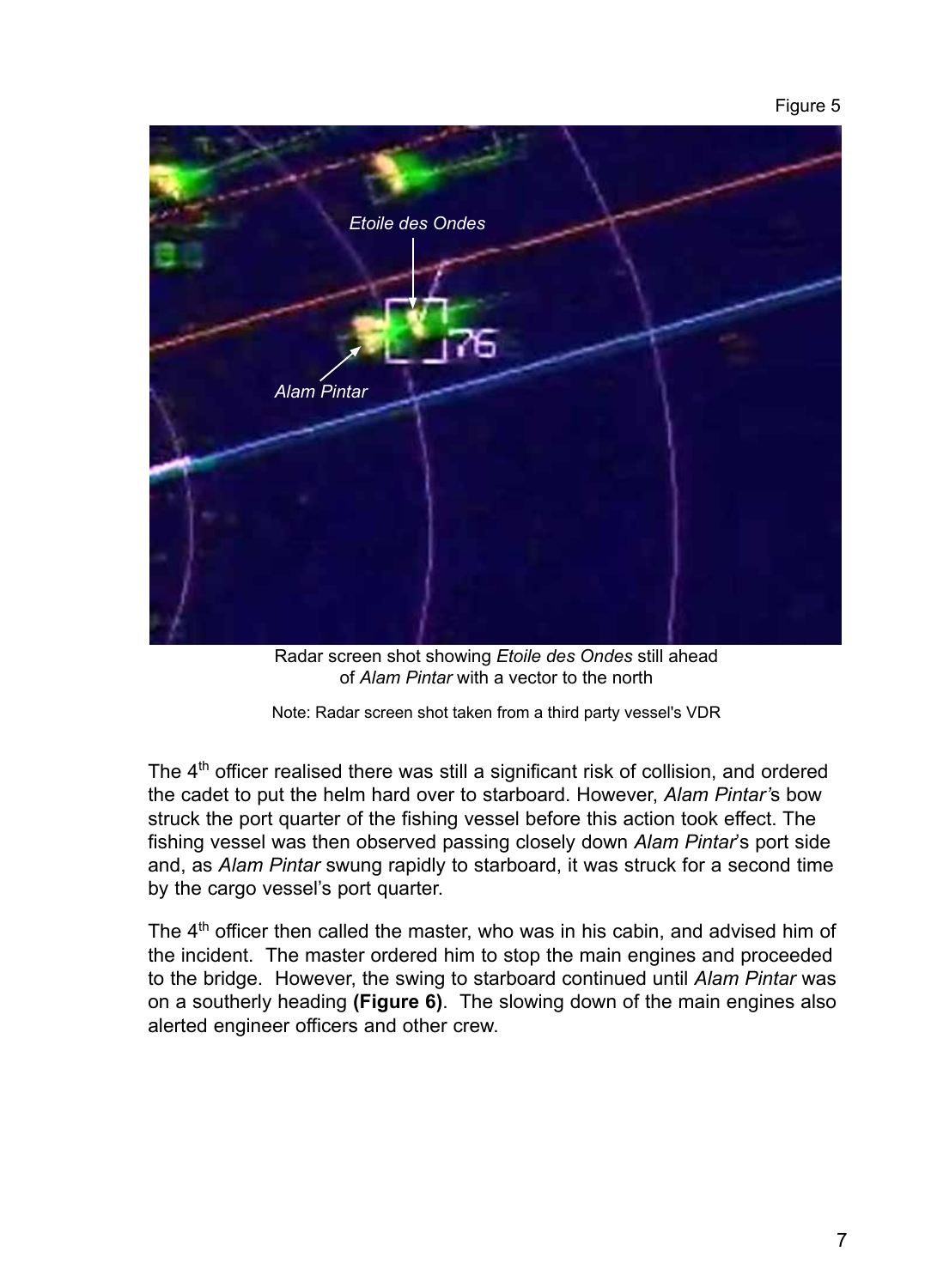

#### Reproduced from Admiralty Chart BA 2454 by permission of the Controller of HMSO and the UK Hydrographic Office

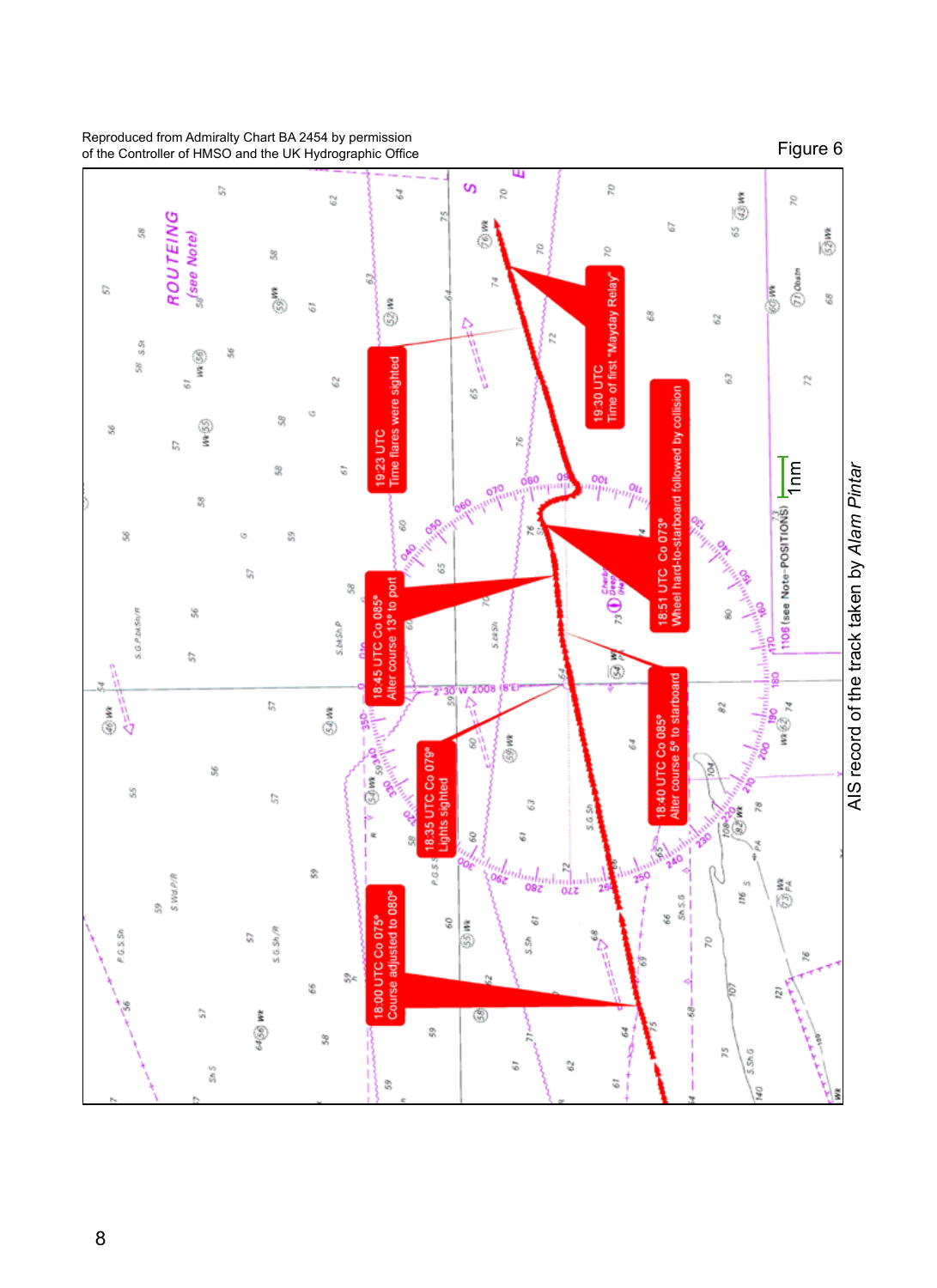#### **1.3.2** *Etoile des Ondes*

*Etoile des Ondes* left Weymouth at 2100 on Friday 18 December 2009 and arrived at her first fishing grounds, north of Cherbourg, early the next morning. The rest of the day was spent hauling and shooting 12 strings of pots after which, *Etoile des Ondes* proceeded to another fishing ground. It was the skippers' intention to return to the first fishing ground on Sunday afternoon and haul the pots he had just shot.

Because of the strong tidal stream present in this area, the skipper normally planned to haul pots around the time of the slack tides; this meant that he returned to the first fishing grounds late on Saturday afternoon. It was already getting dark when *Etoile des Ondes* arrived at the grounds, and she displayed the regulation lights for a vessel engaged in fishing. She also had six (2 x 500 Watt (W) plus 4 x 300 W) halogen deck working lights, switched on to illuminate the deck working area **(Figure 7)**.

Hauling and shooting continued until about 1840 when, mid-way through hauling the last string of pots, the backrope<sup>3</sup> parted. To bring the remaining pots on board, the skipper had to steam to the southerly marker buoy and pick up that end of the string. He then resumed hauling, heading north back towards the break.

It was probably about this time that the OOW on *Alam Pintar* first sighted *Etoile des Ondes* at a range of 3 to 4 nautical miles and also when the skipper of *Etoile des Ondes* observed a target on his radar, which later proved to have been *Alam Pintar.* The skipper did not monitor or plot the target to see if there was any risk of collision.

When the last pot and the free end of the back rope were brought on board, one of the crew began splicing the broken ends of the rope together. At the same time, the skipper altered course towards the east-south-east, to reposition *Etoile des Ondes* ready for shooting.

Once in position, the skipper made a brief visual check for traffic and turned the vessel onto a northerly heading to begin shooting his last string. All the crew apart from the skipper were on deck; one guided the pots out, while the other two continued preparing and stowing the catch **(Figure 7)**. Christopher Wadsworth (Chris) was sitting forward, next to a stowed string of pots, nicking<sup>4</sup> crab claws.

<sup>3</sup> The main rope to which the pots are attached.

<sup>4</sup> Cutting the tendon in the claw to prevent them inflicting damage on themselves or other crabs when in the storage tank.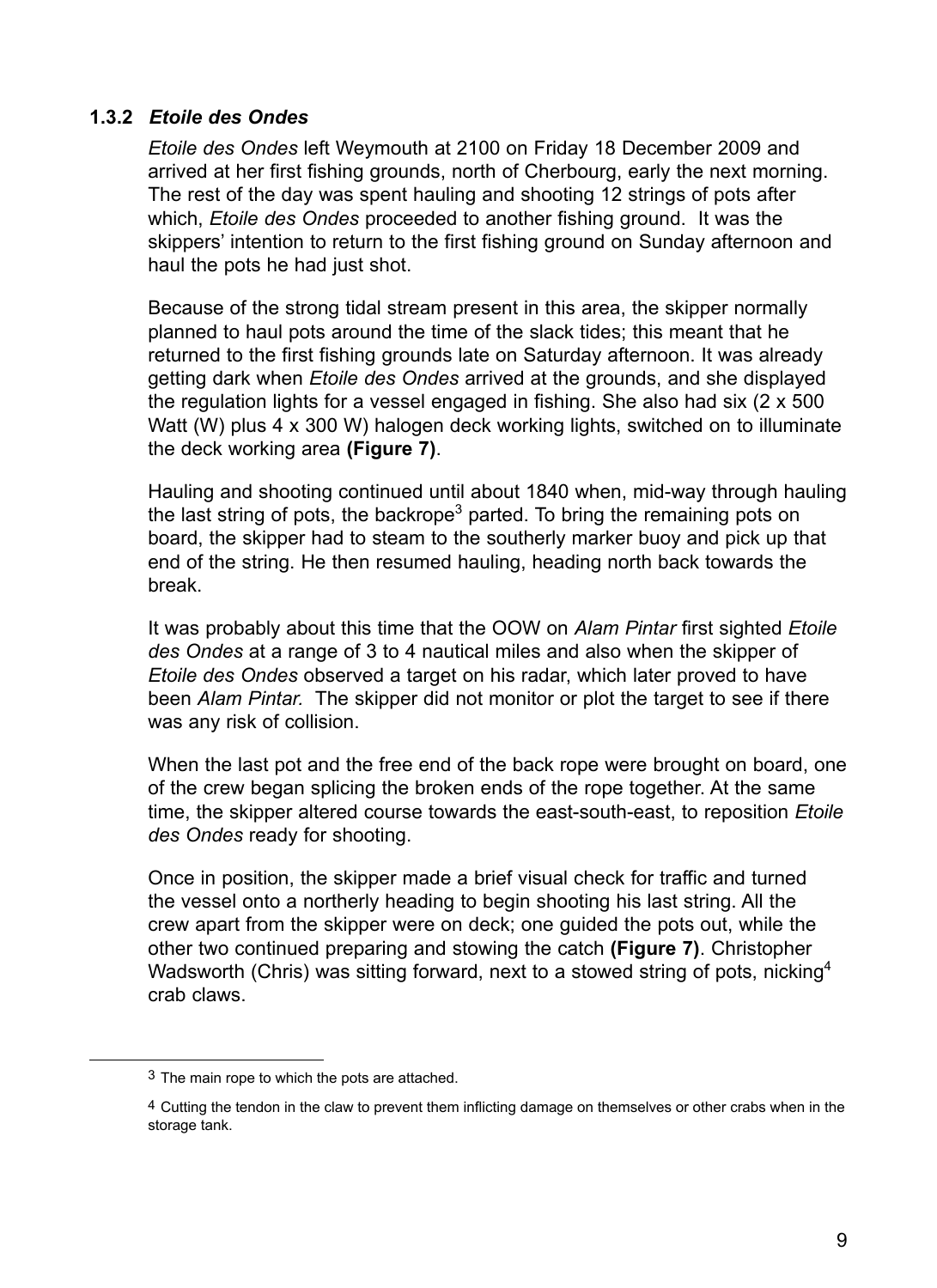

*Etoile des Ondes* - with halogen lighting and crew positions indicated (whaleback omitted for clarity)

Before shooting, the skipper had seen the green side light of an approaching vessel on his port side, but was confident it would alter course to starboard and pass astern of his vessel. Once shooting began he concentrated solely on watching the pots going out and checking the electronic position plotter to make sure they were laid in the correct position.

*Etoile des Ondes* had been shooting for only a short period when the skipper looked up to see the same green light, very close by. He just had time to issue a warning to the crew before *Etoile des Ondes* was struck on her port quarter, turning her over onto her beam ends. The skipper managed to escape through the open wheelhouse window as the vessel lay over on her port side with water pouring into the wheelhouse. *Alam Pintar* then struck *Etoile des Ondes* a second blow with her port quarter as she passed by.

# **1.4 Actions following the collision**

## **1.4.1** *Alam Pintar*

When *Alam Pintar*'s master, accompanied by the other deck officers, arrived on the bridge he found the vessel to be 90º off course, wheel amidships, and the engine telegraph set at "stop". He was told that his vessel had probably been in collision with a fishing boat, but that the fishing vessel had been seen after the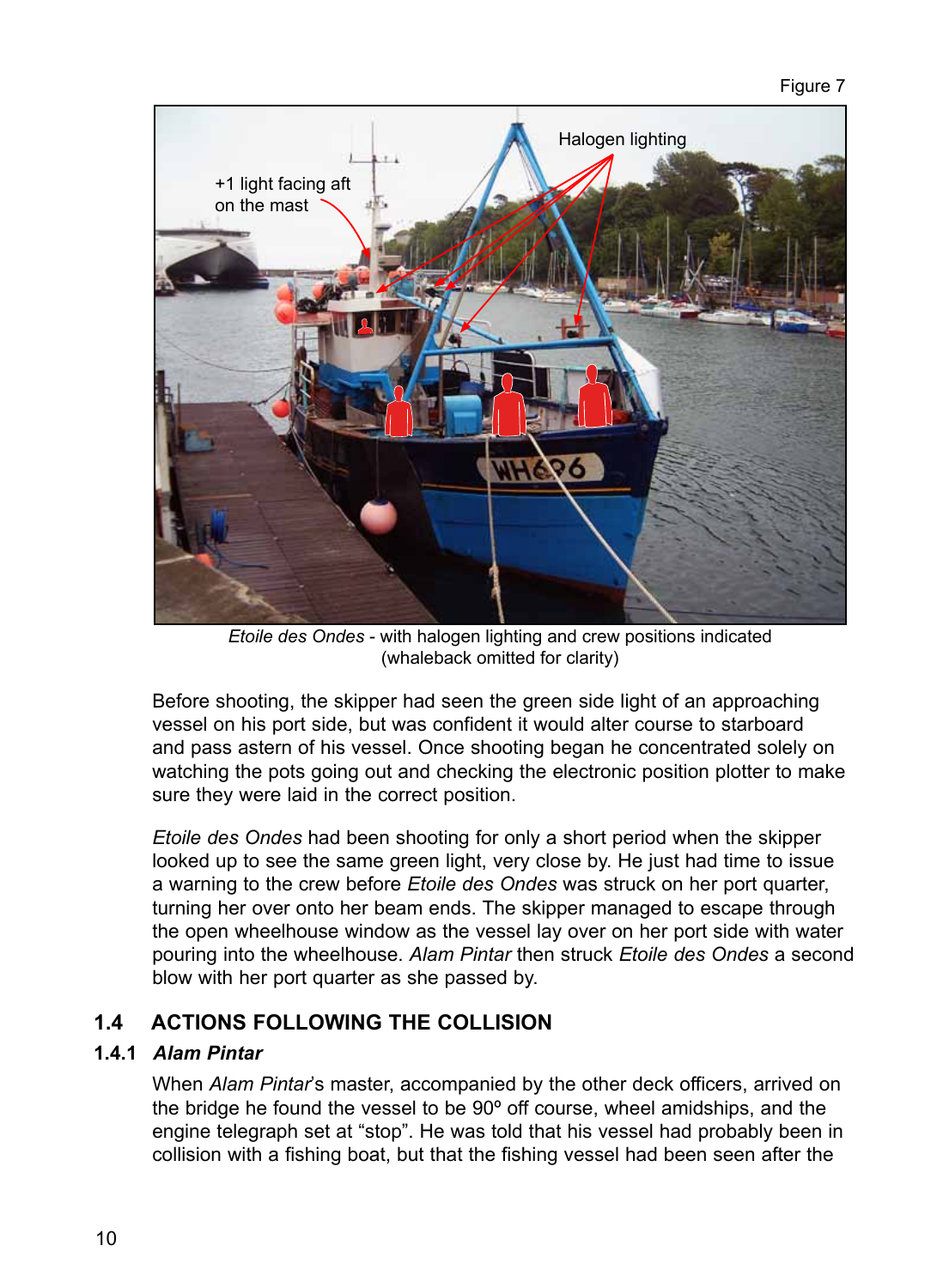collision, still afloat and well lit. The master checked the radar and saw a target astern of *Alam Pintar,* which he assumed to be the fishing vessel*.* The target appeared to be moving, so he concluded the fishing vessel was safely afloat, and continued on his passage.

The main engine revolutions were increased to full sea speed, and the master ordered the helm hard-a-port, intending to return to the original course of 077º (G). He then noticed *Alam Pintar* had crossed the path of an overtaking vessel, and soon afterwards *Alam Pintar* was involved in a close quarters situation with a large container vessel as she passed by at a distance of 0.3 nm **(Figure 8)**.



AIS track of *Alam Pintar* and a large container vessel

The senior engineer officers arrived on the bridge shortly after these alterations of course and speed, seeking to establish the reason for the abrupt manoeuvres. During the discussions that followed, distress flares were fired by the survivors of *Etoile des Ondes*. These flares would have been astern of *Alam Pintar,* although it is unclear if they were seen during the discussions. However, at 1930 Jobourg MRCC broadcast a "Mayday Relay"5 that was audible on the bridge VHF sets, indicating the fishing vessel required assistance.

<sup>5</sup> The voice distress signal used to transmit a distress message on behalf of another vessel that is unable to transmit for itself. N.B - The use of the identifier "Mayday Relay" automatically makes these calls "All Stations" calls. Vessels receiving these calls have a legal duty to respond.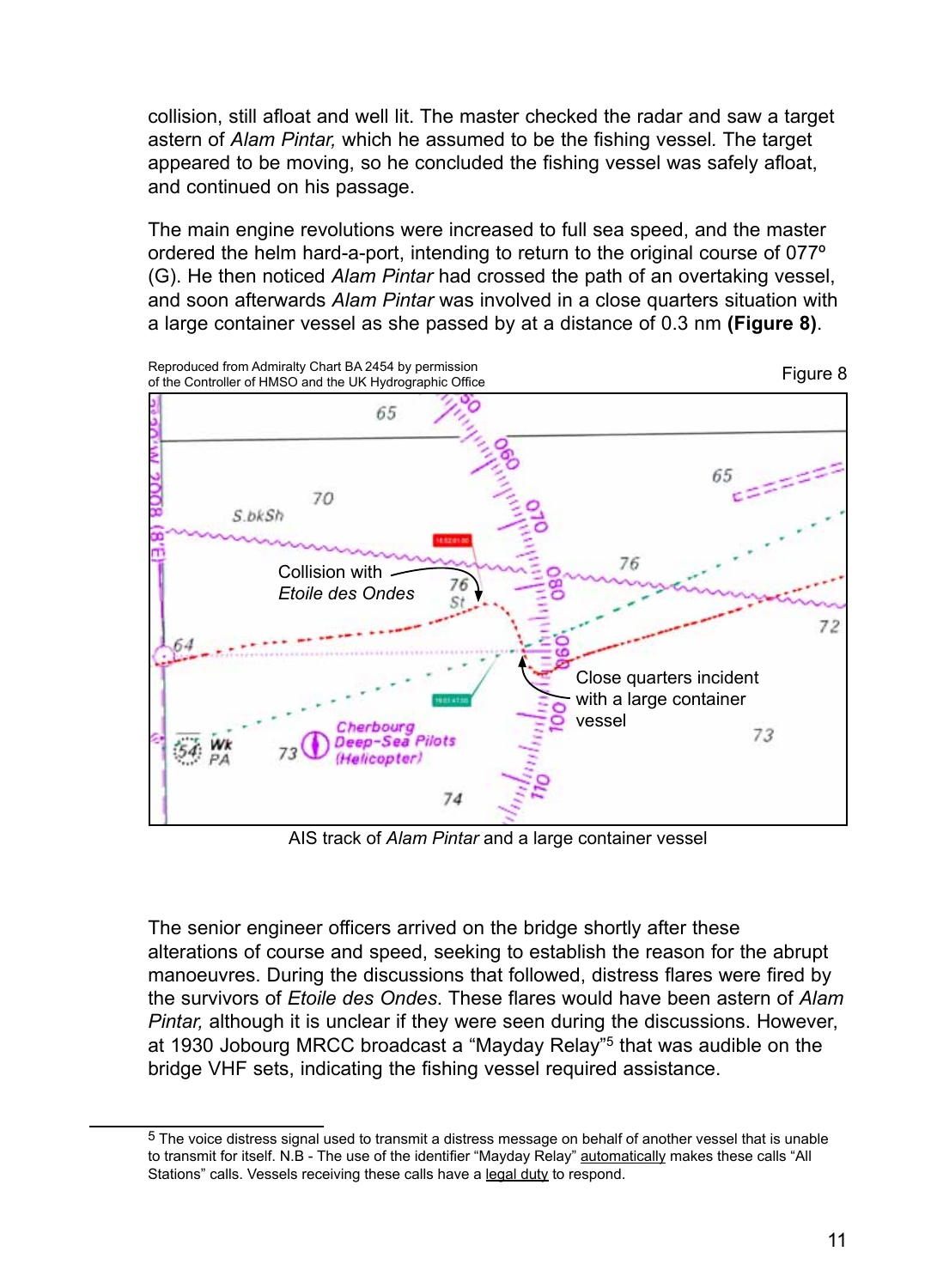The master did not contact Jobourg MRCC to offer his assistance or confirm that his vessel had possibly been involved in a collision. Even after this broadcast was heard he decided to continue on passage. Shortly after the initial "all ships - Mayday Relay" Jobourg MRCC contacted *Alam Pintar* specifically to ask the master to confirm if he had heard the broadcast or seen the red flares which were near his position. The master assured Jobourg MRCC that he had not.

As *Alam Pintar* continued on passage to Hamburg, the ship's documents and recordings, including those of the voyage data recorder (VDR), were altered or removed in an attempt to obscure any evidence suggesting a collision with *Etoile des Ondes*.

#### **1.4.2** *Etoile des Ondes*

*Etoile des Ondes* was left semi-submerged in the water and laid over on her port side. Although her engine had stopped, the navigation and deck working lights were still lit as they were powered by batteries.

None of the crew wore any form of buoyancy aid. Emergency lifejackets were provided, stowed above the wheelhouse, but the crew received insufficient warning to reach them before being thrown into the water. When in the water, they were surrounded by loose gear and rigging from the boat, but were able to climb out and onto the hull.

When the skipper climbed out of the wheelhouse, he released the liferaft from its stowed position on top of it **(Figure 9)**. Inflating it manually, he boarded along with the crew. It was at this time that they realised Chris was missing. Despite shouting and searching for him in the water, he could not be found.

The skipper then climbed back on top of the wheelhouse to release the EPIRB. On returning to the liferaft he cut the painter, cleared away other loose rigging, and paddled the liferaft a few metres clear of the vessel. They circled around the vessel, looking for Chris, but sadly he was not seen again.

When clear of *Etoile des Ondes,* the skipper fired two red parachute distress rockets and then huddled together with the rest of the crew attempting to keep warm. They could see the lights of several ships in the area and believed it would not be long before help arrived.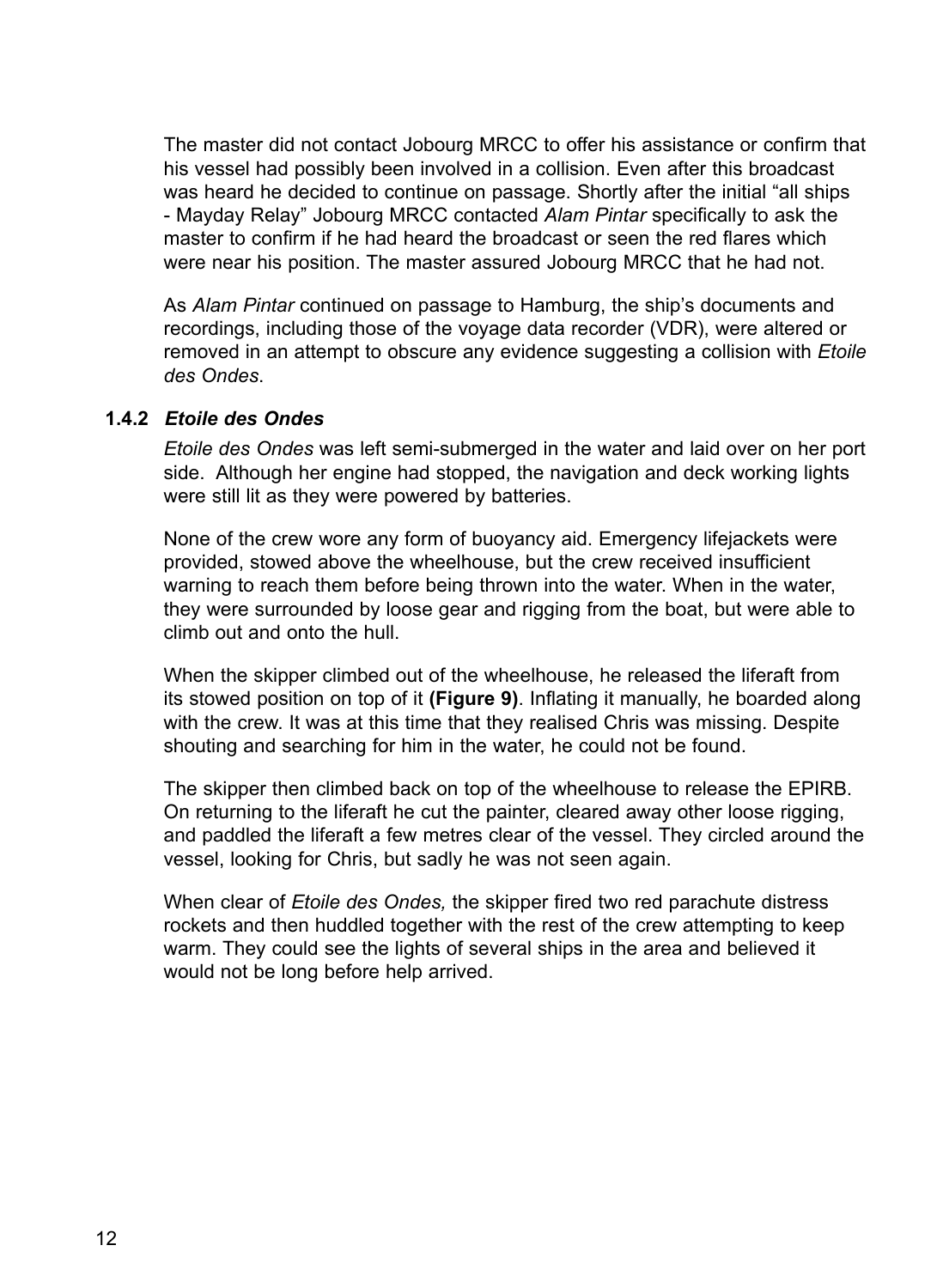

General overview of *Etoile des Ondes*' wheelhouse top and quarter deck (deck shelter omitted for clarity)

# **1.5 Search and rescue**

# **1.5.1 Search and rescue response**

The position of the collision was 15 nm north of the Cherbourg peninsula. Although this is in international waters, it falls within the Maritime Search and Rescue Region of Jobourg CROSS.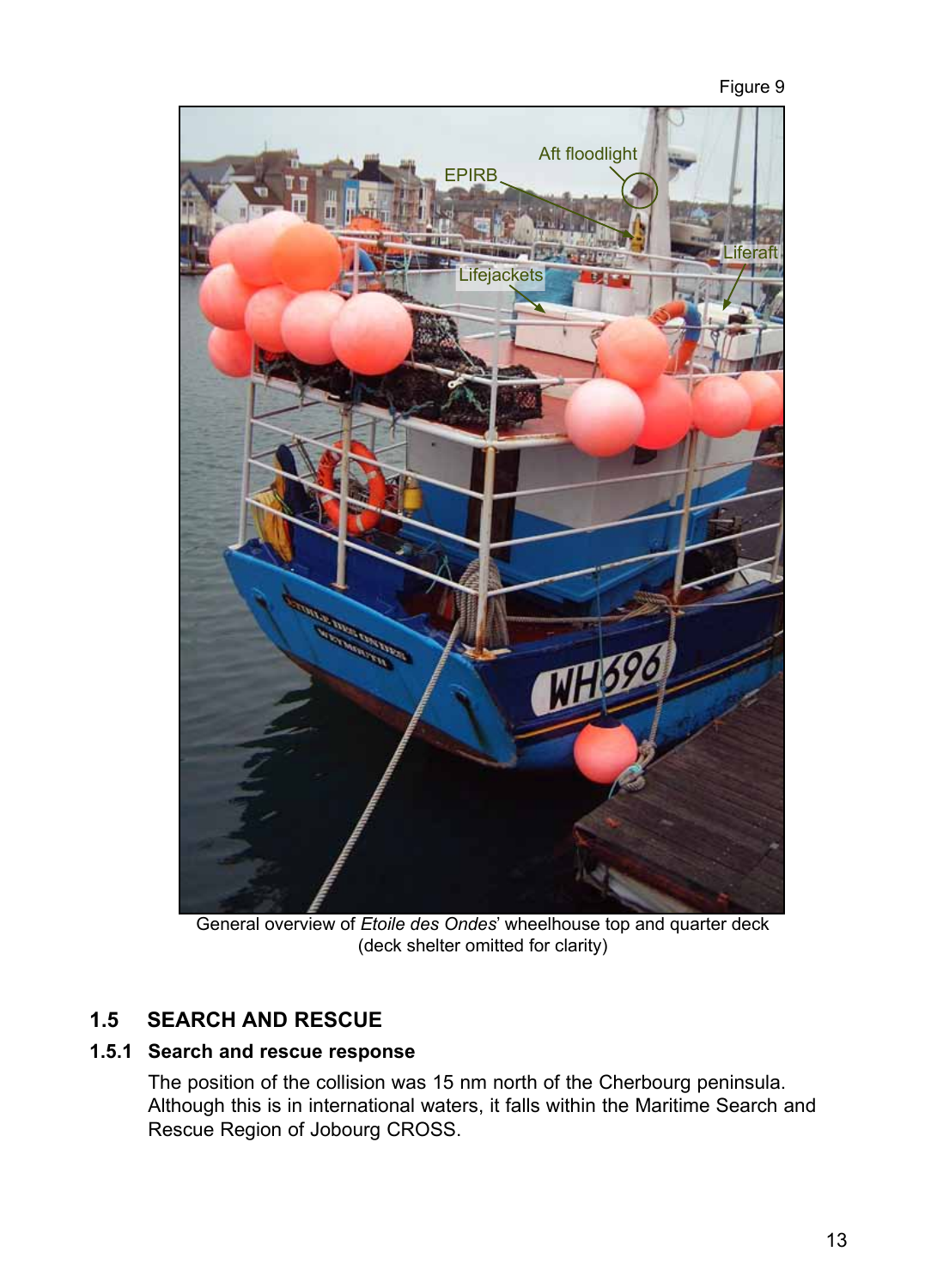The OOW and lookout on a passing vessel, *Norman Voyager,* saw the red parachute flares and reported this to Jobourg MRCC at 1923. They estimated the position of the flares to be Lat 49º 55' N Long 001º 40' W and Jobourg MRCC tasked them to proceed to this position for further investigation.

At 1930 Jobourg MRCC issued a digital selective calling (DSC) alert **(Annex 2)** followed by a "Mayday Relay – Information No 1" broadcast on VHF channel 16. The transmission informed all vessels in the vicinity that flares had been sighted and gave the estimated position of the vessel in distress. All ships in the area were requested to keep a sharp lookout and to proceed to this area.

*Norman Voyager* was the closest of the responding vessels. However, three vessels that were closer to *Etoile des Ondes*, including *Alam Pintar,* failed to respond to the "Mayday Relay" broadcast.

A few minutes after the broadcast, *Manfred,* a vessel in the south west TSS, provided Jobourg MRCC with a corrected position of Lat 49º 58' N Long 001º 50' W for the distress and advised that the vessel had now altered course and was proceeding towards this position. The ferry *Barfleur*, and tanker *Delta Pioneer,* also responded and provided assistance.

Soon after *Norman Voyager* had altered course towards the area where the flare had been sighted, her master observed a small target on radar. Visually, a faint flashing white light was seen on the same bearing.

At 1943 Jobourg MRCC told the master of *Norman Voyager* that it had received an EPIRB alarm which had originated from a position close to the vessel. This information was also included in a second DSC alert and "Mayday Relay" broadcast on channel 16.

#### **1.5.2 Rescue of survivors by** *Norman Voyager*

*Norman Voyager* arrived on scene at 1947 and it was reported to Joburg MRCC that a manned liferaft could be seen in the water. The Fast Rescue Craft was launched, and it recovered the liferaft with its three occupants. Once on board *Norman Voyager*, the surviving crew confirmed that Chris, one of their colleagues, was still missing. This was reported to Jobourg MRCC, and *Norman Voyager,* along with *Barfleur* and *Manfred,* was tasked to continue searching the area for him.

By 2100, the condition of the survivors on board *Norman Voyager* had deteriorated, and gave the master cause for concern. He decided to head towards Cherbourg, and arranged a rendezvous with a French coastguard helicopter. The survivors were then airlifted to hospital where they were treated for hypothermia.

At 2208, Jobourg MRCC released both *Barfleur* and *Manfred* from the search, allowing them to continue on passage.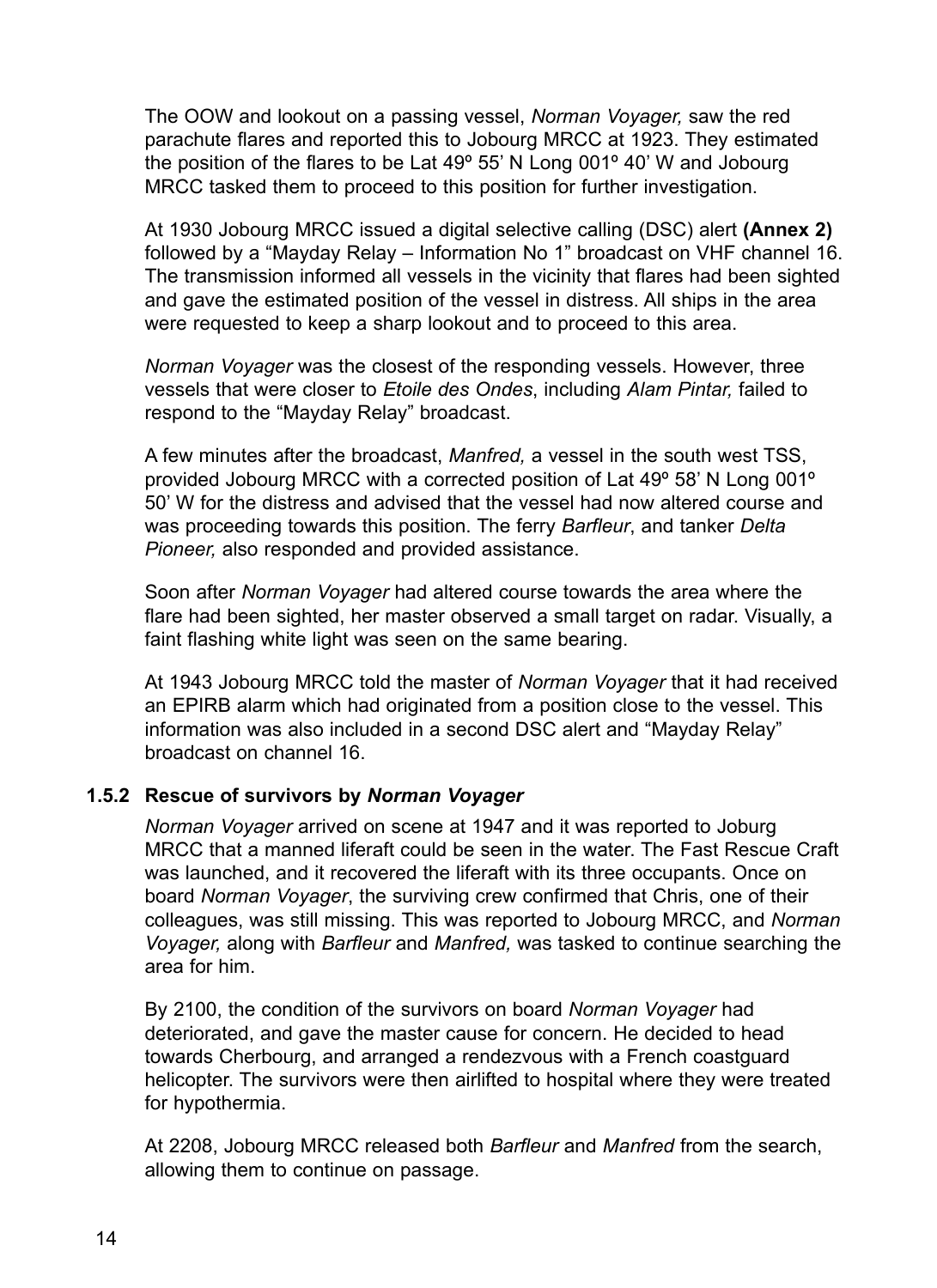#### **1.5.3 Vessels in the general area of the distress**

Several vessels were within 15 nm of the liferaft from *Etoile des Ondes* when her skipper fired the first of two red parachute distress flares **(Figure 10)**. While it is not known how many actually saw the flares, they were seen by at least two vessels: *Norman Voyager* at 4.8 nm away, and *Manfred* at 14.6 nm away. Both these vessels reported the sighting to Jobourg MRCC and proceeded to render assistance.



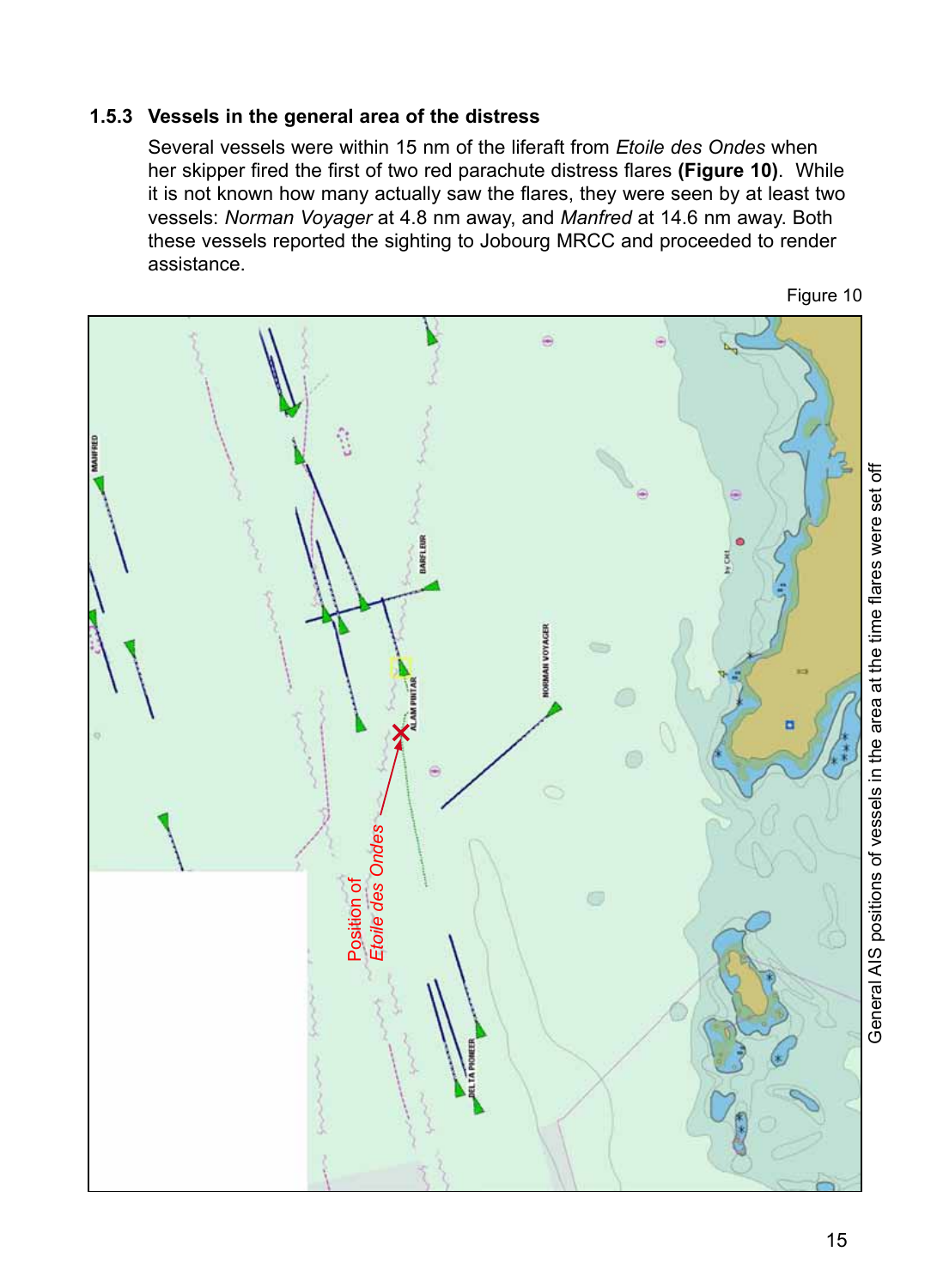Jobourg MRCC initiated the distress operation at 1929, when they broadcast an initial DSC alert. This was followed by a "Mayday Relay" message on VHF channel 16, by voice. Other vessels in the area failed to respond to either the distress flares or the "Mayday Relay" broadcast.

Jobourg MRCC made two further "Mayday Relay" broadcasts, at 1943 and 1951, updating details of the incident. They repeatedly requested all ships in the area to proceed to the position and to make contact with Jobourg MRCC. There was also sufficient associated radio traffic, following the initial distress signal, to signify that this was not a false alert or drill. However, no further vessels offered assistance or contacted Jobourg MRCC to seek clarification.

# **1.6 Environmental conditions**

At the time of the collision visibility was good, with the shore lights of France clearly visible from *Etoile des Ondes*. The wind and sea conditions were slight and there was a clear sky. Low water at Cherbourg was 1740 and the tide was setting westerly at around 0.8 kt, becoming slack.

The sea temperature was estimated to be 9º Celsius.

# **1.7 The fishing grounds**

The area north of Cherbourg was used regularly by the skipper of *Etoile des Ondes* **(Figure 11)**. The area is deep, 75 to 80m, and subject to strong tidal streams, which effectively restricted shooting and hauling to around the turn of tide.

The seabed is rocky, with many pinnacles, which is a favoured habitat of crabs and lobsters. The nature of the seabed meant that, apart from potters, there were unlikely to be other types of fishing vessels in this area. However, it lay on the busy traffic route between Casquets and Dover Strait TSSs.

*Etoile des Ondes* fished with strings of 70 to 80 pots, each of which was about a mile long. On the day of the accident these strings were being laid out in a north to south pattern, which was across the general direction of traffic flow. Although the skipper had fished these grounds for several years, he had never conducted a risk assessment to identify the additional dangers posed by the heavy traffic in this area.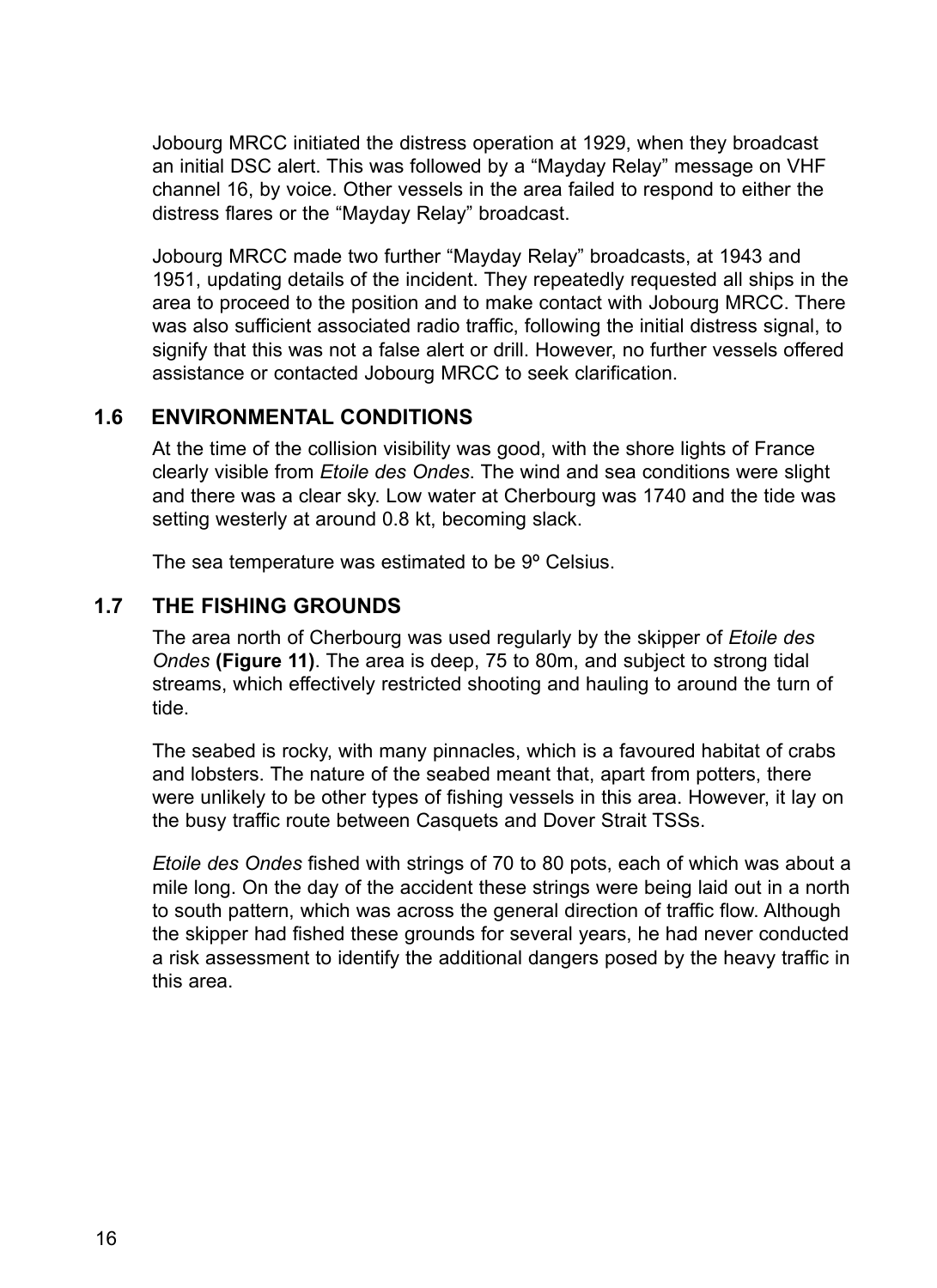

Overview chart of the fishing grounds and detail of the area of collision Overview chart of the fishing grounds and detail of the area of collision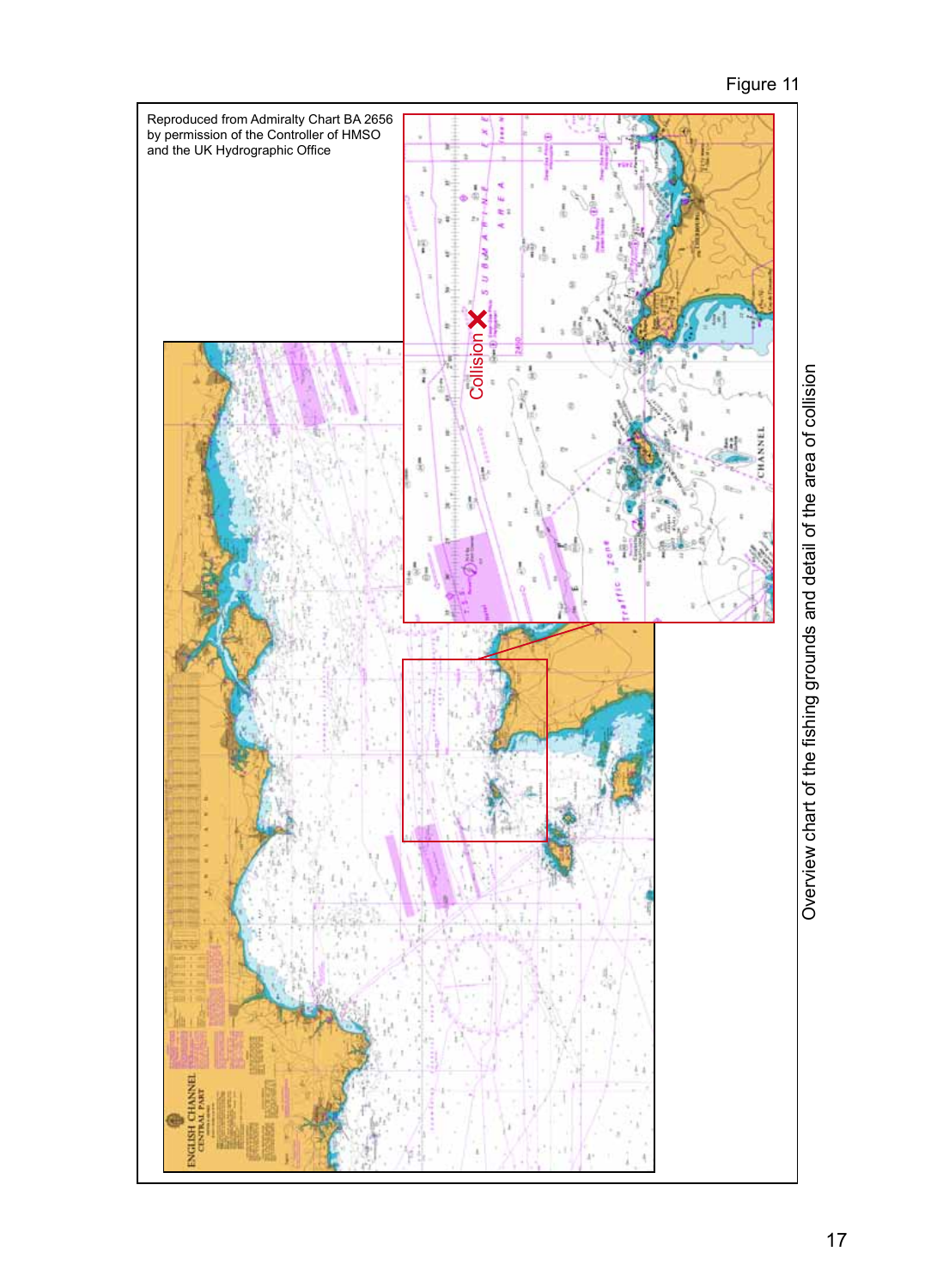# **1.8** *Alam Pintar*

*Alam Pintar* was owned by Alam Pintar Maritime Ltd and operated and managed by PACCShip (UK). This company managed a fleet of 14 ships manned by senior officers of several nationalities including Chinese, Polish, Romanian and Pakistani. At the time of the collision the majority of officers on *Alam Pintar*, including the master,  $4<sup>th</sup>$  officer and cadet, were Chinese nationals.

### **1.8.1 International Safety Management (ISM)**

PACCShip (UK) held a document of compliance (DOC) for the operation of "bulk carriers" and "other cargo ships, container ship"[sic]*,* and had provided all company vessels with a set of Fleet Instruction Manuals (FIM). *Alam Pintar* had also been issued with a current safety management certificate (SMC).

The last ISM internal and external audits of the vessel had been carried out as required, with only minor non-conformities and observations noted.

Representatives from PACCShip (UK) visited their vessels regularly, at least twice each year, often sailing with vessels on the shorter sea passages. During these visits the performance of the officers, including the master, was noted. However, there were no formal appraisal procedures to record the performance of the master.

#### **1.8.2 Watchkeeping**

The FIM provided guidance on the bridge manning levels expected for a number of different navigational situations **(Annex 3)**. An email sent by PACCShip (UK) to its fleet on 25 December 2009 **(Annex 4)** reiterated its instruction that the 4th officer was not to be allowed to keep independent watches, and explained its intention that the 4<sup>th</sup> officer should "assist a qualified OOW...for watchkeeping *at sea and their performance appraised for suitability to keep an independent watch before making recommendation on their promotion to Crew Dept."* [sic].

Notwithstanding the above, at the time of the accident the bridge team of *Alam Pintar* consisted of the 4<sup>th</sup> officer, and a deck cadet who was not qualified to form part of the navigational watch.

#### **1.8.3 Cadet training**

The program for training cadets consisted of an initial 3-year period at college followed by 12 months sea going experience, which was usually completed on a single vessel. Cadets followed a training programme during this phase, which included practical seamanship, cargo operations, steering and watchkeeping **(Annex 5)**. Having gained the required seagoing experience, cadets would then return to college to be examined for their initial CoC.

Upon successfully completing a cadetship and passing the examinations, cadets would be issued with a Class II/1 Deck Officer CoC, "Third Mate on ships of 3,000 GT or more" **(Annex 6)**, and assigned to a vessel as an additional 4th deck officer in order to gain practical watchkeeping skills and experience.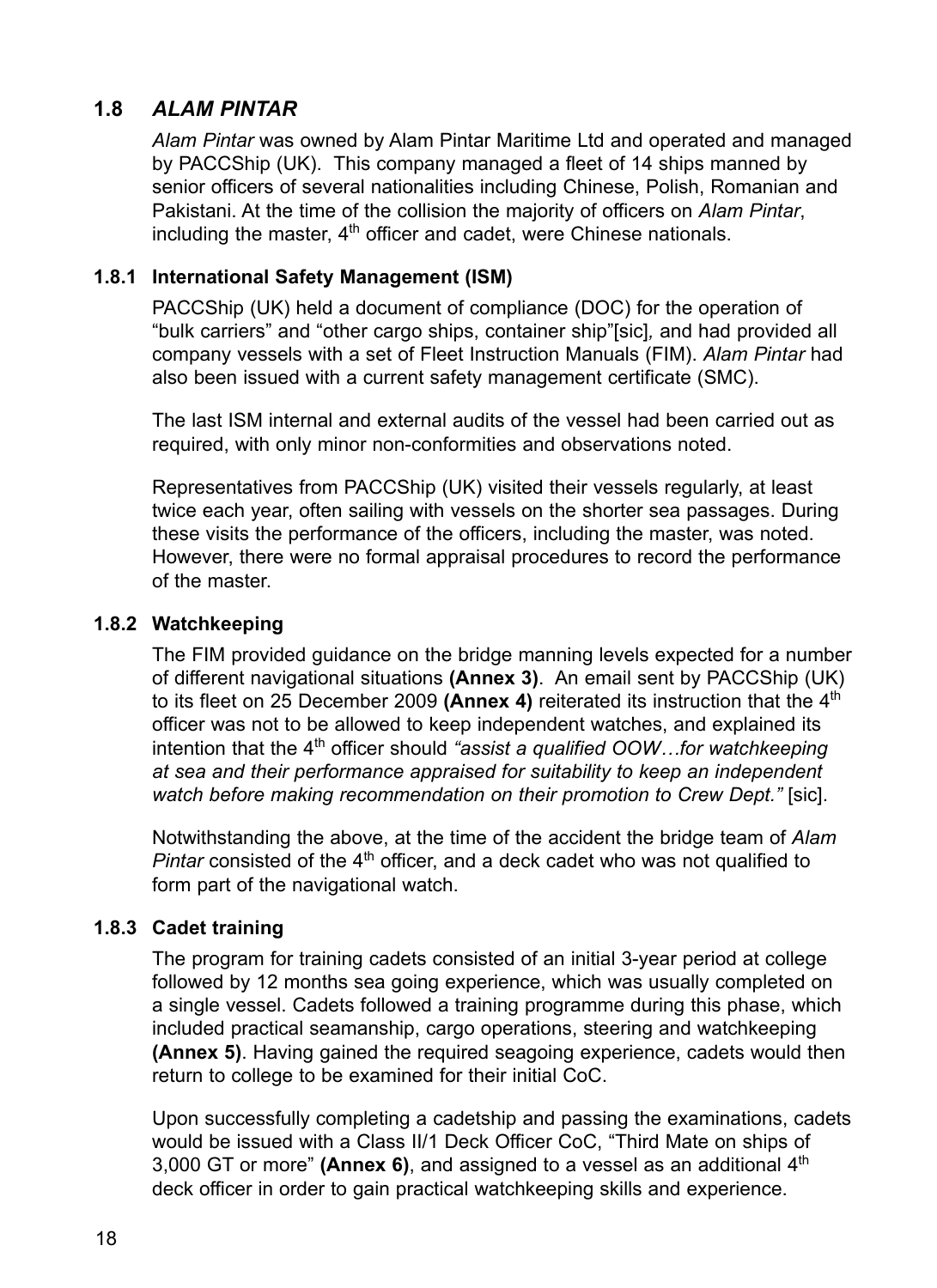#### **1.8.4 Bridge Team Management (BTM) training**

The company did not provide any formal training in BTM for its masters or deck officers. However, chief officers were sent on a bridge simulator course before taking their first command, but this was not a recognised BTM course.

#### **1.9** *Etoile des Ondes*

#### **1.9.1 History**

*Etoile des Ondes* was one of two potting vessels owned and operated by Etoile des Ondes Limited. Her skipper and crew stayed mainly on one vessel, but there were times when crews would switch between the two.

In 2005 *Etoile des Ondes* had been the subject of an MAIB Preliminary Examination $6$  (PE) following the loss overboard of a crew member after shooting a string of pots. As a result of this PE the Chief Inspector of Marine Accidents wrote to the vessel's owner. In his letter he included a recommendation that the crew wear buoyancy aids while working on deck. For a while after that accident, crews on both boats did wear such devices. Unfortunately, by the time of this collision, most crew no longer wore them because of the perceived discomfort and the restriction of movement they caused.

However, Chris had grown used to wearing his "bib and brace" device, with an incorporated lifejacket **(Figure 12)**. He wore it whenever he was working on deck until a recent incident where the lifejacket had accidentally inflated. This had caused him some distress and made it difficult for him to breathe. The lifejacket needed to be punctured to deflate it for removal. After this incident, he stopped wearing any flotation device.

During *Etoile des Ondes'* last refit her bow and quarter areas had been enclosed with ply board sheets to provide shelter to the crew when on deck **(Figure 13)**. These modifications restricted the view astern from the wheelhouse and it now required the lookout to make a positive effort to look astern. This area was also used to stow any spare fishing buoys that were not deployed.

*Etoile des Ondes* was less than 15m in length, so was not required to carry an EPIRB. However, the owners had fitted one, and they had recently provided an additional unit as the batteries of the original EPIRB were close to expiry. Both EPIRBs were stowed on top of the wheelhouse, next to a six-person liferaft and a box containing six lifejackets **(Figure 14)**. The vessel was not required to be fitted with an automatic identification system (AIS) unit, and did not carry this equipment.

 $6$  A preliminary examination (PE) is the first stage of a full investigation. It identifies the causes and circumstances of an accident to establish if it meets the criteria required to warrant further investigation and a publicly available report. If it is decided the criteria have not been met, the MAIB will not continue the investigation and all parties involved will be notified.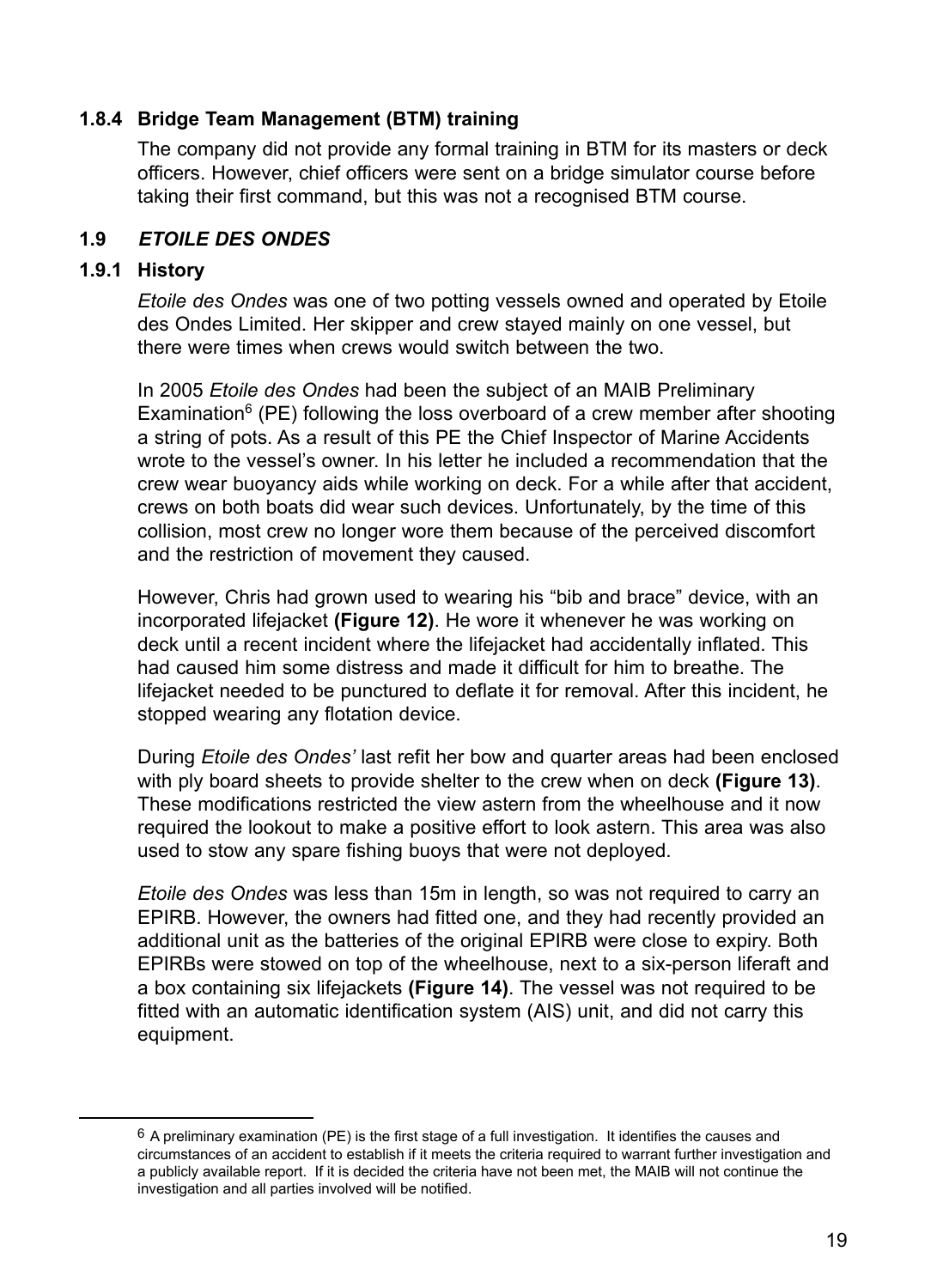

worn by Chris Wadsworth





*Etoile des Ondes* before modification *Etoile des Ondes* after modification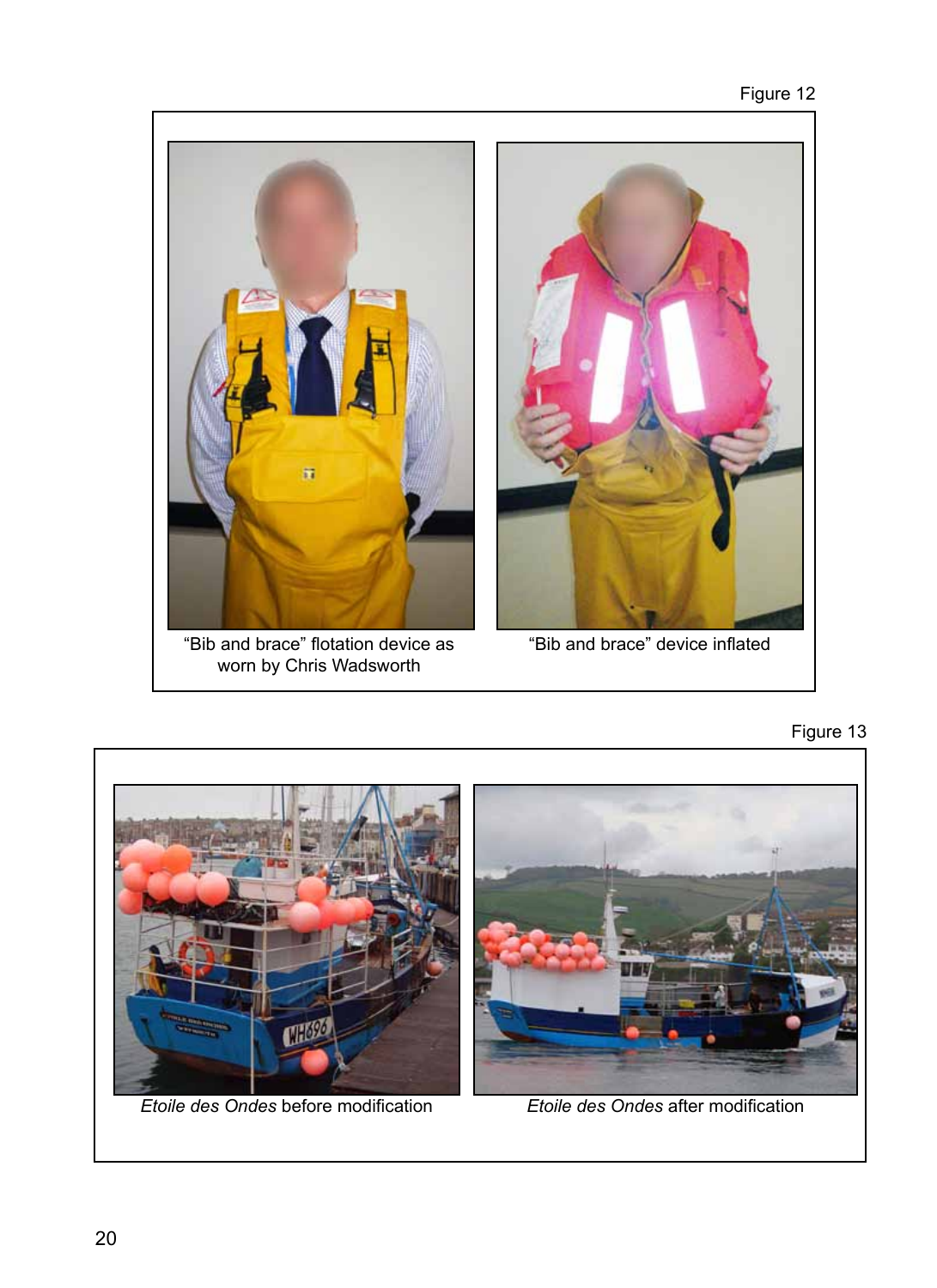# Figure 14



*Etoile des Ondes*' EPIRB, lifejacket box and liferaft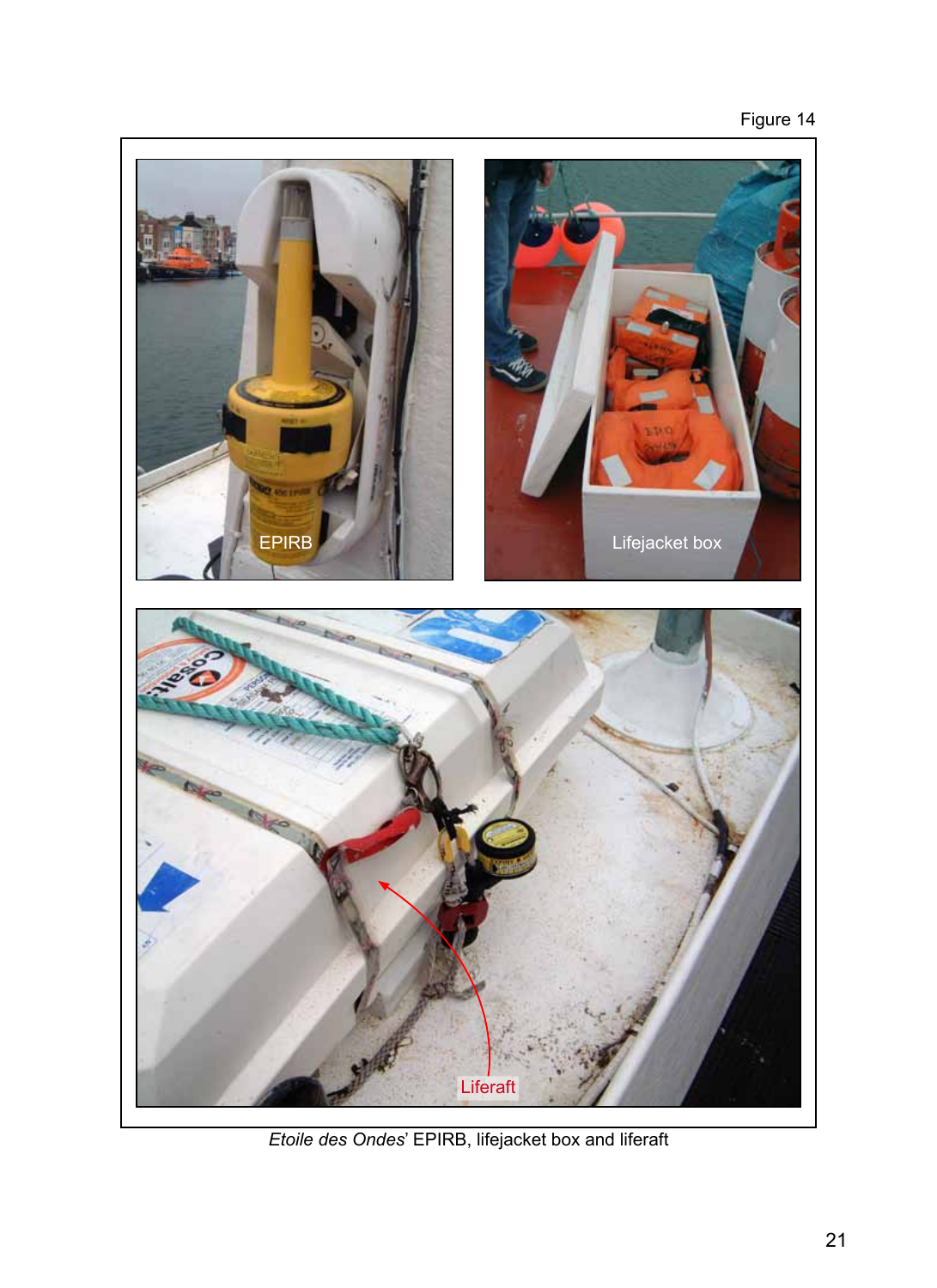#### **1.9.2 Fishing routines**

The crew of *Etoile des Ondes* intended the trip to last about 21 days. Their work routine consisted of 3 to 4 days fishing, or until the vivier tanks were full, and then proceeding to Cherbourg to unload and take on bait and supplies. Each day's fishing started at around 0600 and continued until 1800 or 1900. During the night, watchkeeping duties were divided equally among the crew, enabling each crew member to take some rest.

The crew expected to complete this routine six to seven times before returning to Weymouth in time for the New Year celebrations.

## **1.10 Skipper and crew**

#### **1.10.1 The skipper**

The skipper of *Etoile des Ondes* had 9 years' fishing experience, 4 of which were spent working as skipper on board potters. He had served as skipper for this owner on board both his boats, and had often fished in the area where the collision occurred. It was one of his preferred fishing grounds because the catch was often good and it was close to Cherbourg for landing. He was aware of the heavy traffic in the area and that the seabed was very rough. He knew that it took skill and concentration to lay and haul the pots without snagging or parting the strings.

He had attended the four required Sea Fish Industry Authority (SFIA)<sup>7</sup> approved training courses in Sea Survival, Fire Fighting, Safety Awareness and First Aid. He had also attended a course in Intermediate Stability Awareness.

#### **1.10.2 Crew**

Crew member 1 had 4 years fishing experience on both of the owner's boats, and experience of working in this area. He had attended the four required SFIA approved training courses, and had also attended a course in Basic Stability Awareness.

Crew member 2 had 3 years fishing experience, of which the last 6 months were on board *Etoile des Ondes*. He had attended the Seafish approved training courses in First-Aid, Sea Survival and Fire Fighting, but not Safety Awareness. He had also attended a course in Intermediate Stability Awareness.

<sup>7</sup> The Sea Fish Industry Authority (Seafish) was established under the Fisheries Act 1981. The main activities of Seafish are to:

<sup>(</sup>a) promote efficiency in the UK seafood industry, including the marketing and consumption of Seafish and Seafish products in the United Kingdom;

<sup>(</sup>b) provide or assist in the provision of training; and

<sup>(</sup>c) carry out and give advice on research and development in respect of any matters relating to the Seafish industry.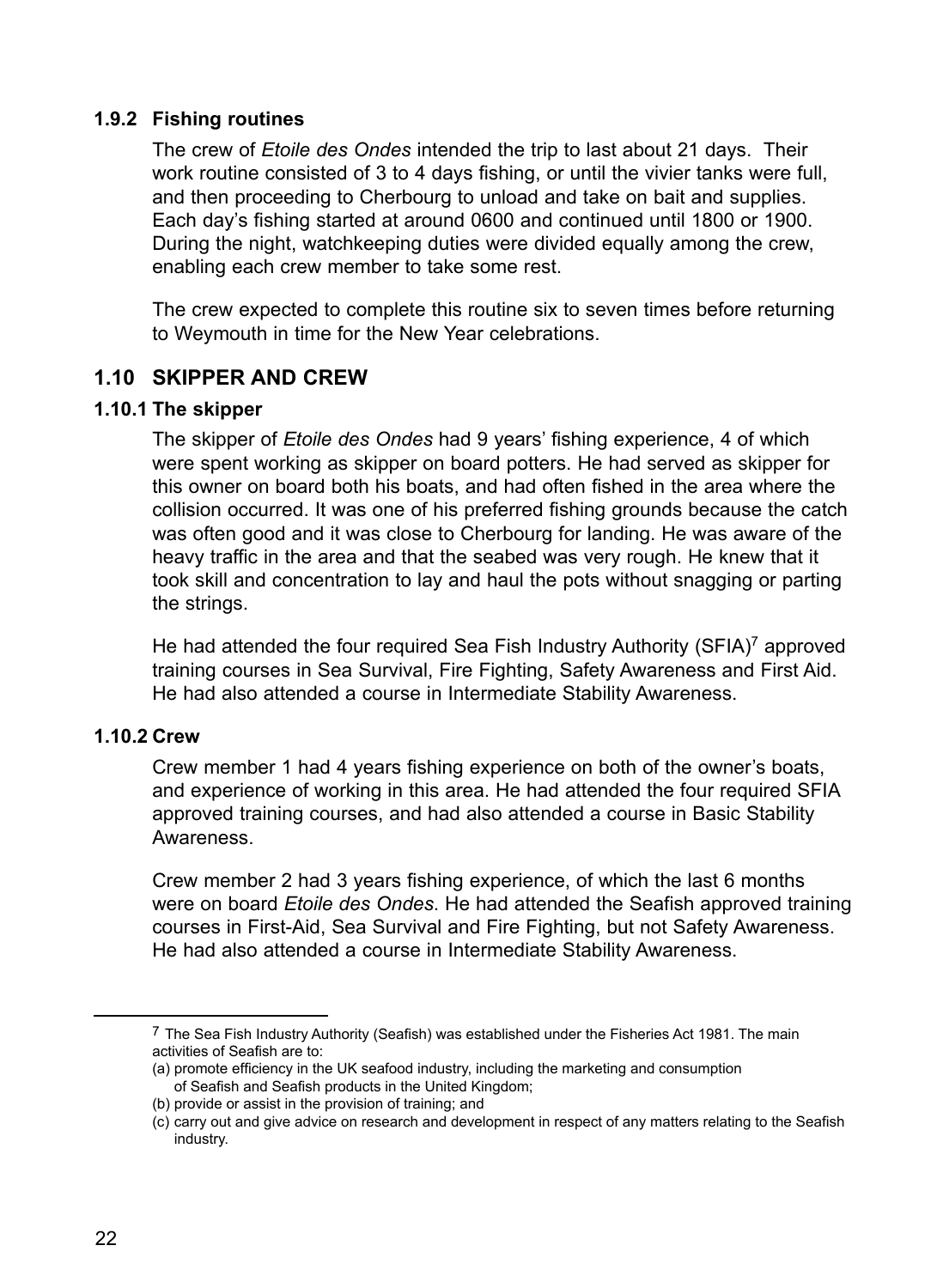Christopher Wadsworth - Chris had started fishing 4 years before the accident, but had drifted in and out of the industry, spending periods ashore between trips. He had attended two of the four required SFIA approved training courses: Sea Survival and Health and Safety.

# **1.11** *Alam Pintar* **- arrival at Hamburg**

#### **1.11.1 Evidence gathering**

It became apparent to MAIB inspectors boarding *Alam Pintar* on her arrival at Hamburg, that the vessel's records had been altered, or adjusted to obscure any evidence of the actions taken around the time of the collision with *Etoile des Ondes*.

During initial interviews, crew accounts of the night of the accident conflicted with incontrovertible AIS and radar information already available to the inspectors; documents presented by the vessel appeared to support the crew's claims that their vessel had not been involved in a collision. After patient investigation, the truth emerged and was verified.

## **1.11.2 Damage to** *Alam Pintar*

While alongside in Hamburg, *Alam Pintar*'s hull was inspected at close range from a mooring boat, for signs of contact. Cosmetic damage and traces of blue paint were found on the bow **(Figure 15)** and on the port quarter **(Figure 16)**. As her hull was black, these blue paint traces were a strong indication of contact with another vessel.

# **1.12 Similar accidents**

Since 1991 MAIB has been notified of 145 collisions involving fishing vessels and merchant vessels. These collisions involved UK registered vessels or occurred within UK waters. Of these, 20 were collisions where the merchant vessel did not stop, or failed to make proper checks on the safety of the fishing boat and her crew.

In 11 collisions where the merchant vessel failed to stop, the OOW or master did not realise there had been a collision. However, in five cases the master and OOW of the merchant vessel were aware that their vessel had been involved in a collision, but decided to continue on passage without stopping or making any checks to ensure the safety of the fishing vessel and its crew.

There were four further cases where the master and OOW knew their vessel had been involved in a collision and attempted to make contact with the fishing boat. However, on receiving no reply and seeing the vessel still afloat, it was assumed that the other vessel was safe, and they resumed passage.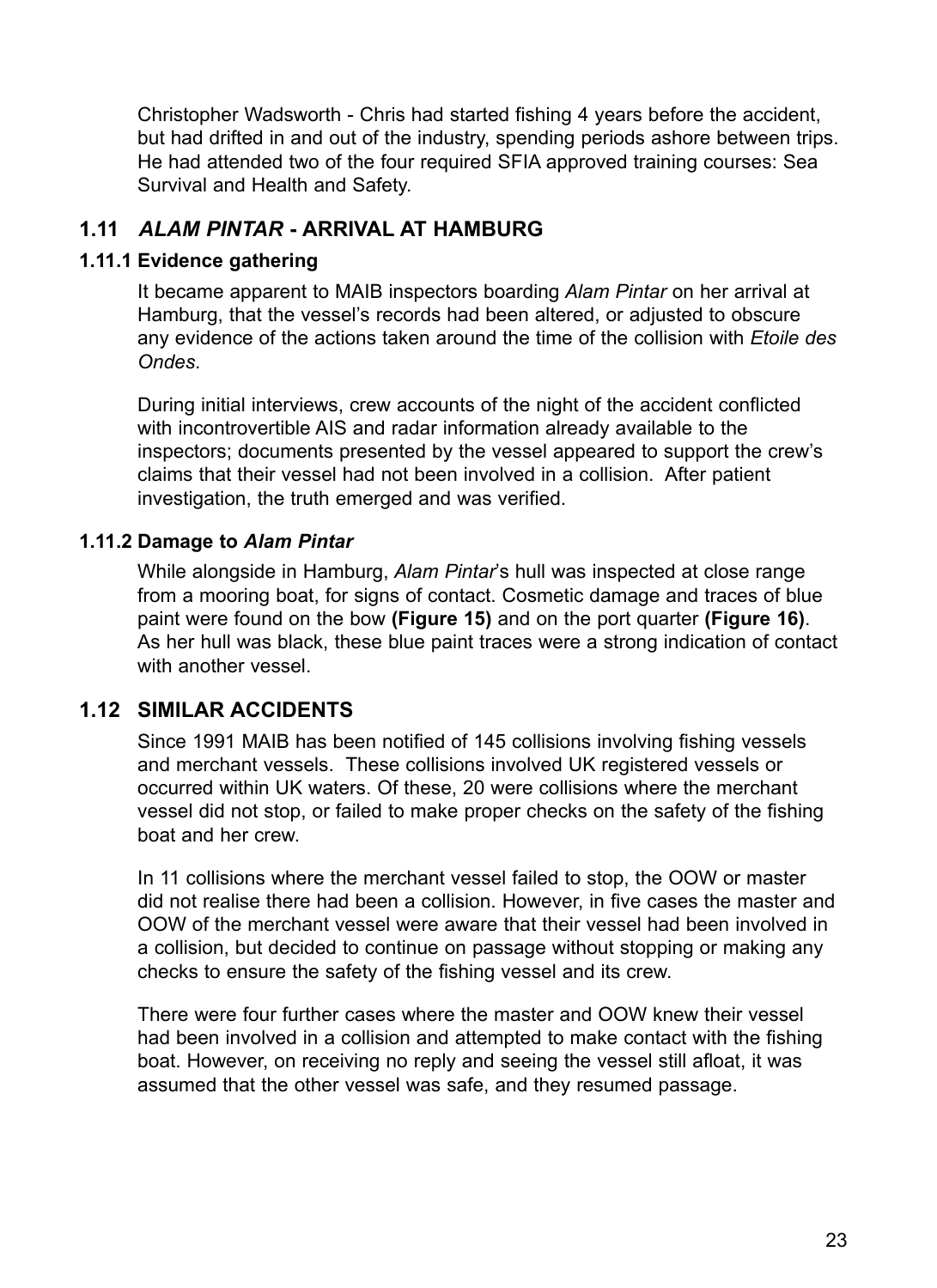



Photographs of *Alam Pintar*'s bow indicating contact and showing traces of blue paint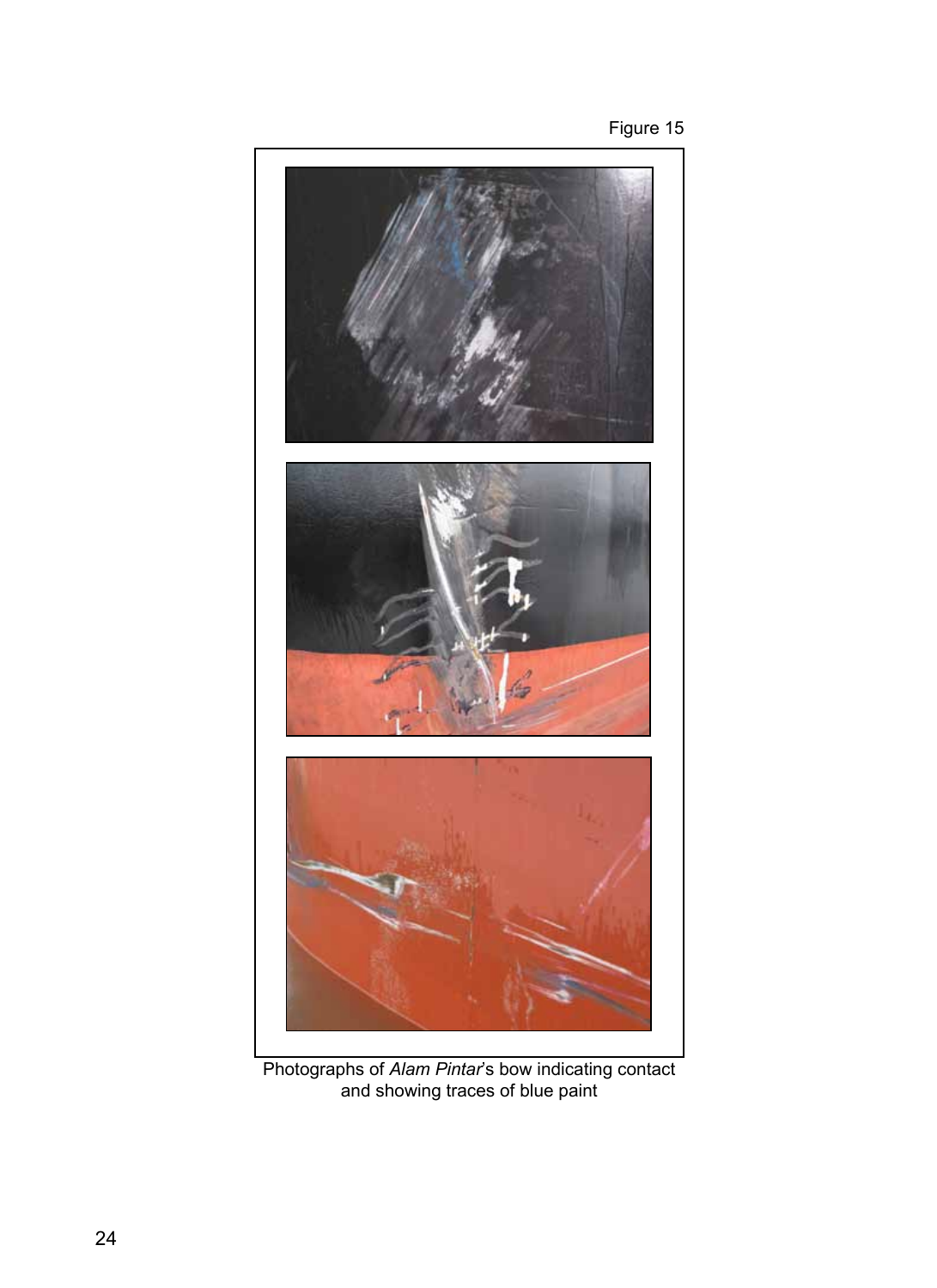# Figure 16



Further indication of contact and traces of blue paint with close-up detail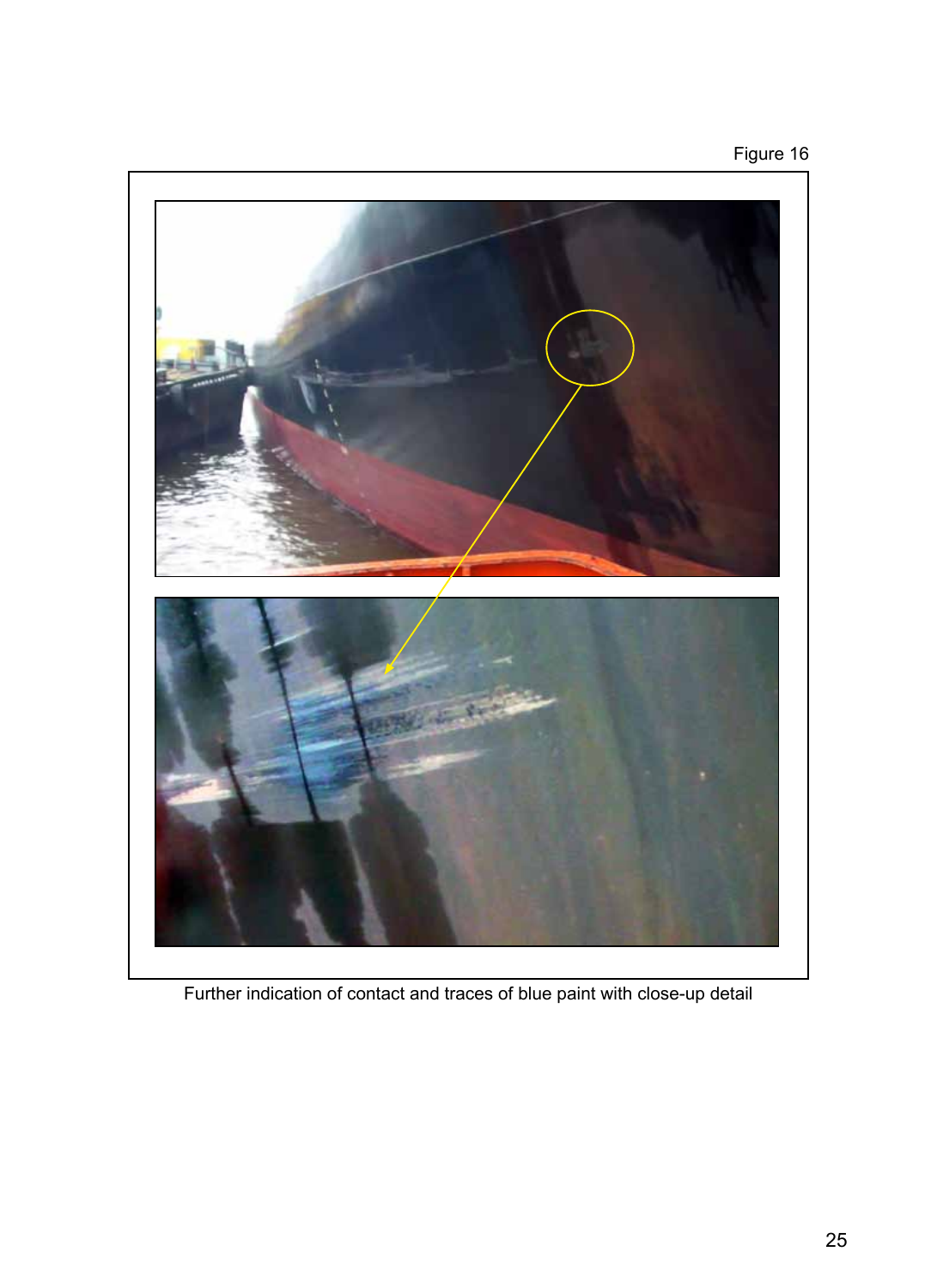# **Section 2 - ANALYSIS**

# **2.1 Aim**

The purpose of the analysis is to determine the contributory causes and circumstances of the accident as a basis for making recommendations to prevent similar accidents occurring in the future.

# **2.2 Fatigue**

The hours of work records of *Alam Pintar*'s crew were examined and found to be in accordance with the ILO Hours of Work Convention C180 which ensures that seafarers receive a minimum of 10 hours rest in any 24 hour period, and a minimum of 77 hours rest in any 7 day period. The working arrangements on *Etoile des Ondes* were discussed with the crew and, although they worked intensively during the day, they were all able to get sufficient, good quality rest overnight.

Fatigue is not considered a contributory factor in this accident.

# **2.3 The fishing grounds**

The fishing grounds north of Cherbourg are fruitful. However, the grounds lie on the most direct route between the Casquets and Dover Strait TSS. This discourages some skippers, who consider the heavy passing traffic poses too great a risk.

The rocky nature of the seabed that made this area a good fishing ground contributed to the need for constant vigilance during shooting or hauling. Unfortunately, the level of concentration needed when fishing might have led to less attention being paid by the crew of *Etoile des Ondes* to keeping a good lookout.

## **2.4 Actions of** *Alam Pintar*

The OOW on *Alam Pintar* first saw the lights and radar target of *Etoile des Ondes* at a range of between 3 and 4 miles, on his starboard bow. After acquiring the radar target, using the ARPA, he realised there was a risk of collision and made a small alteration to starboard of 5º, which placed *Etoile des Ondes* on the vessel's port bow. The bearing of *Etoile des Ondes* opened to port as the fishing vessel continued on her northerly heading while hauling her pots **(Figure 3)**.

The OOW later noticed that the target had once again drawn ahead **(Figure 4)**. At this time, *Etoile des Ondes* had probably picked up the end of the string and was heading east-south-east, repositioning for shooting. The OOW then made a second alteration, of 10º to port, to place her on his starboard bow. However, this action probably coincided with *Etoile des Ondes* resuming shooting on a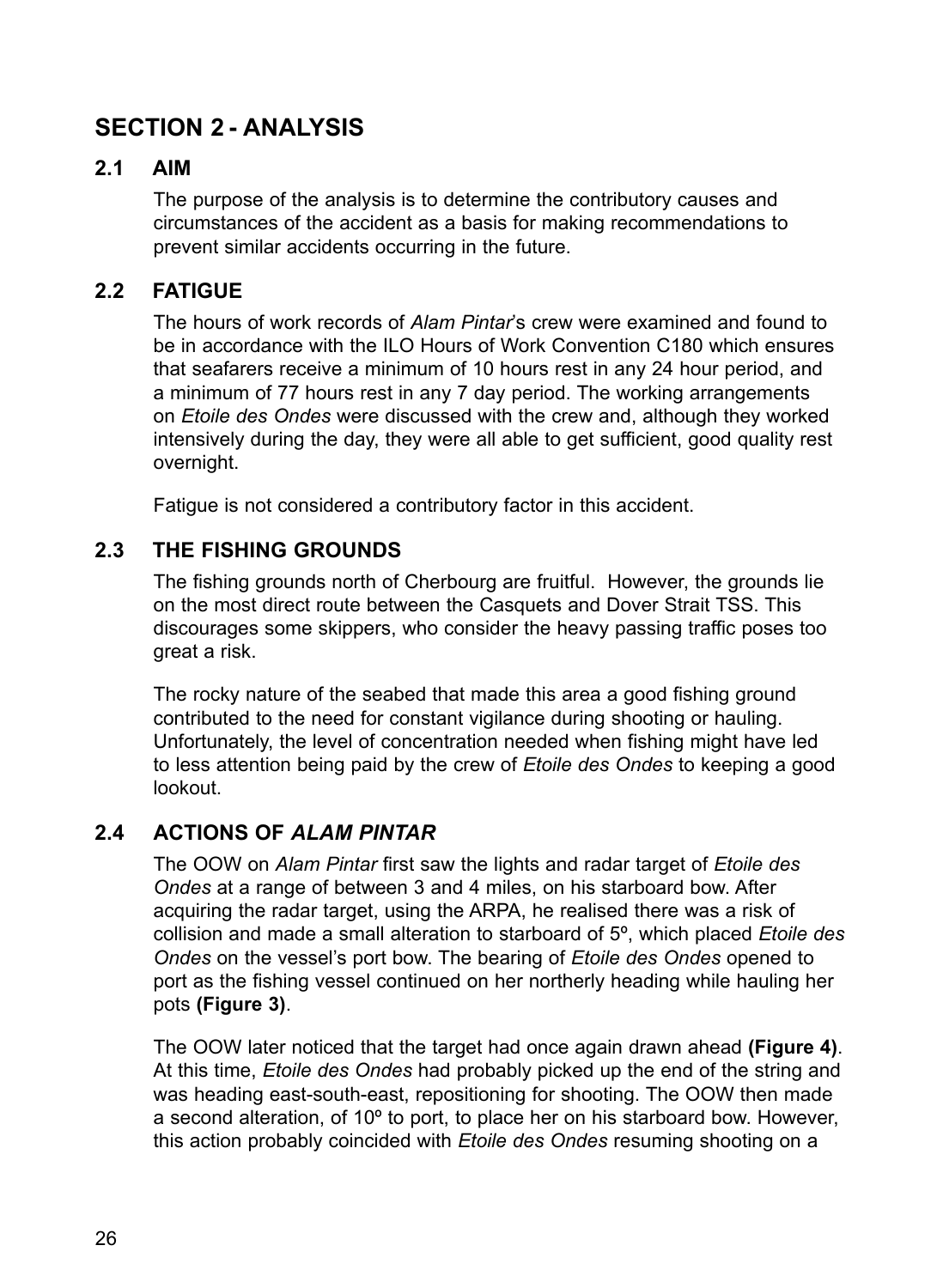northerly heading, which made the action ineffective **(Figure 5)**. Once again the lights drew ahead and the OOW's subsequent emergency action of a large alteration to starboard was too late to be effective in avoiding the collision **(Figure 6)**.

# **2.5 Actions of** *Etoile des Ondes*

#### **2.5.1 Before the collision**

Prior to the collision, *Etoile des Ondes* had been hauling pots while proceeding on a southerly heading when the back rope parted. This meant she had to stop hauling and head to the southern end of the string and pick up the marker buoy. She then turned and resumed hauling on a northerly heading until, after hauling for about 0.5 nm, the free end of the back rope was reached and brought on board. The skipper then headed east-south-east towards the position at which he intended to resume shooting **(Figure 3)**. This was probably the point at which *Alam Pintar*'s OOW first saw the fishing vessel ahead, and made a 5º alteration to starboard.

It would have been difficult for the skipper to have seen what actions *Alam Pintar* was taking to avoid *Etoile des Ondes*, and her subsequent alteration back to port might have gone unnoticed, at least partially, as a result of his restricted vision due to the modifications to the stern.

On arriving at the desired position, the skipper resumed shooting without comprehensively assessing if it was safe to do so. He took a quick look around prior to setting off towards the north, and began shooting the pots **(Figure 5)**. When he saw the green side light of *Alam Pintar* he was confident there was still time for the approaching vessel to alter course. However, after her alteration to the north, *Etoile des Ondes* was heading across the path of *Alam Pintar.*

A quick visual check, without referring to the radar, was insufficient to fully appreciate how close *Alam Pintar* now was. It is evident that the skipper had not monitored *Alam Pintar*'s position during the recovery of his gear and the repositioning, so he was unaware of the actions already taken on board the other vessel to avoid him.

#### **2.5.2 Was** *Etoile des Ondes* **"Engaged in Fishing"?**

It could be argued that *Etoile des Ondes* was not actually "engaged in fishing" during the period after hauling the free end of the string on board until she reached the position where shooting was resumed. She was not hampered by any outlying gear **(**COLREGS Rule 3 **– Annex 7)**. However, as she was then being overtaken, she should still have been afforded the protection of COLREGS - Rule 13 **(Annex 7)**, and *Alam Pintar* was still required to keep clear of her.

In this case, it would have been the fishing vessel's responsibility to switch off her fishing lights, and as many of her deck lights as practicable, and maintain her course and speed **(**COLREGS Rule 26 **– Annex 7)**. This would have helped *Alam Pintar*'s OOW to make a better assessment of her actions.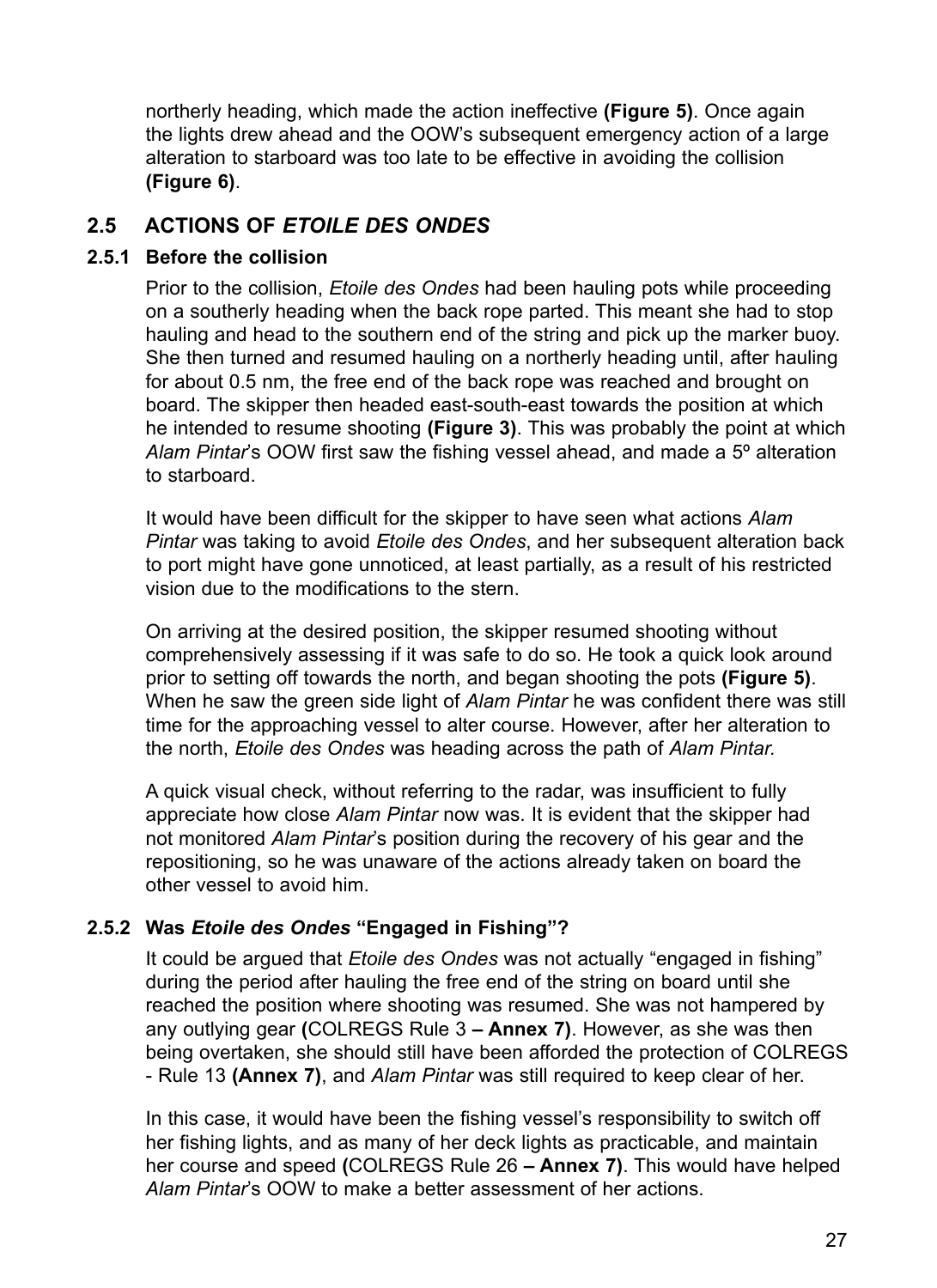The decision to resume shooting was based on the assumption that *Alam Pintar*  would alter to starboard, and was ill considered. Once a fishing vessel reaches her shooting position there are no rules regarding when fishing can, or can not, be commenced. If the approaching *Alam Pintar* had been seen, or its close proximity appreciated, it might have been prudent to delay shooting until it had been established that there was no risk of collision.

#### **2.5.3 Abandonment**

All four crew would have improved their chances of survival had they continued the practice of wearing flotation devices while working on the deck.

The collision with *Alam Pintar* highlights the lack of time available in an emergency to locate and don a lifejacket. Their stowage position, in a locker on top of the wheelhouse, was carefully considered and known to the crew, but once it became apparent that a collision was imminent there was simply no time to retrieve them.

The abandonment of *Etoile des Ondes* also demonstrated the effectiveness of both liferaft and EPIRB units. As *Etoile des Ondes* was less than 15 metres in length she was not required to carry an EPIRB, however the owner had taken the prudent step to do so. The surviving crew were able to board the liferaft within a few minutes of the collision and successfully activate the EPIRB. This raised an alert 18 minutes after the flares were sighted and provided confirmation to Jobourg MRCC that a bona-fide distress was in progress.

## **2.6 The collision**

*Alam Pintar*'s initial alteration of 5º to starboard to avoid collision was not substantial enough to be apparent to the skipper of *Etoile des Ondes*, even if he had been keeping an effective lookout. It is possible the OOW did not take more substantial action as he was concerned not to stray across the path of other vessels navigating alongside his vessel. In such a case, and remembering his lack of experience, it would have been entirely reasonable, even at this early stage, for him to have called the master.

Initially, the alteration did seem to be effective, but it was subsequently counteracted by (from the perspective of the OOW) random changes of course by *Etoile des Ondes*. The OOW also found it difficult to identify the fishing vessel's navigation lights against the high powered halogen deck lights.

*Etoile des Ondes*' powerful deck lights probably impaired the skipper's night vision. Glare from the working lights could have reduced the distance from which other vessels could be identified. It is for these reasons that merchant shipping vessels go to great lengths to ensure the bridge is blacked out effectively during the hours of darkness, thus ensuring that watchkeepers maintain good night vision.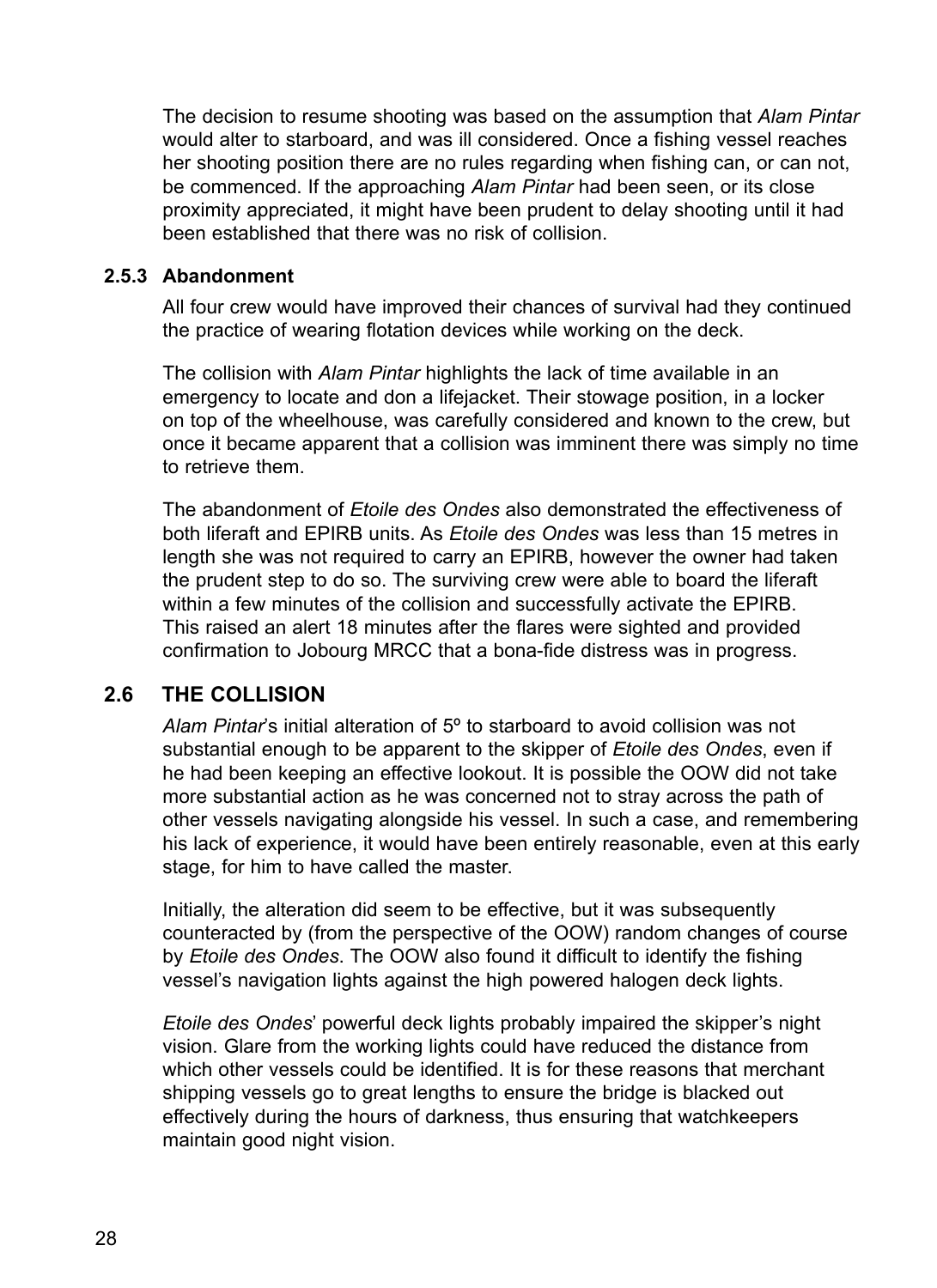*Alam Pintar*'s next alteration of course, of 13º to port, was still not sufficient to be readily observable by the skipper of *Etoile des Ondes*. As the OOW waited to see if this action had been effective, it was counteracted by *Etoile des Ondes* also changing her course. By the time the OOW realised there could be a collision, it was too late for him to take further, effective, avoiding action.

The actions taken by the OOW of *Alam Pintar* indicate a lack of appreciation of what could be expected from a vessel engaged in fishing. These vessels are given a special status for a reason. By the nature of the gear used for fishing, they are unable to substantially deviate from the courses needed to complete the fishing operation. These courses may not be a steady course or speed and there may be abrupt changes of course depending on the kind of fishing they are engaged in. It is therefore important that action taken to avoid collision is early, substantial and closely monitored for effectiveness.

# **2.7 Similar accidents**

In all of the similar accidents considered in Section 1.12 there was evidence of poor lookout procedures, on both the fishing vessels and the merchant vessels. There are also indications that action taken to avoid fishing vessels is frequently insubstantial and left until the vessels are very close to each other.

If action had been taken in accordance with COLREGS Rule 16 **(Annex 7)** the majority of these collisions would not have happened. Watchkeepers on merchant vessels should be aware that a vessel engaged in fishing may make sudden changes of course and speed, depending on the stage of the fishing operation. These changes could cancel out insubstantial actions to avoid collision, especially if taken too late, when there is little chance to take additional action.

# **2.8 Failure to assist** *Etoile des Ondes*

Mariners have a legal and moral obligation to assist others who may be in distress. In the case of *Alam Pintar* this is enshrined in the following international convention (among others<sup>8</sup>).

# **2.8.1 SOLAS Chapter V, Safety of Navigation**

## *REGULATION 33 - Distress messages: Obligations and procedures*

*1 The master of a ship at sea which is in a position to be able to provide assistance on receiving a signal from any source that persons are in distress at sea, is bound to proceed with all speed to their assistance, if possible informing them or the search and rescue service that the ship is doing so. If the ship receiving the distress alert is unable or, in the special circumstances* 

<sup>8</sup> Similar references can also be found in:

<sup>•</sup>  International Convention on Salvage, 1989 (*London, 28 April 1989*) *– Article 10*

<sup>•</sup>  Convention for the Unification of Certain Rules of Law respecting Assistance and Salvage at Sea (*Brussels, 23 September 1910*) – *Article 11*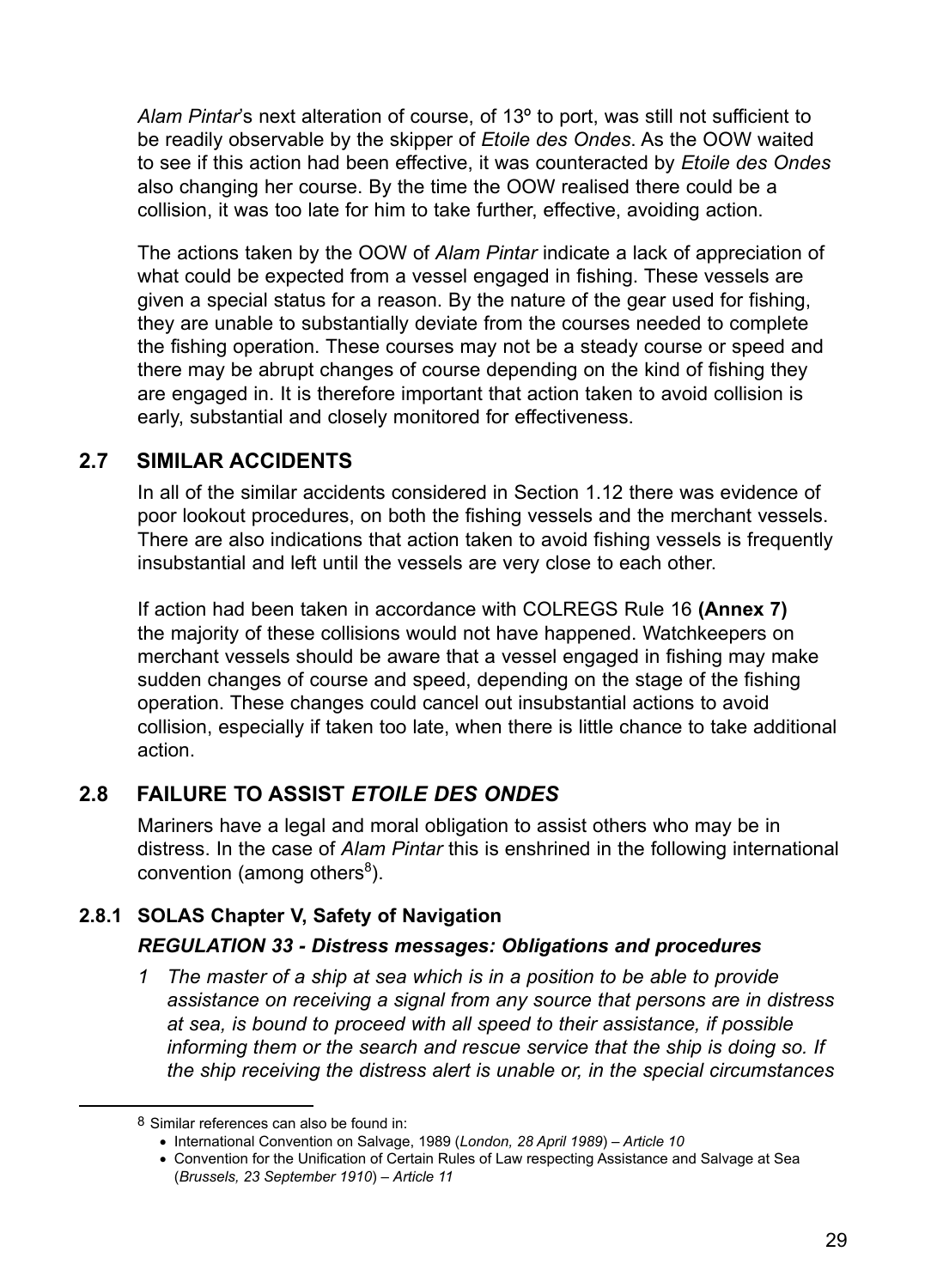*of the case, considers it unreasonable or unnecessary to proceed to their assistance, the master must enter in the log-book the reason for failing to proceed to the assistance of the persons in distress, taking into account the recommendation of the Organization, to inform the appropriate search and rescue service accordingly.*

- *2 The master of a ship in distress or the search and rescue service concerned, after consultation, so far as may be possible, with the masters of ships which answer the distress alert, has the right to requisition one or more of those ships as the master of the ship in distress or the search and rescue service considers best able to render assistance, and it shall be the duty of the master or masters of the ship or ships requisitioned to comply with the requisition by continuing to proceed with all speed to the assistance of persons in distress.*
- *3 Masters of ships shall be released from the obligation imposed by paragraph 1 on learning that their ships have not been requisitioned and that one or more other ships have been requisitioned and are complying with the requisition. This decision shall, if possible be communicated to the other requisitioned ships and to the search and rescue service.*
- *4 The master of a ship shall be released from the obligation imposed by paragraph 1 and, if his ship has been requisitioned, from the obligation imposed by paragraph 2 on being informed by the persons in distress or by the search and rescue service or by the master of another ship which has reached such persons that assistance is no longer necessary.*
- *5 The provisions of this regulation do not prejudice the Convention for the Unification of Certain Rules of Law Relating to Assistance and Salvage at Sea, signed at Brussels on 23 September 1910, particularly the obligation to render assistance imposed by article 11 of that Convention.*

#### **2.8.2 United Nations Convention on the Law of the Sea (UNCLOS)**

The UNCLOS also requires the master of any ship involved in a collision to stand by and offer assistance to the other vessel:

*Article 98 - Duty to render assistance*

- *1. Every State shall require the master of a ship flying its flag, in so far as he can do so without serious danger to the ship, the crew or the passengers:*
	- *(a) to render assistance to any person found at sea in danger of being lost;*

*(b) to proceed with all possible speed to the rescue of persons in distress, if informed of their need of assistance, in so far as such action may reasonably be expected of him;*

*(c) after a collision, to render assistance to the other ship, its crew and its passengers and, where possible, to inform the other ship of the name of his own ship, its port of registry and the nearest port at which it will call.*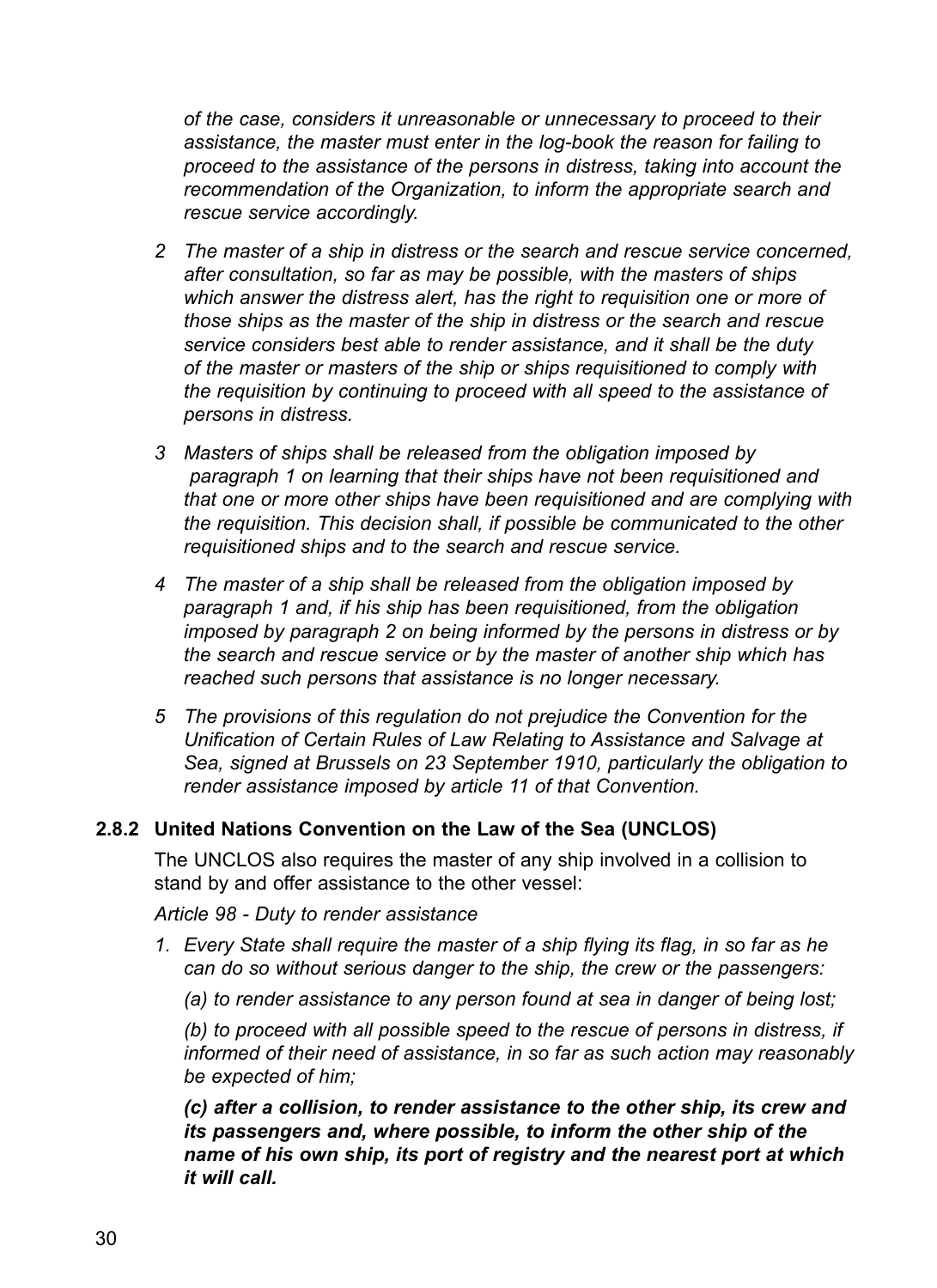The law, therefore, requires a master to lend assistance where his vessel has been in collision or where it becomes apparent that another vessel is in distress.

#### **2.8.3 Decision to proceed**

After the collision, *Alam Pintar*'s master was informed by his OOW that there had 'probably' been a collision and that the lights of the fishing vessel had since been observed still lit. When the master looked at the ARPA he saw a target, which he assumed to be *Etoile des Ondes*.

As the master had only uncorroborated information that the vessel and her crew were safe, he should have, at least, tried to contact them by VHF to verify their situation. It is the master's responsibility to the other vessel, under the UNCLOS, to "*ascertain that it has no need of further assistance".* This does not mean "hoping" or "assuming" the other vessel is safe; it means establishing for certain, before continuing on passage.

The master, by assuming *Etoile des Ondes* was still afloat, and deciding to continue, was in disregard of his responsibilities. However, once he had reason to believe that *Etoile des Ondes* and her crew were not safe, his action in ignoring the "Mayday Relay" and continuing on passage was illegal, immoral and against all the traditions of the sea.<br>Figure 17



Screen shot (enhanced) showing *Etoile des Ondes* left astern of *Alam Pintar* Note: Radar screen shot taken from a third party vessel's VDR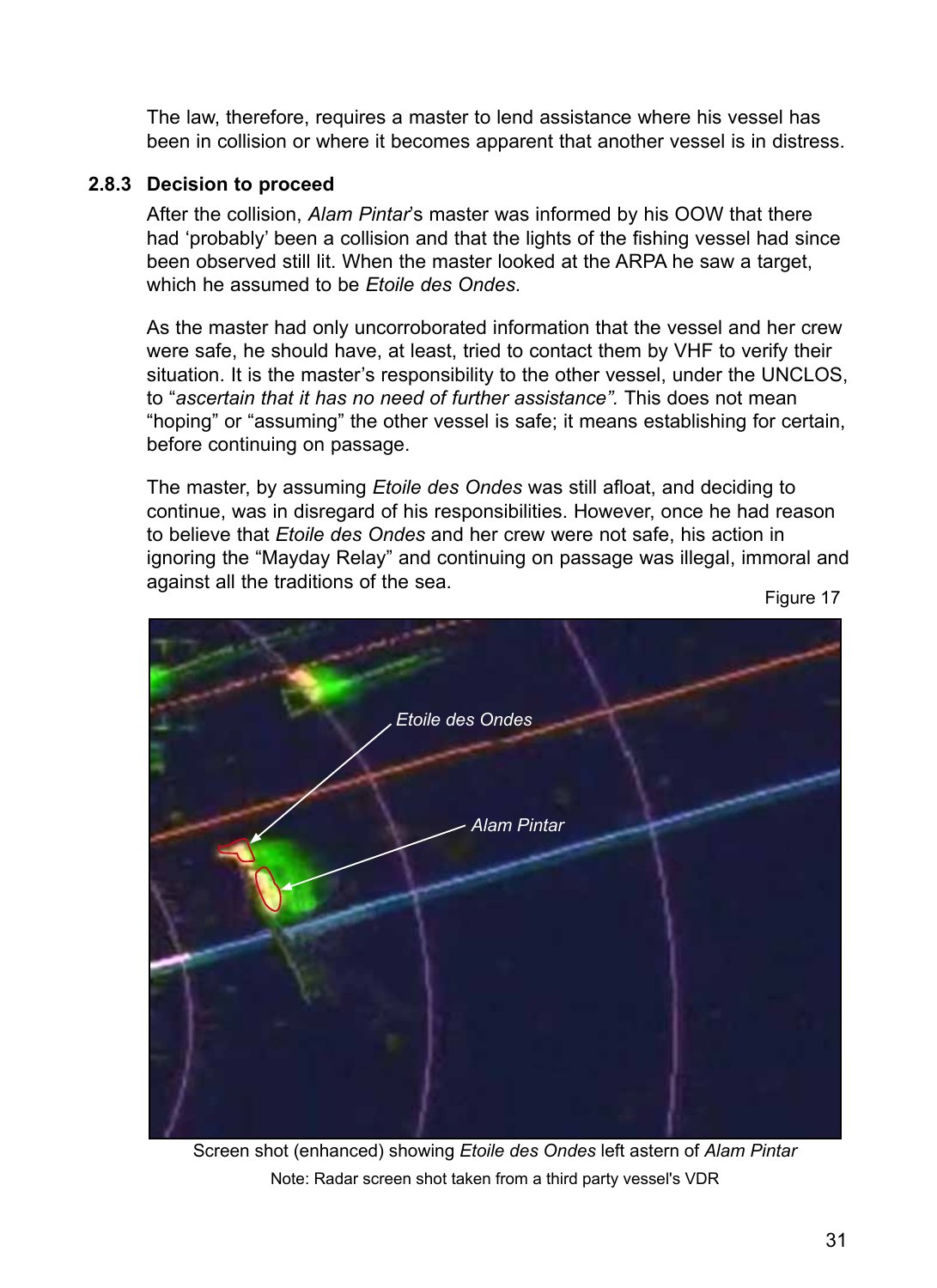# **2.9 Actions of other vessels in the area**

#### **2.9.1 Duty to respond**

The master of any vessel receiving a "Mayday", or "Mayday Relay", has a duty to reply and offer assistance; not to await selection. This requirement is stated in SOLAS Chapter V Regulation 33 and also in UNCLOS Article 98.

Jobourg MRCC issued three VHF Channel 16 "Mayday Relay" broadcasts, each preceded by a GMDSS DSC alert **(Annex 2)** requesting vessels in the area to proceed to the distress position. The area between Casquets and Dover Straits TSS is a busy traffic lane, and at the time of this accident there were several vessels in the area that would have received these messages **(Figure 10)**.

The procedure used to select ships has not been altered since the introduction of AIS, and even though ships can now be easily identified by name, the master's obligation to contact the MRCC to offer assistance has not changed. It is then for the MRCC to decide which of the responding vessels are best suited for use in the distress operation. This decision will be made based on the type of vessels available and the operational requirements.

Even if, in the master's opinion, it is unreasonable or unnecessary for him to respond to a distress, he still has the duty of noting this, along with reasons to support his decision, in the GMDSS and ship's logbooks.

#### **2.9.2 Action of** *Norman Voyager*

Exemplary seamanship was demonstrated by the actions of the officers and crew of *Norman Voyager* in immediately reporting the flares to Jobourg MRCC and then proceeding, without question, to the assistance of the vessel in distress. The conduct of the rescue was safe, efficient and in the best traditions of the merchant navy.

#### **2.9.3 Failure to respond**

All of the owners of vessels known to be in the area at the time of the collision and which failed to respond to the distress, were contacted by the Chief Inspector of Marine Accidents. They all conducted internal enquiries to establish the reasons for their vessel's actions during the evening. The responses fell into the following three categories.

#### 2.9.3.1The master expected to be contacted by the MRCC

SOLAS Chapter V Regulation 33 clearly places the responsibility on the master of the vessel to either respond or, in special cases, if the master considers it unreasonable or unnecessary, to enter his reasons in the logbook. There is no provision for the MRCC to contact vessels in the area individually.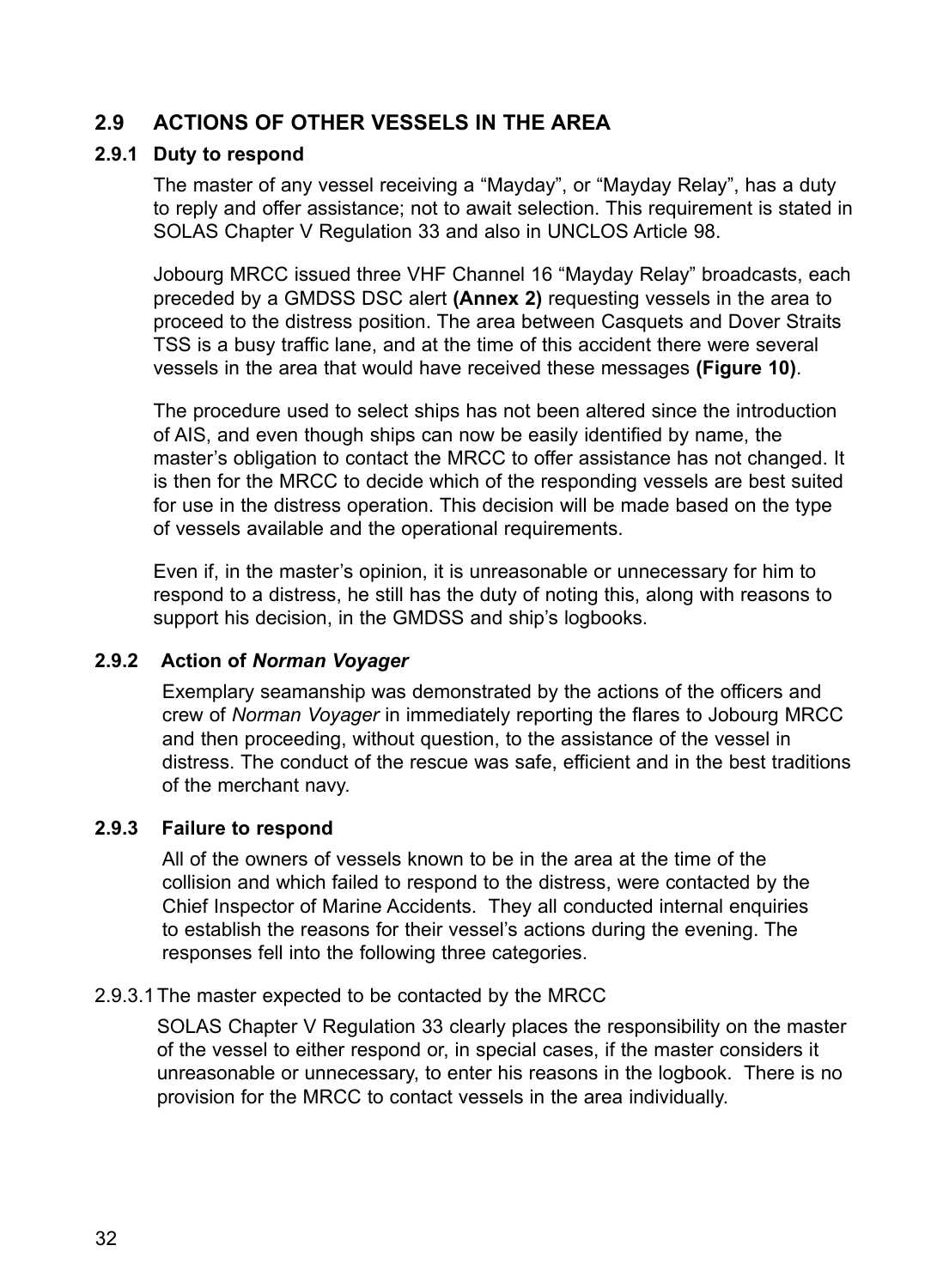Some masters assumed that if their vessel was required to assist in the SAR operation, they would be contacted directly by Jobourg MRCC and asked to provide assistance. This assumption was made even though each "Mayday Relay" specifically stated:

*All ships in this area are requested to have a sharp lookout, to proceed to this area - to make contact and report any information, to Jobourg MRCC co-ordinating this operation, by their ship on channel 16 [sic]*

### 2.9.3.2The OOW did not inform the master

The master is the person who has the - non delegable - responsibility to make the decision to respond to a distress. The OOW does not have, and cannot assume, this responsibility. On several of the vessels, owners' investigations found the OOW had received the DSC alert, and heard the "Mayday Relay" broadcast, but had not informed the master. Companies and masters must emphasise to their OOWs, through clearly documented procedures, that the OOW must not, indeed legally cannot, take a decision not to respond on behalf of the master.

#### 2.9.3.3Other issues

Vessels are required to keep VHF radio watches to ensure important or urgent messages are clearly heard when broadcast. This includes intership broadcasts.

On one vessel, the OOW claimed not to have heard the VHF broadcast. It is probable that the volume of the receiver had been reduced to such a level that the broadcast was inaudible as no fault was found with the VHF equipment and these broadcasts were clearly heard on the other vessels. Additionally, the preceding DSC alert should have prompted the OOW to monitor the VHF for a following broadcast.

## **2.10 Risk assessment**

Risk assessment is a vital part of any undertaking, but unfortunately is a task that does not come easily to many owners or skippers of fishing vessels.

The additional risks and dangers of fishing in the area where the collision occurred were not considered when deciding where *Etoile des Ondes* would fish. If the risks had been considered, the dangers posed during times of high traffic density might have been highlighted, and the need for increased vigilance should have been recognised.

The Seafish Fishing Vessel Safety Folder<sup>9</sup> provides help and guidance to owners and skippers on the preparation of risk assessments, but does not specifically cover the inherent risk posed by the fishing area itself. As different areas have different characteristics, this is worth considering, especially if specific hazards are present, such as heavy traffic or a seabed that makes the laying of pots especially challenging.

<sup>9</sup> Sea Fish Industry Authority *Fishing Vessel Safety Folder Issue 2 (Rev May 2007)*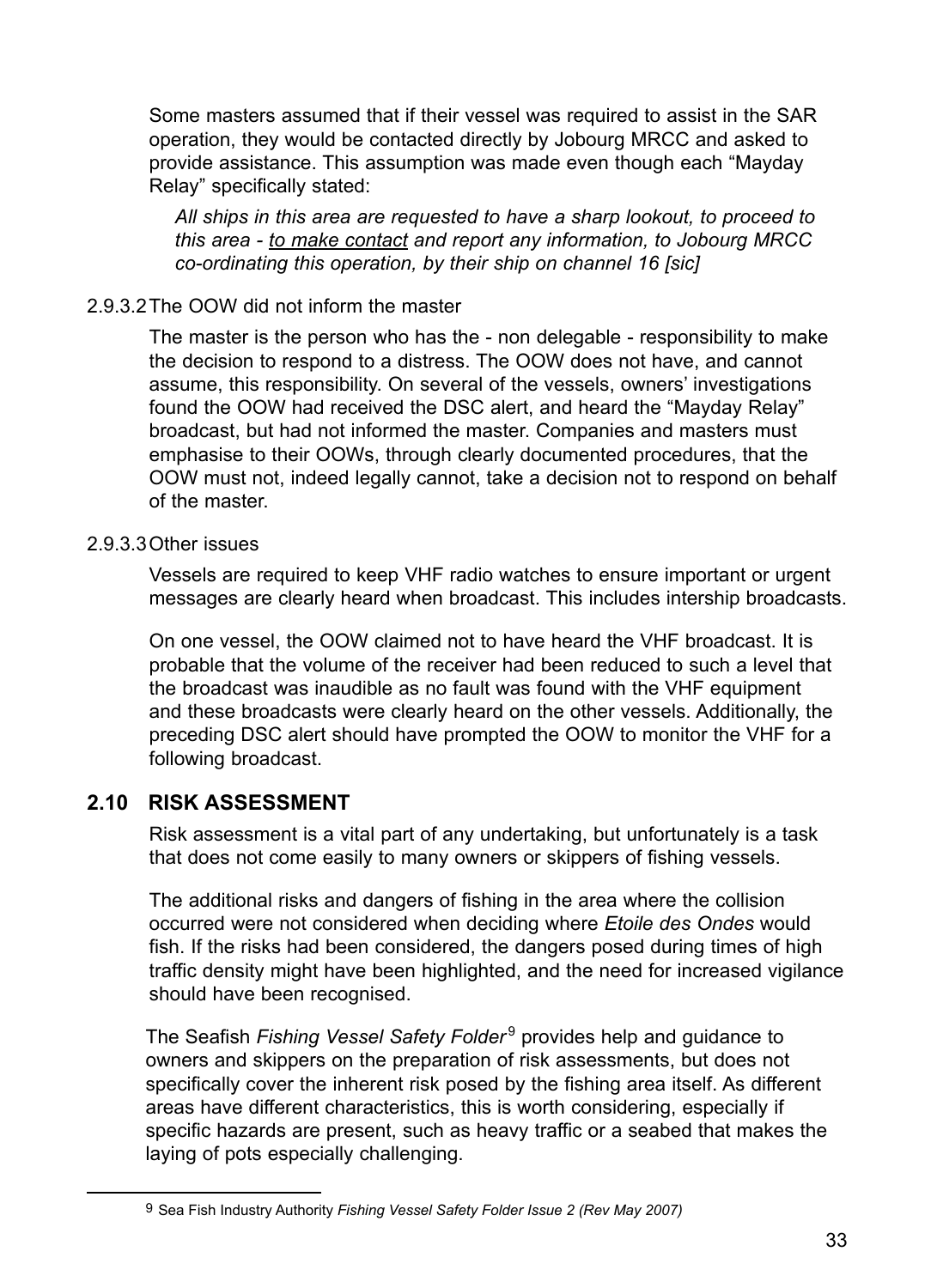Although fishing vessels like *Etoile des Ondes* are not required to fit AIS, skippers and owners should seriously consider its benefits, both in identifying other traffic and enabling other traffic to identify them. The fitting of AIS would have made it easier for the skipper of *Etoile des Ondes* to positively identify passing traffic. He would have been provided with a readout of the distance off, speed and closest point of approach of each vessel. This would have been especially useful in this area of high traffic density, during periods when he had to concentrate intently on fishing.

A risk assessment should also be conducted whenever structural modifications to vessels are being planned. Although there were valid reasons for enclosing both the bow and stern areas of *Etoile des Ondes* **(Figure 13)**, ie protection of the crew, they were made without considering the effect of the modification on the visibility from the wheelhouse. The ability to keep a good, all round lookout should be considered before undertaking any changes.

# **2.11** *Etoile des Ondes* **– flotation devices**

#### **2.11.1 Previous recommendations**

In 2005 *Etoile des Ondes* was subject to an MAIB Preliminary Examination following a manoverboard accident. As a result, a recommendation was made to the owners:

*2005/173 - Consider adopting the policy of providing permanent wear lifejackets or buoyancy aids, for the crews of your vessels and to positively encourage their use.* 

The owners responded positively to this recommendation by changing operational procedures and providing flotation devices for crew to use. Subsequently, however, the owners did little to actively encourage the crew to wear these devices, and individuals had the option of whether or not to use them.

Initially, while the loss of their colleague was still fresh in their minds, many crew members elected to wear the flotation devices. But as memories of the accident faded, so too did the recognition of the devices' benefits. Perceived discomfort and restriction to movement resulted in most of the crew opting not to wear them.

Ironically, the only crew member to continually wear a flotation device, of the "bib and brace" type **(Figure 12)**, was Chris. He used a "Guy Cotton" unit until a few weeks before the collision, and only stopped wearing it because it had accidentally inflated, which restricted his breathing, causing him distress.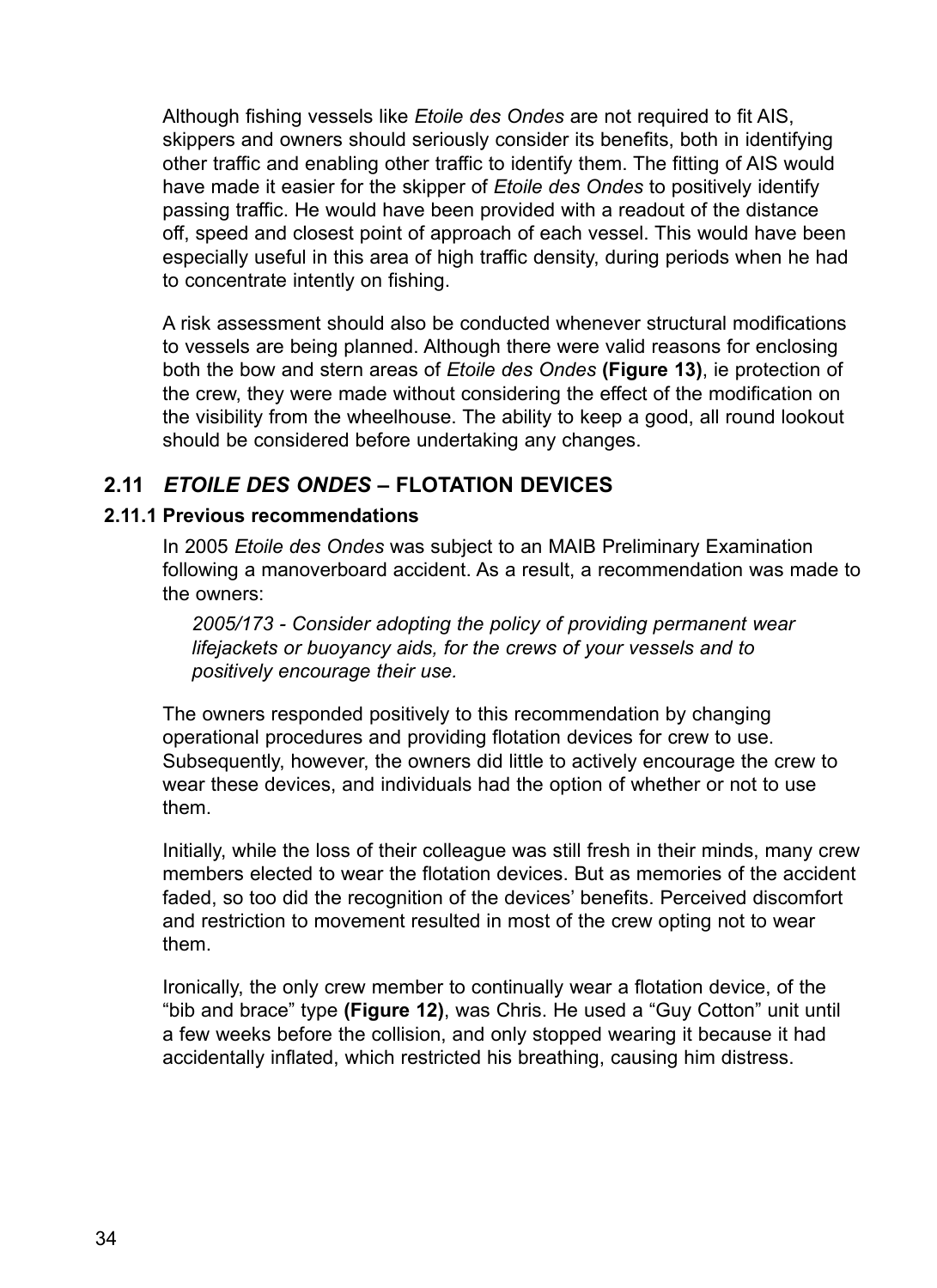#### **2.11.2 Flotation devices**

There are several manufacturers of "bib and brace" type devices, and they have a lot to commend them **(RNLI Lifejacket study - Potting, Annex 8)**.

The device used by Chris was designed to operate automatically. When immersed in water, a soluble tablet dissolves and causes the unit to inflate. Accidental inflation incidents are not unheard of, but should not cause the wearer any distress. As part of the routine maintenance of the unit, the manufacturers recommended these tablets be replaced at regular intervals as they can degrade over time in a marine environment.

After the device inflated it should not have caused Chris any breathing restriction. However, if he had been wearing a standard fishing smock over the bib, this would have contained the inflating lifejacket and caused a significant restriction around his neck. To avoid this, only a smock specifically designed to be compatible with a lifejacket should be worn. These smocks are fitted with expansion gussets that open as the lifejacket inflates.

## **2.12 Safety management system**

### **2.12.1 The rank of 4th officer**

PACCShip (UK) had been proactive by introducing the bridging rank of  $4<sup>th</sup>$  officer between that of cadet and  $3<sup>rd</sup>$  officer. The 4<sup>th</sup> officer was expected to use the opportunity to familiarise himself with his duties as an OOW, and PACCShip had provided the master with detailed instructions **(Annex 9)** to ensure the officer gained the most benefit from this period. Although these instructions required the master to send monthly reports to the crewing department on the  $4<sup>th</sup>$  officer's progress, no reports had been submitted. This was due to an undocumented change to the procedure which required the master to submit an "end of period" report on the officer's readiness for promotion.

#### **2.12.2 Watchkeeping and lookout**

Although PACCShip (UK), as the ISM Code DOC holders, had provided *Alam Pintar* with an approved safety management system, there was evidence of non conformance in relation to the formation of effective bridge teams and the use of lookouts. The absence of an effective lookout was noted during a port state inspection on the vessel's arrival in Hamburg on 20 December 2009 **(Annex 10)**, but had not been identified during earlier routine SMS audits.

Companies should ensure that:

- The importance of effective bridge resource management is reflected in their SMS documentation.
- Their employees receive training and quidance to establish and maintain such systems on board.
- Internal audits accurately measure the extent of compliance.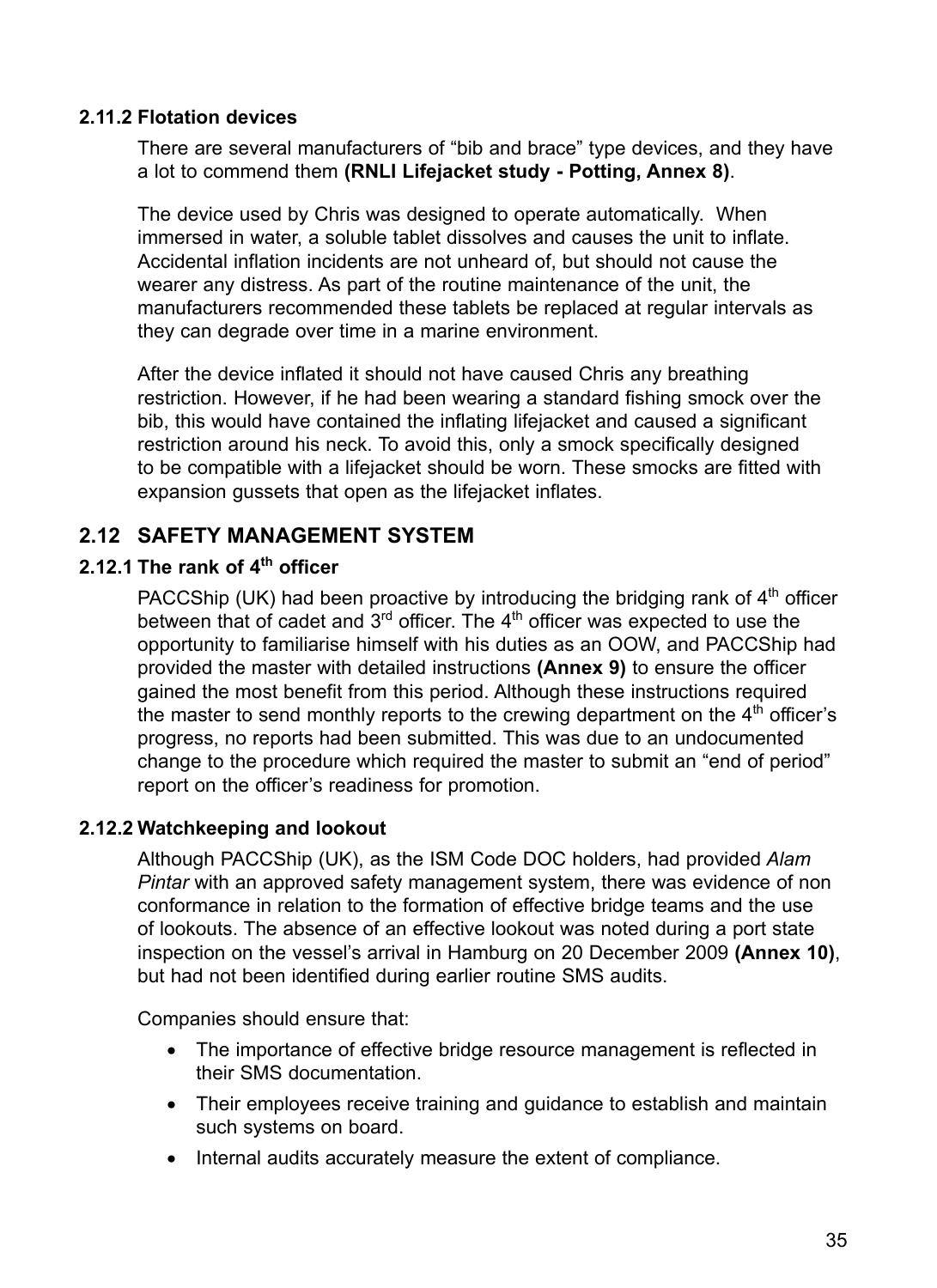### **2.12.3 Appraisal procedures**

The master of a vessel is the owner or manager's representative on board, and his conduct affects the entire operation of the vessel. However, PACCShip (UK) had no formal system in place to monitor or appraise the performance of its masters.

Instead, PACCShip (UK) relied on an absence of negative reporting from third parties, such as agents or charterers, to provide feedback on the performance of its masters.

Negative reporting should not be relied upon to monitor employees' performance, especially the day to day performance of a master. Companies should ensure there are robust, defined systems in place to confirm that masters are operating the vessel to the required standard.

# **2.13 Bridge team and lookout**

## **2.13.1 Bridge Resource Management (BRM)**

The need to maintain an effective bridge team at all times is one of the key themes of the Bridge Procedures Guide, issued by the International Chamber of Shipping<sup>10</sup>. The guide states that, inter alia:

*At all times, ships need to be navigated safely in compliance with the COLREGS and also to ensure that protection of the marine environment is not compromised.*

*An effective bridge organisation should manage efficiently all the resources that are available to the bridge and promote good communication and teamwork.*

*The need to maintain a proper look-out should determine the basic composition of the navigational watch. There are, however, a number of circumstances and conditions that could influence at any time the actual watchkeeping arrangements and bridge manning levels.*

*Effective bridge resource and team management should eliminate the risk that an error on the part of one person could result in a dangerous situation*

## **2.13.2 Complement of the bridge team**

The decision to allow *Alam Pintar's* 4<sup>th</sup> officer to stand as the officer in charge of a navigational watch indicated a disregard for explicit company instructions to the contrary **(Annex 4)**. At the time of the accident the bridge was manned by an inexperienced  $4<sup>th</sup>$  officer, with 2 months in rank, and an unqualified first trip cadet. The  $4<sup>th</sup>$  officer held a Class II/1 CoC, but the cadet had no qualification to stand as a formal part of a watch.

This was compounded by the practice of not appointing a lookout while on the ocean passages.

<sup>10</sup> ICS Bridge Procedures Guide, Fourth Edition, 2007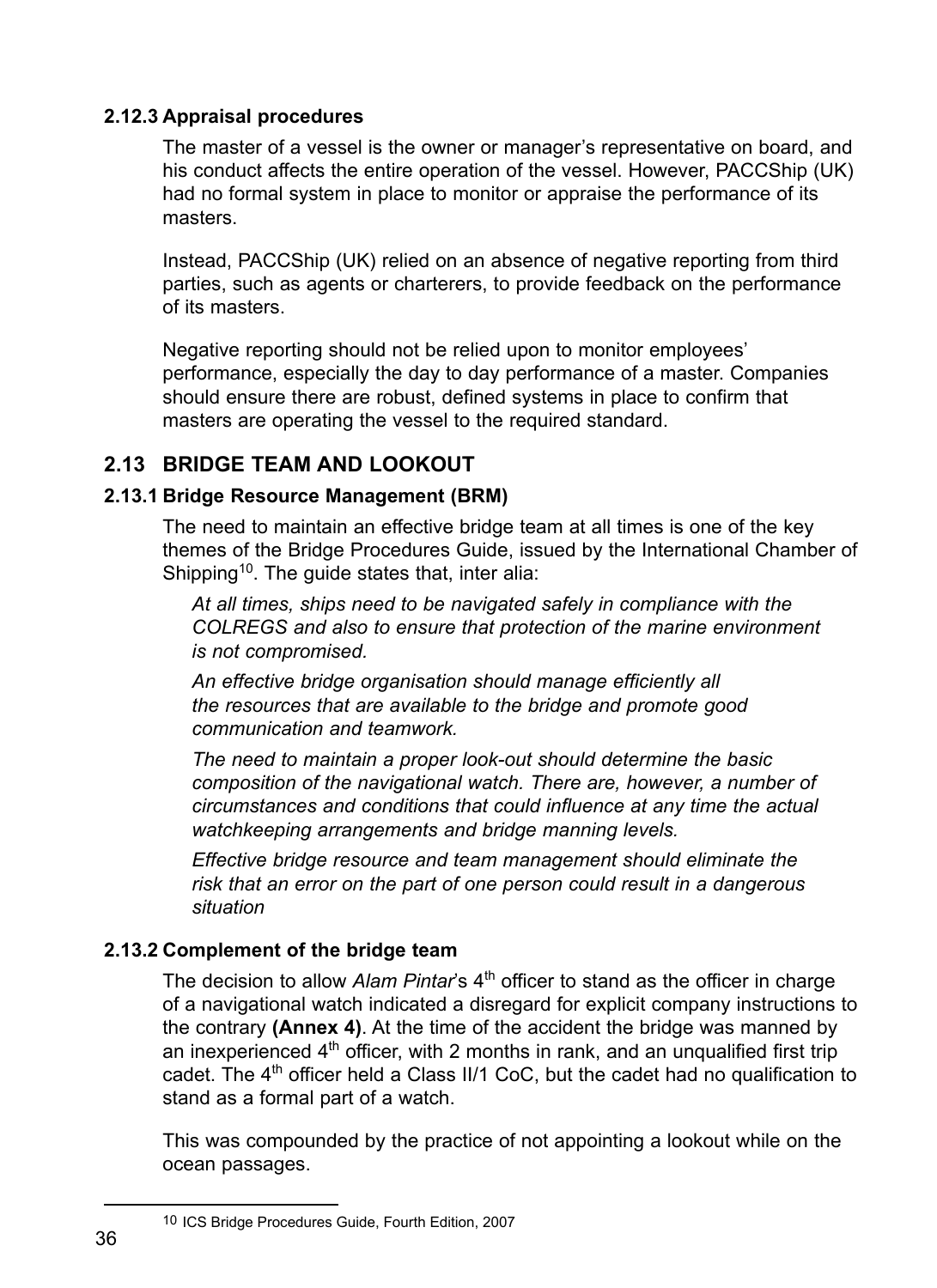#### **2.13.3 Requirement to maintain a lookout**

The requirement for maintaining a lookout is widely promulgated; officially by regulation<sup>11</sup> and additionally by industry bodies<sup>12</sup>. There is no evidence that PACCShip (UK) was aware of, or condoned, the practice on *Alam Pintar* of redirecting lookouts for the purpose of daywork. However, more thorough checks, for example through internal audits, could have revealed this practice. The master of *Alam Pintar,* recognising his vessel was entering an area that required increased vigilance, appointed a deck cadet to the role of lookout prior to entering the English Channel. However, this use of an inexperienced officer with an unqualified cadet indicated poor judgment.

The need to maintain an effective lookout, with qualified personnel should determine the basic composition of the navigational watch as outlined in IMO Res A.285(VIII) **(Annex 11)**. The emphasis should be to post a lookout on the bridge at all times as an integral part of the bridge team.

# **2.14 Attempts to destroy evidence**

#### **2.14.1 Changes to documentation**

When MAIB inspectors boarded *Alam Pintar* in Hamburg they were presented with several items of recorded evidence, purporting to be a true record of the vessel's passage. It became apparent that these records had been systematically altered to indicate that the vessel had not been involved in an incident during the evening of 20 December.

The consequences and ramifications of these actions are outside the scope of this report and are the subject of separate investigation by the vessel's flag state.

#### **2.14.2 Tampering with the VDR**

Although the master claimed to have saved the VDR data when instructed to do so by Dover Coastguard, no data was found on the Furuno VDR removable hard disc drive (HDD) that related to the collision. The only record on the HDD, other than a commissioning data track, indicated the VDR had been switched on at 0216 on 21 December 2009. For this to be true, the unit would have to have remained switched off since the last annual performance check by a Furuno systems engineer. This is unlikely as the VDR should be left operational after the annual check has been completed.

There was known to be one spare HDD on board *Alam Pintar*. However, when this was examined, it also contained no data relating to the collision.

<sup>11</sup> STCW, COLREGS, IMO Res A.285(VIII)

<sup>12</sup> ICS Bridge procedures Guide, Fourth Edition 2007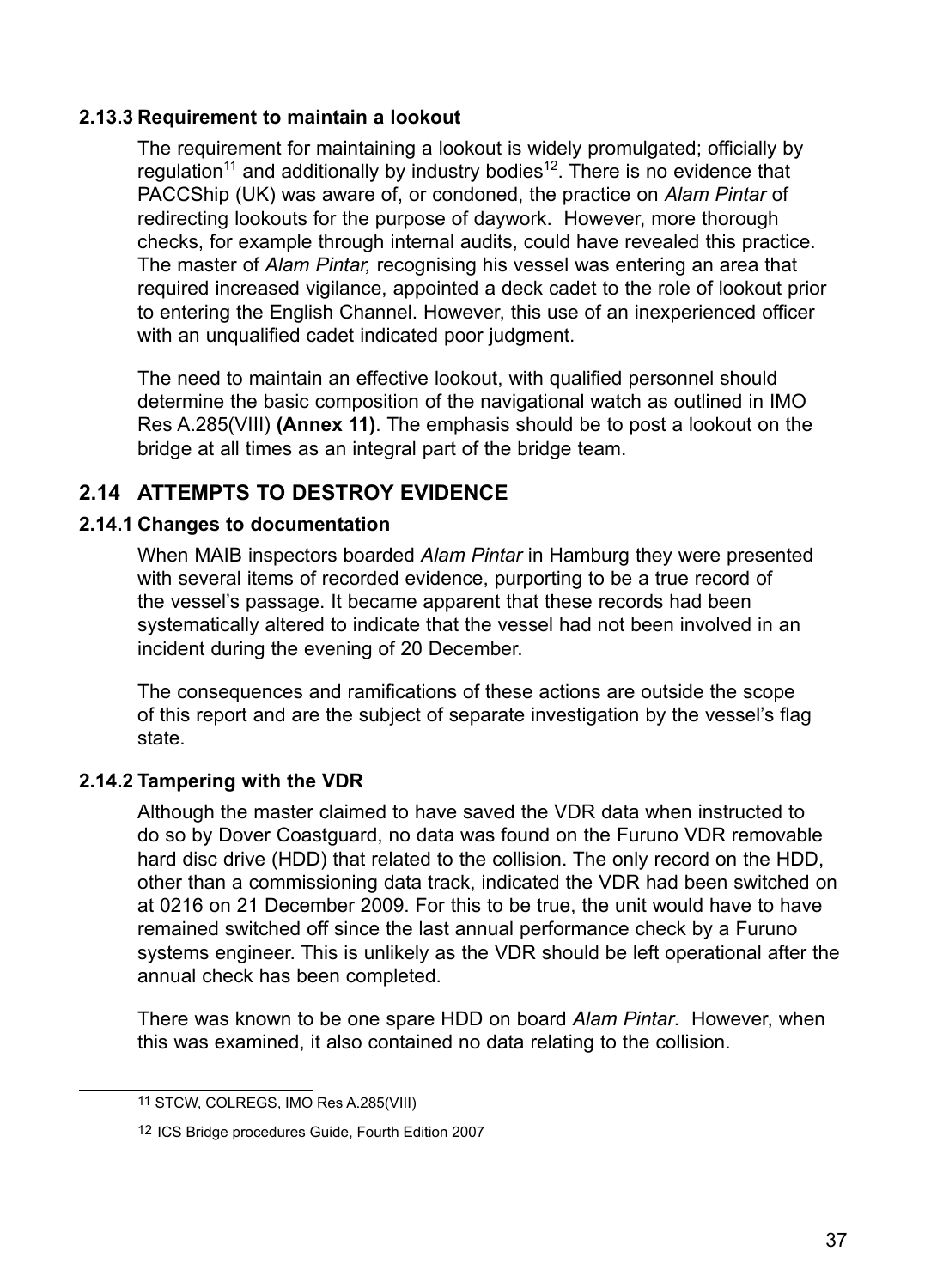After *Alam Pintar* sailed from Hamburg, the owners arranged for a manufacturer's technician to attend at the next port and conduct operational tests of the VDR unit. During this examination, the procedure to save data was followed and the VDR was found to be operating, and recording correctly.

Several scenarios were proposed to explain this lack of data, in consultation with the manufacturers. The most likely explanation involved the removal of the HDD in use and replacing it with a spare disk held on board. As there were no records of the serial numbers of disks supplied to the vessel, this could not be verified.

#### **2.14.3 Detection**

Attempts to alter or destroy evidence are both illegal and foolish. Accident investigators have a mass of information, both on board and elsewhere, which will rapidly identify such actions. Most technical recording devices will record all attempts to tamper with the evidence. Such attempts serve purely to turn an accident into a crime.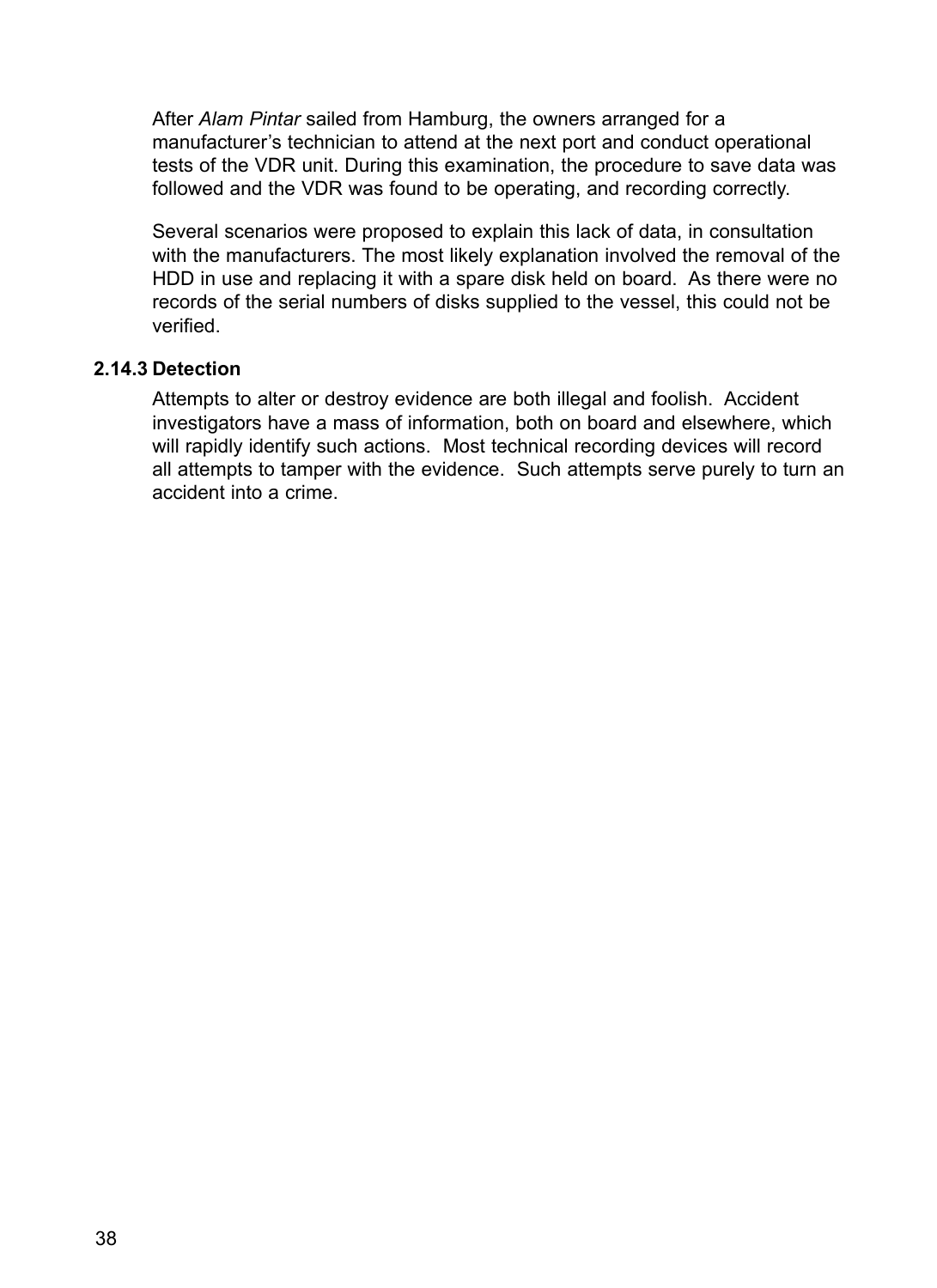# **Section 3 - CONCLUSIONS**

# **3.1 Safety issues identified during the investigation which have not resulted in recommendations but have been ADDRESSED**

- 1. The additional dangers of the fishing grounds were not adequately "risk assessed" so there were no additional precautions taken to closely monitor traffic in the area. [2.3, 2.10]
- 2. The actions of *Etoile des Ondes* were erratic. However, as she was engaged in fishing this should not have been unexpected. [2.4, 2.5.1, 2.6]
- 3. The actions taken by *Alam Pintar* to avoid collision with *Etoile des Ondes* were ineffective. Although the initial action was in good time it was not substantial. [2.4, 2.6]
- 4. The decision taken by *Etoile des Ondes* to resume shooting pots, on a course that would result in a close quarters situation, was ill considered. Had the situation been properly assessed the skipper should have realised how close *Alam Pintar* was and delayed shooting until she was passed and clear. [2.5.1, 2.5.2]
- 5. The effect of the modifications on rearward visibility was not fully assessed and probably made it difficult for the skipper to see the actions taken by *Alam Pintar*. [2.5.1, 2.10]
- 6. The standard of lookout on *Etoile des Ondes* was poor. Although *Alam Pintar* had been seen, her actions were not monitored, so it was not appreciated what actions had been taken to avoid *Etoile des Ondes* or how close she was prior to shooting the pots. [2.5.1, 2.5.2]
- 7. The crew of *Etoile des Ondes* no longer wore "flotation devices". Despite recommendations following the 2005 accident the perceived discomfort was felt to outweigh the safety benefits. [2.5.3, 2.11]
- 8. The OOW on *Alam Pintar* lacked experience and was unsure about the actions of *Etoile des Ondes*, however he did not consider calling the master for assistance. [2.6]
- 9. The bridge team on *Alam Pintar* was inexperienced and did not comply with the requirement to keep a lookout or with PACCShip (UK) SMS instructions on the use of the  $4<sup>th</sup>$  officer. [2.6, 2.12.1, 2.12.2, 2.13.1, 2.13.2, 2.13.3]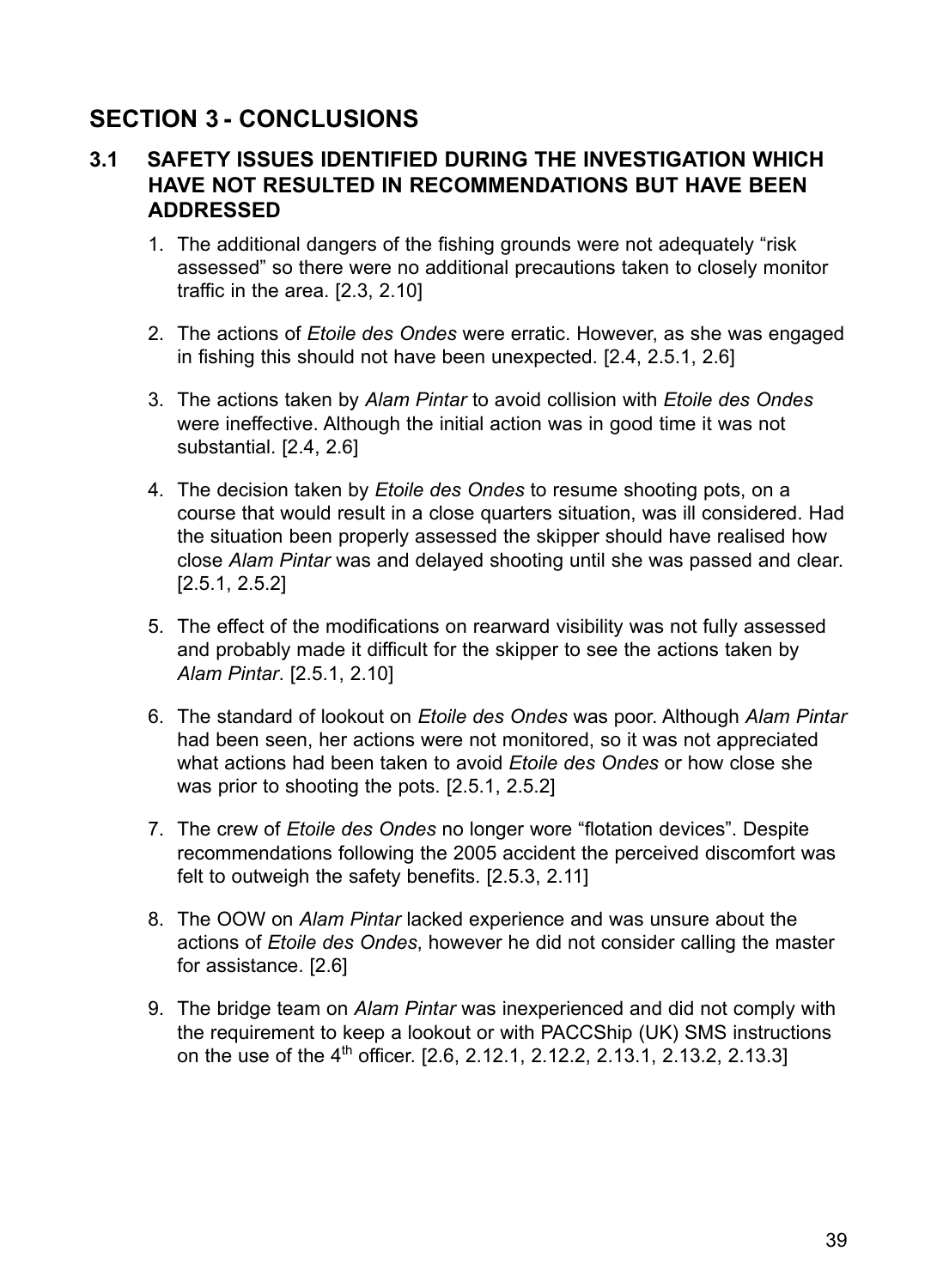- 10. The actions of many vessels in the area of the distress were not appropriate or in accordance with SOLAS Ch V, and other conventions. Masters or OOWs assumed that they would be contacted if required, so passed by without assisting. It is the master's clear and un-delegable duty to offer his vessel in a distress situation. [2.8, 2.9]
- 11. The actions taken by the master to establish the wellbeing of *Etoile des Ondes* and her crew after the collision were not sufficient to positively confirm they were safe. [2.8.3]
- 12. After the collision the master of *Alam Pintar* failed to report the collision and denied knowledge of the incident to authorities. On arrival at Hamburg, documents and records were found to have been falsified or destroyed. [2.8.3, 2.14, 2.15]
- 13. VHF radio is still used in distress operations and the volume selected must not be reduced to such a level that broadcasts become inaudible. [2.9.3]
- 14. Fitting of AIS, although not required on fishing vessels less than 15m, should be considered by owners as an aid to quickly assessing the distance off and CPA of passing vessels, especially in an area of high traffic density. [2.10]
- 15. Safety management system non conformities, with respect to the formation of effective bridge teams and the use of lookouts, had not been identified during internal audits on board *Alam Pintar*. [2.12.2, 2.13.3]
- 16. PACCShip (UK) did not have a system of formal appraisal for its masters. [2.12.3]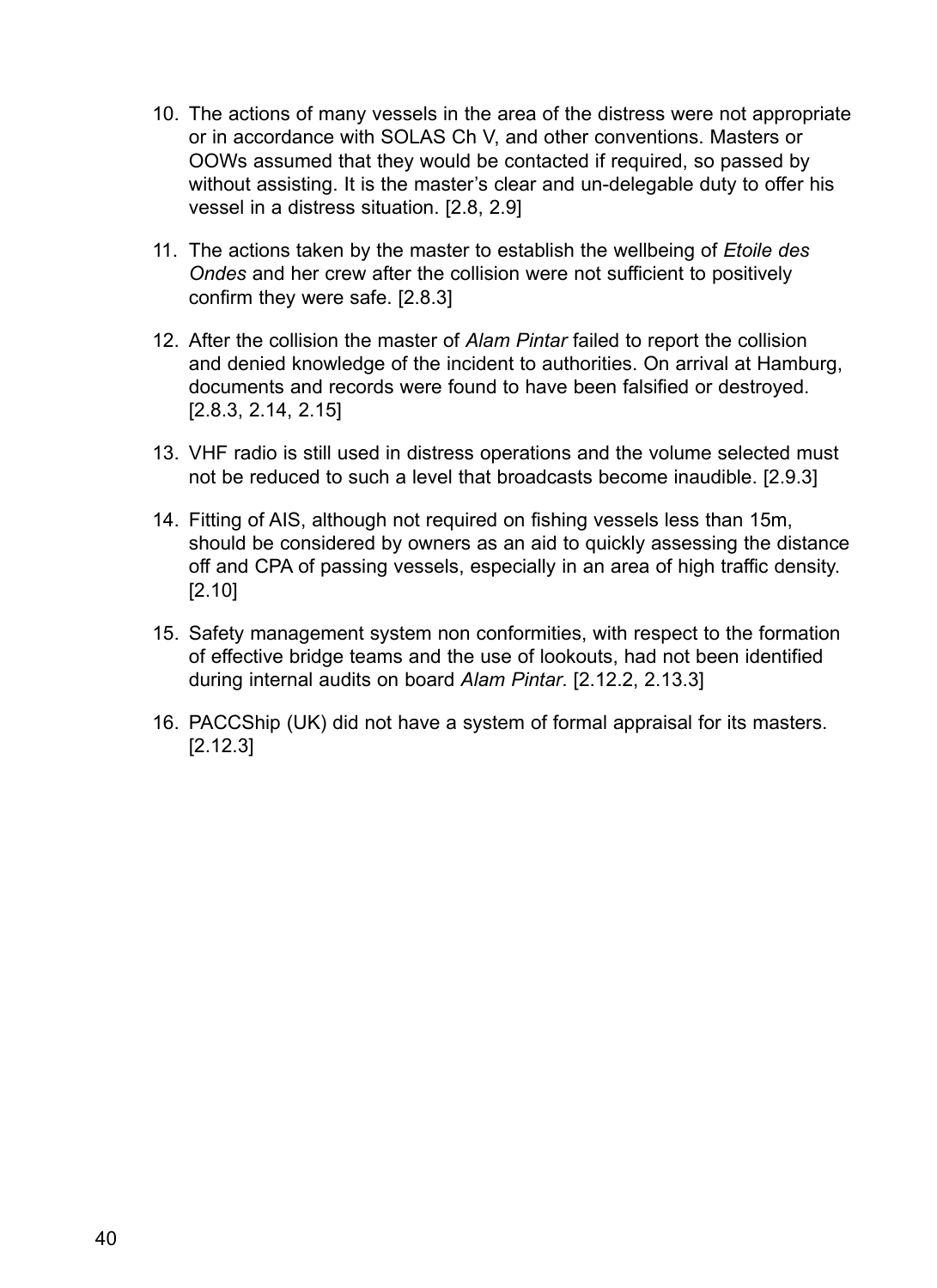# **Section 4 - actionS taken**

# **4.1 The Marine Accident Investigation Branch**

- The MAIB has issued Safety Flyers to both the shipping and fishing industries **(Annex 12 - 13 )**:
	- o Providing details of the accident and reminding owners to ensure masters are fully aware of their responsibility to respond to distress broadcasts, and highlighting the importance of establishing an effective bridge team.
	- $\circ$  Warning fishermen of the dangers of fishing in areas of high traffic density.
	- o Reminding both masters and skippers of the absolute need to keep a good standard of lookout in case the actions of the other vessels are ineffective in avoiding collision or close quarters situations.
- The Chief Inspector of Marine Accidents has written to the operators of seven vessels which failed to offer assistance following the accident. They were asked to explain the actions of their vessels and what they intended to do to ensure that, in the future, vessels under their control comply fully with the requirements of SOLAS Chapter V, Regulation 33.

# **4.2 The MCA, Seafish and the RNLI**

Have conducted a high profile publicity campaign to encourage fishermen to wear lifejackets while working. Called "Lifejackets - useless unless worn" it makes a powerful case for the use of lifejackets while working on deck.

## **4.3 The MCA**

- Has produced MGN 313 (F) which explains the need for fishing vessels to maintain a proper navigational watch at all times **(Annex 14)** and refers to watchkeeping on fishing vessels.
- Is in the process of revising the codes of practice for the safe operation of fishing vessels. This revision will include the requirement for 12-15 metre fishing vessels to carry EPIRBs.

# **4.4 Seafish**

Intends to revise the Fishing Vessel Safety Folder Risk Assessment proforma to include the risks encountered resulting from the area where the vessel intends to fish.

# **4.5 The RNLI and Seafish**

Have conducted an extensive study into working wear lifejackets **(Annex 8 potting section only)**.

Entitled *RNLI/Seafish Lifejacket trials 2005-2006*, the full report can be found at: www.rnli.org.uk/fishingsafety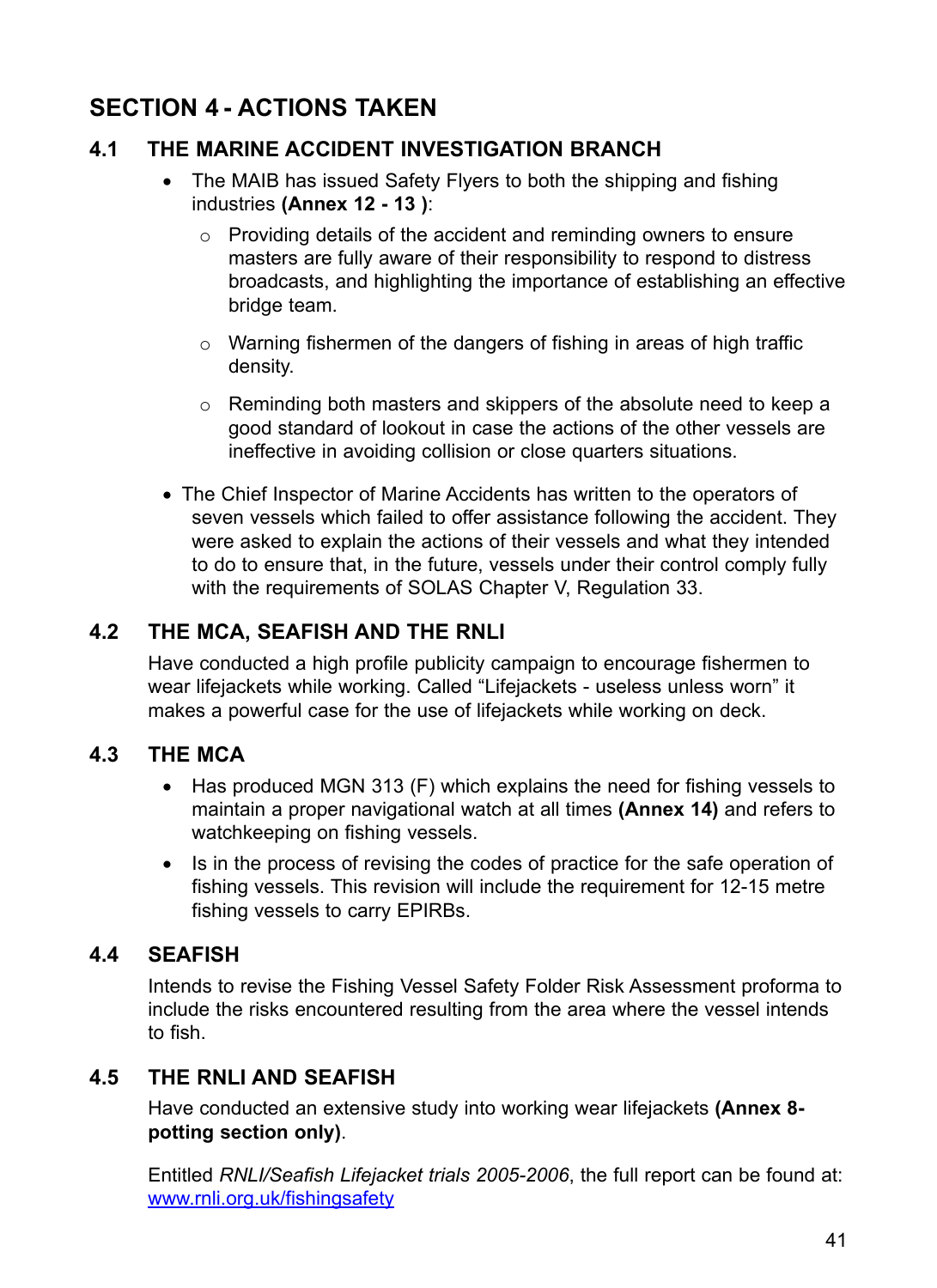# **4.6 PACCShip (UK)**

Conducted an internal investigation into the collision, resulting in the following actions:

- Letters have been sent to all its masters reminding them of their obligations to follow the *'International regulations for the prevention of collisions at sea'* and the relevant sections of the company SMS, and in particular those sections concerning navigation at sea, watchkeeping levels and collision avoidance.
- Sections of the Crewing Manual have been revised to make clear that the 'additional watch keeper' mentioned does not refer to the 4<sup>th</sup> Officer but to a suitably qualified and experienced officer.
- • Masters have been instructed to give **verbal** and **written** instruction to their bridge watchkeeping teams about the use of the engine for collision avoidance.

# **4.7 Owners of** *Etoile des Ondes*

- Have fitted an AIS unit to their remaining vessel.
- Strongly recommended all crew members to wear flotation devices while on the deck, and now insists on their use during shooting or hauling of pots.

# **4.8 Owners of other vessels in the area**

Have responded positively to the letter from the Chief Inspector of Marine Accidents and conducted independent investigations into their vessels' failure to respond to the distress broadcasts. They have all instigated measures to ensure their vessels comply with the requirements of SOLAS Chapter V, Regulation 33, in the future.

# **4.9 Maritime and Port Authority of Singapore**

As flag state authority for *Alam Pintar* is conducting an investigation of this incident in accordance with Singapore regulations.